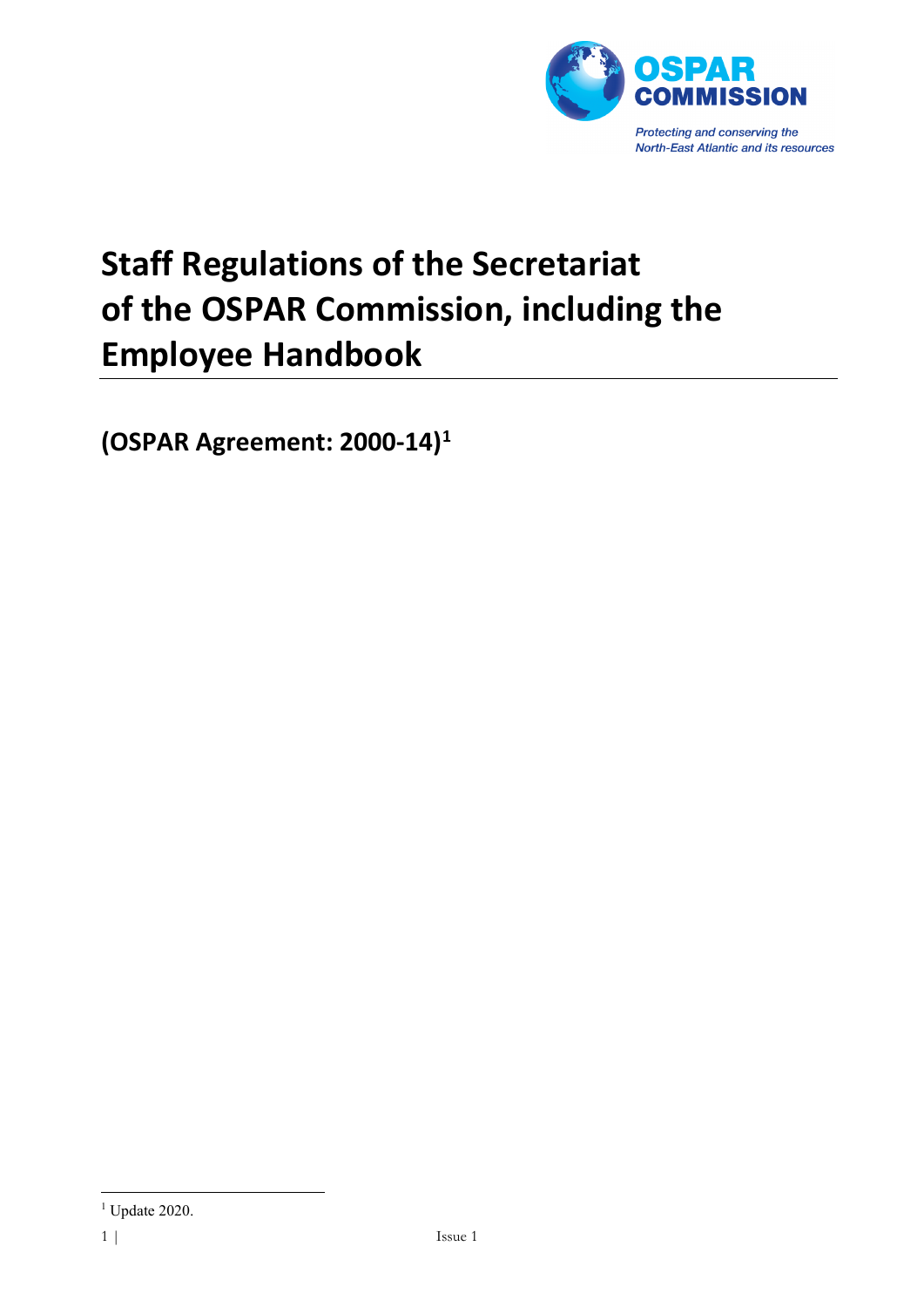

# **Introduction**

# **WELCOME TO THE OSPAR TEAM**

We would like to wish you every success during your employment with the OSPAR Commission whether you recently joined us or whether you are an existing employee. We hope that your experience of working here will be positive and rewarding.

The Staff Regulations and the Employee Handbook are designed both to introduce you to our organisation and to be of continuing use during your employment.

We ask that you study carefully the contents of the Staff Regulations and the Employee Handbook as, in addition to setting out our rules and regulations, they also contain information on some of the main employee benefits that may be available to you and the policies and procedures relating to your employment. If you require any clarification or additional information, refer to the Executive Secretary.

Note that we provide equal opportunities and are committed to the principle of equality in accordance with legislative provisions. We expect your support in implementing these policies. We will not condone any unlawful discriminatory act or attitude in the course of your employment or in your dealings with Contracting Parties, our suppliers, contract workers, members of the public or with fellow employees. Acts of unlawful discrimination, harassment or victimisation will result in disciplinary action.

General amendments to the Staff Regulations and to the Employee Handbook will be issued from time to time.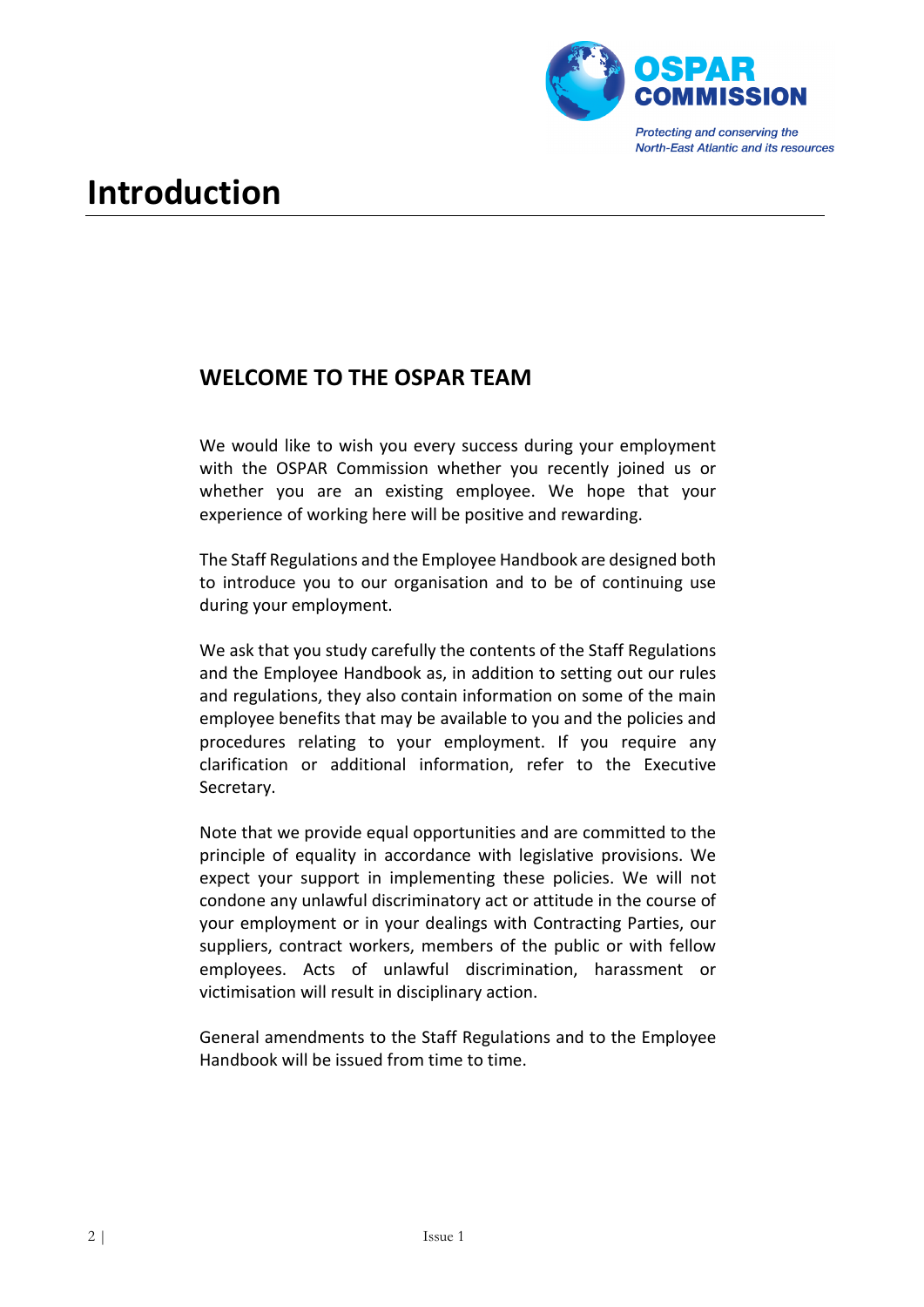

## OSPAR CONVENTION FOR THE PROTECTION OF THE MARINE ENVIRONMENT OF THE NORTH-EAST ATLANTIC

### **(OSPAR Agreement: 2000-14)**

(In 2000: Change to Article 12.1.a. In 2018 (OSPAR 2018 and HOD(2) 2018): Change to Article 20, Article 35 and Article 38). In 2020, changes to Articles 9, 14, 20, 21, 28, 32, 36, 41, 45, 47, deletion of Article 53. The Employee Handbook which forms an integral part of the Staff Regulations, was added in 2020.

## **Contents**

| <b>Chapter</b> |                                                          | <b>Articles</b> | Page(s)   |
|----------------|----------------------------------------------------------|-----------------|-----------|
| $\mathbf{I}$   | General                                                  | 1               | 4         |
| Ш              | <b>Duties of Staff Members</b>                           | $2 - 11$        | 4-6       |
| Ш              | Appointment                                              | $12 - 15$       | $6 - 8$   |
| IV             | Leave                                                    | $16 - 23$       | $9 - 14$  |
| V              | Hours of Work                                            | $24 - 27$       | 14-15     |
| VI             | <b>Termination of Employment</b>                         | $28 - 31$       | $15 - 16$ |
| VII            | Remuneration                                             | $32 - 40$       | $17 - 20$ |
| VIII           | Regulations on Indemnity for Loss of Job                 | $41 - 42$       | $20 - 22$ |
| IX             | Travel Costs, Subsistence Allowance and Removal Expenses | $43 - 47$       | $22 - 24$ |
| X              | Holidays                                                 | 48              | 25        |
| XI             | <b>Disciplinary Measures</b>                             | $49 - 50$       | 26        |
| XII            | <b>Disputes</b>                                          | 51              | 26        |
| XIII           | <b>Pension Arrangements</b>                              | 52              | 27        |
| XIV            | <b>Staff Association</b>                                 | 53              | 28        |
| Appendix 1     | Employee Handbook                                        |                 | 29        |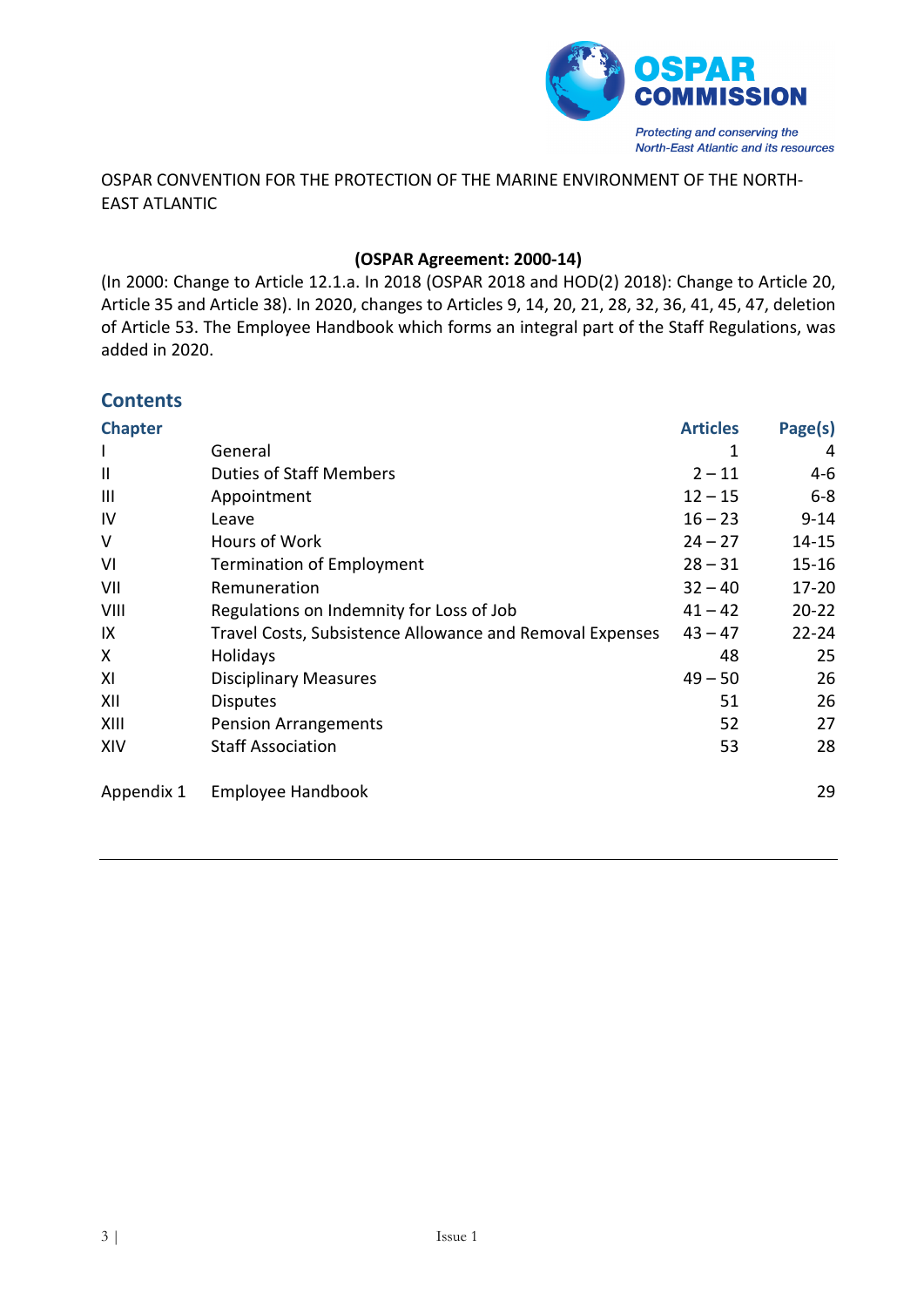

## OSPAR CONVENTION FOR THE PROTECTION OF THE MARINE ENVIRONMENT OF THE NORTH-EAST ATLANTIC

### **I. GENERAL**

## **Scope**

## **Article 1**

1. These regulations apply to every person appointed as a staff member of the Secretariat of the Commission established by the Convention for the Protection of the Marine Environment of the North-East Atlantic (hereinafter called "the Commission").

2. Except where otherwise expressly provided, they also apply to staff members on probation.

3. Where in these Staff Regulations authority is given to "the Executive Secretary", the Chairman of the Commission (hereinafter called "the Chairman") takes the place of the Executive Secretary in cases where the Executive Secretary him/herself is involved.

### **II. DUTIES OF STAFF MEMBERS**

# **Loyalty Dignity Integrity**

## **Article 2**

1. A staff member shall have regard to the interests of the Commission in discharging his/her duties and regulating his/her conduct. In particular, he/she may not seek or accept instructions from any Government; or from any authority, organisation or person outside the Commission.

2. A staff member shall refrain from any act which might impair the dignity of his/her office or his/her capacity to discharge his/her duties.

3. The consent of the Executive Secretary must be obtained before any member of the staff accepts any honour, decoration, favour, gift, fee, reward or emolument from any Government or from any other external source.

## **Article 3**

1. A staff member shall not disclose confidential information acquired by reason of his/her employment except in the course of duty or with the express approval of the Executive Secretary.

2. This obligation shall continue after the staff member's employment has terminated.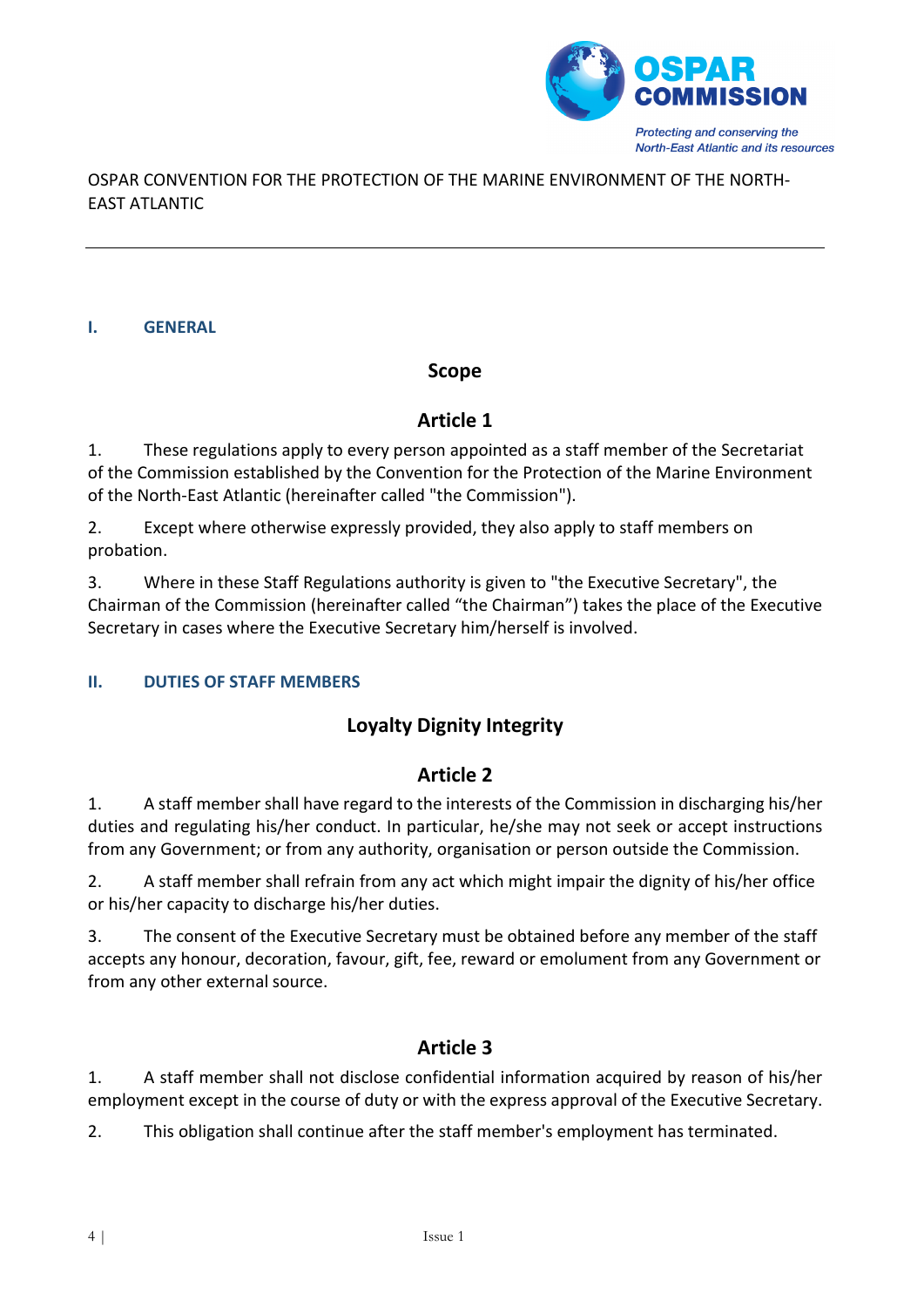

3. The expression "confidential information" means both information so designated by the Executive Secretary and any other information of which the disclosure might harm the Commission, a Contracting Party, or a third party.

# **Public Information Activities**

## **Article 4**

1. A staff member shall not, without the approval of the Executive Secretary, make statements to the Press, radio or other agency of public information, or accept engagements to lecture, to write articles or books, or to provide material for publication on matters in any way related to the aims and activities of the Commission.

## **Responsibility for Performance of Duty**

## **Article 5**

1. A staff member shall be responsible for the discharge of the duties entrusted to him/her. The responsibilities of his/her subordinates shall in no way diminish the responsibilities devolving on him/her.

2. Should an order received by a staff member appear to him/her irregular, or should its execution seem to him/her likely to have undesirable consequences of a serious nature, he/she shall convey his/her opinion to his/her immediate superior, in writing if necessary. If the latter confirms the order in writing the staff member shall carry it out, unless its execution would constitute an act contrary to law.

## **No Unauthorised Absence**

## **Article 6**

1. A staff member may not absent him/herself from his/her duties without authority. If he/she does so, an appropriate amount shall be deducted from his/her remuneration, and disciplinary action may be taken against him/her. The amount and the nature of any disciplinary action shall be determined by the Chairman.

## **Secondary Activities**

## **Article 7**

1. A staff member who wishes to engage in a secondary activity, of whatever nature, or to continue a secondary activity in which he/she was engaged prior to his/her appointment, shall seek the approval of the Executive Secretary.

2. This approval shall be granted only if the activity in question will not interfere with the discharge of the staff member's duties and is compatible with his/her official position.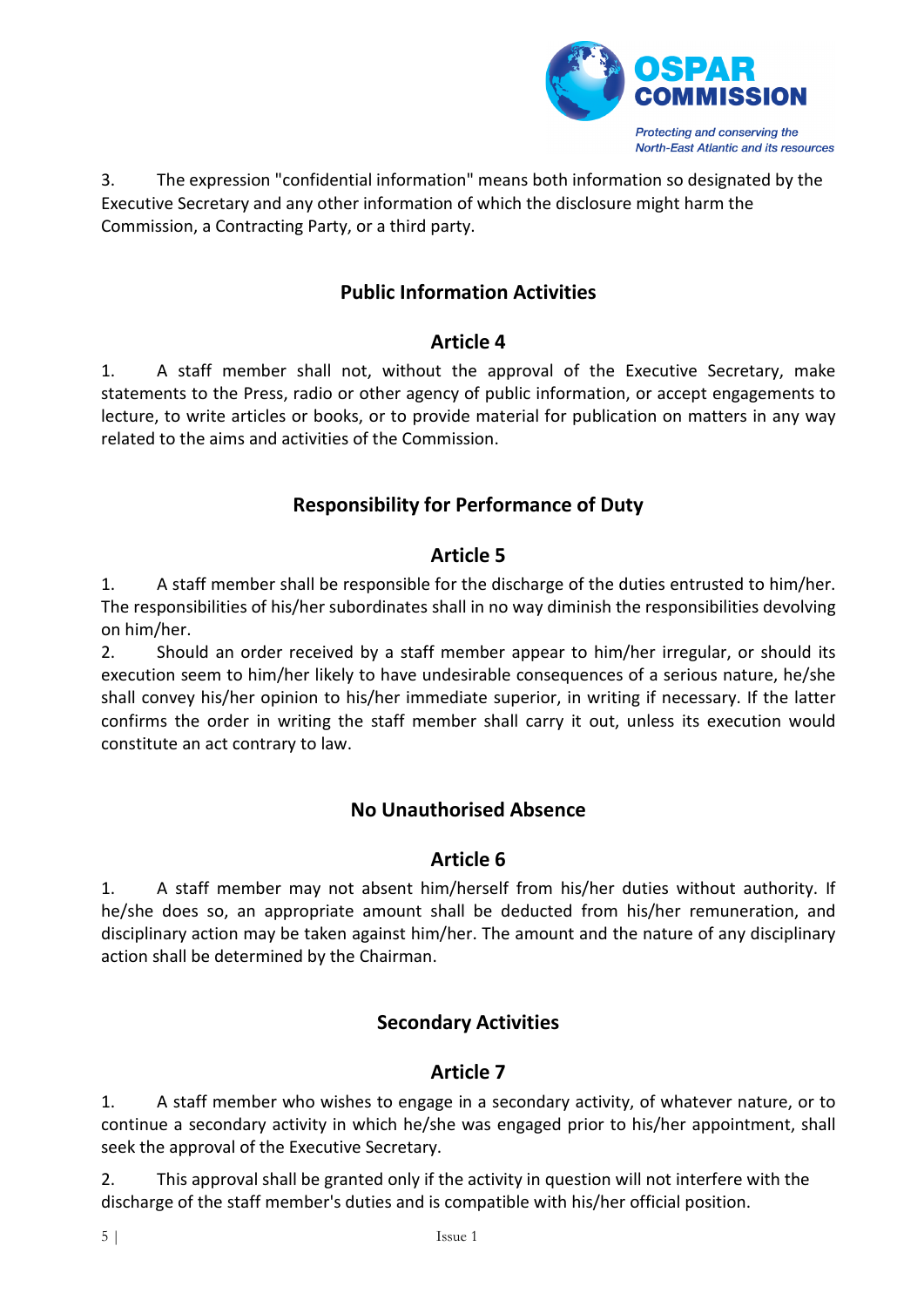

3. Approval shall be deemed to have been granted unless expressly refused within three months after seeking the approval mentioned in paragraph 1.

## **Official Matters Impinging on Personal Interests**

## **Article 8**

1. A staff member to whom it falls, in the course of his/her duties, to deal with a matter which impinges on his/her personal interests in a manner which might affect his/her objectivity shall so inform his/her immediate superior.

## **Health Questionnaire**

## **Article 9**

1. You will be provided with a voluntary health questionnaire on commencement of your employment. Whilst you can choose whether or not to complete this document, choosing not to complete this document, may prevent reasonable adjustments from being made that may be required for you to complete your role.

## **Privileges and Immunities**

## **Article 10**

1. The privileges and immunities conferred on members of the staff are accorded in the interests of the Commission and not for their personal convenience. In any incident where these privileges and immunities are involved, the staff member concerned shall immediately report to the Executive Secretary, who will decide whether or not the immunities and privileges shall be waived.

## **Compliance with Commission's Rules**

## **Article 11**

1. In addition to complying with the duties laid down in these regulations and in any rules made pursuant to them, a staff member shall abide by such other rules as the Commission may make to ensure the proper conduct of its affairs.

## **III. APPOINTMENT**

## **Conditions for Appointment**

## **Article 12**

1. To be eligible for appointment as a staff member of the Secretariat a candidate must: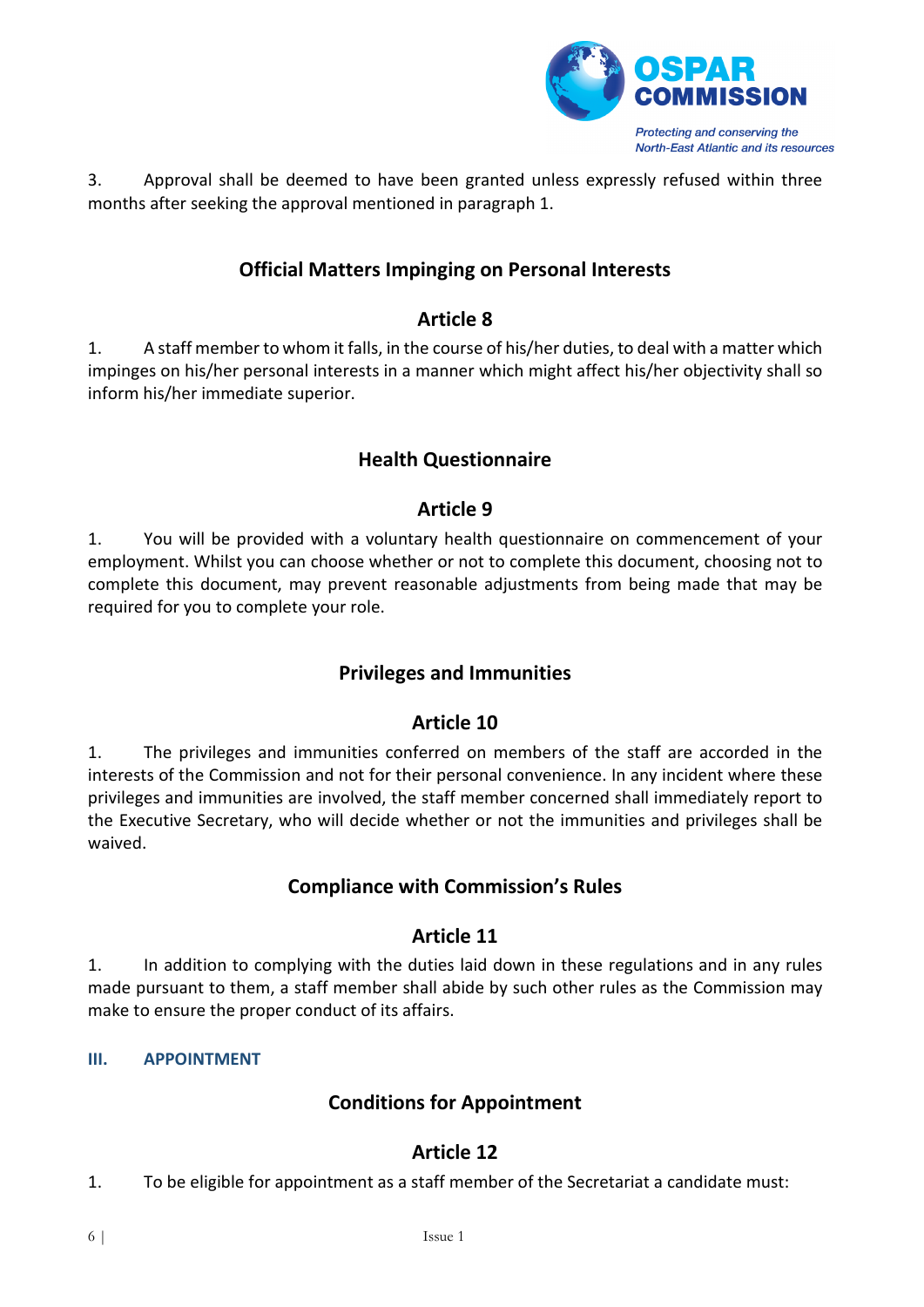

- a. be a national of a State which is a member of the Commission or of a State which is member of the European Union and must have the civic rights enabling him/her to be appointed to the civil service of that State;
- b. meet the physical requirements of the post.

2. In exceptional circumstances the Chairman, after consulting the Contracting Parties, may waive the requirement as to nationality.

3. Appointment shall not be subject to any condition of race, creed, sex or civil status.

4. A staff member who changes or loses nationality, or who loses the civic rights enabling him/her to be appointed to the civil service of a country of which he/she is a national, shall so notify the Executive Secretary immediately.

## **Appointment Procedures**

## **Article 13**

1. Members of staff in the A grade shall be appointed according to rules decided by the Commission.

2. Members of staff in the B grade shall be appointed by the Executive Secretary within the limits of the number of posts and grades decided by the Commission.

3. In making these appointments the Commission and the Executive Secretary will take into account the qualifications of serving members of the staff.

4. Candidates closely related by blood or by marriage to a member of the staff will not normally be selected for appointment. Exceptions may be authorised by the Executive Secretary.

5. The Executive Secretary shall inform staff members about future vacancies.

## **Contracts**

## **Article 14**

1. Initial contracts will be for three years, subject to the provisions of 14.6 below. There will be no commitment of any kind on the part of the Commission to offer a new contract after the expiration of the initial contract, and a decision on its part not to offer a new contract shall not constitute grounds for appeal. The Commission will inform the staff member in writing not later than the end of the ninth month of the final year of service whether or not it intends to offer him/her a further contract. If a staff member is promoted to a different post within the Secretariat his/her first contract in that post will be regarded as an initial contract for the purposes of this Article and Article 15.

2. The first six months of the initial contract will be a probationary period during which the contract can be terminated in writing either by the Commission or by the member of the staff. During the first month of the probationary period the contract can be terminated without notice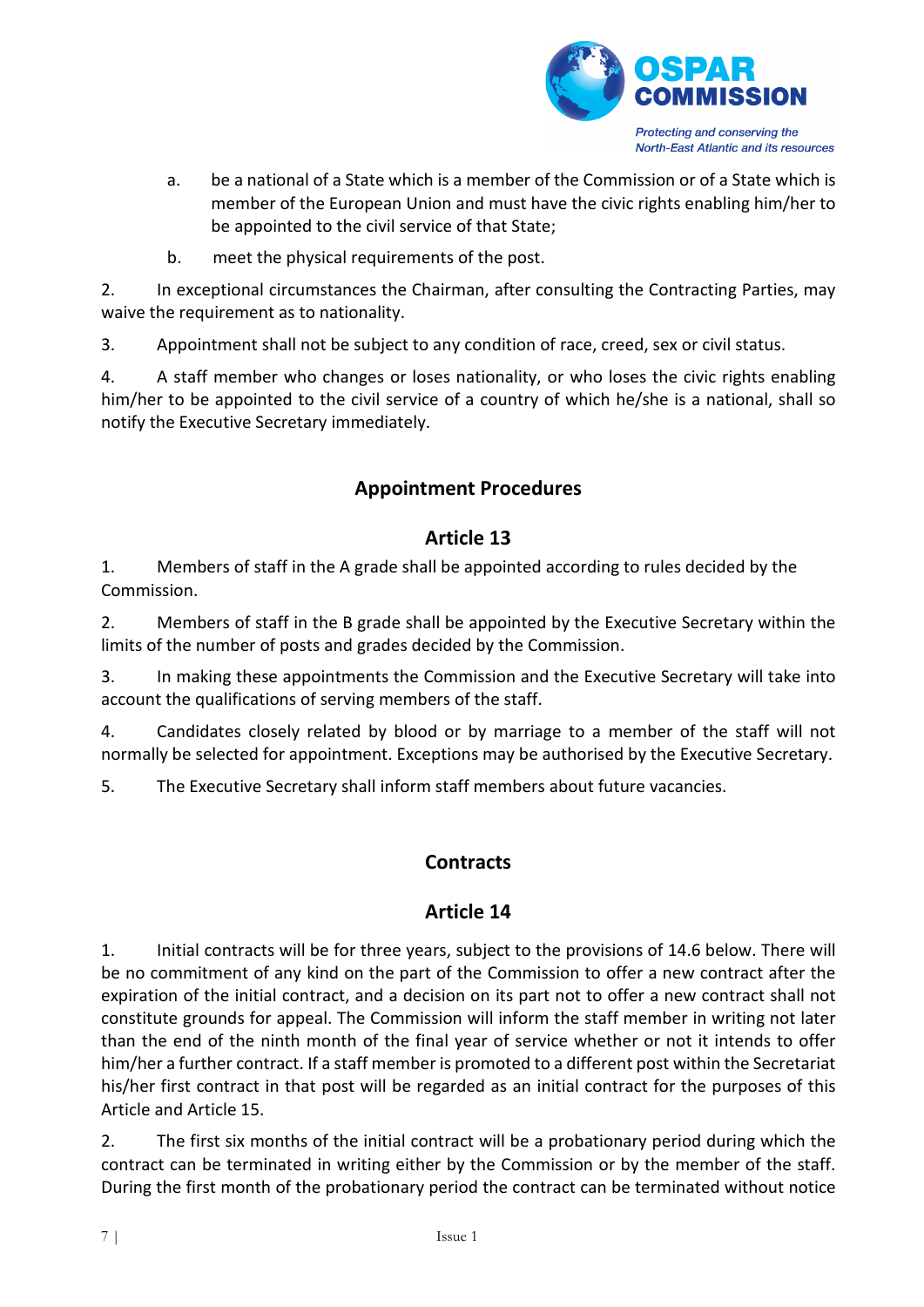

by either party. During the remainder of the probationary period a notice period of one week is required from both parties. At the end of the six months' probationary period, members of the staff will be notified in writing:

- a. either that their initial contract is confirmed; or
- b. that it is terminated; or
- c. in exceptional cases, that a further six months' probationary period is necessary.

3. Without prejudice to Article 30, once an initial contract has been confirmed after the probationary period, it may be terminated before expiry of the contractual period either by the member of the staff or by the Commission (for other than disciplinary reasons) provided that three months' notice is given in writing.

4. In respect of this Article, A grade staff members will be notified by the Chairman, B grade staff members by the Executive Secretary.

5. An A grade member of staff may exceptionally be offered an initial contract for a shorter or longer period than three years if the Commission so decides.

6. Refer to your Individual Statement of Main Terms for further information.

# **Contracts Offered on Expiry of Initial Contract**

## **Article 15**

1. If the Commission wishes to retain the services of staff member after the expiry of the initial three-year contract, a new contract will be offered.

2. For A grade staff members the new contract will be for three years. A further contract will not normally be offered, but the Commission may exceptionally do so, subject to the unanimous agreement of all Contracting Parties to the Convention. Such a contract will be for a fixed period of time and may not exceed three years.

3. If an A grade staff member who has signed one of the contracts referred to in 15.2 above wishes to resign, he/she may do so by giving three months' notice in writing. If the Commission wishes, for other than disciplinary reasons, to terminate one of the contracts referred to in 15.2 above they may do so by giving six months' notice in writing.

4. For B grade staff members the new contract will be of indefinite duration or, when special circumstances warrant, for a fixed period of time.

5. If a B grade staff member who has signed one of the contracts referred to in 15.4 above wishes to resign, he/she may do so by giving three months' notice in writing. If the Commission wishes, for other than disciplinary reasons, to terminate one of the contracts of indefinite duration referred to in 15.4 above, it may do so by giving three months' notice in writing. In the case of contracts for a fixed period of time referred to in 15.4 above, conditions for termination will be stipulated therein and will conform, as closely as possible, to those laid down in this paragraph for contracts of indefinite duration.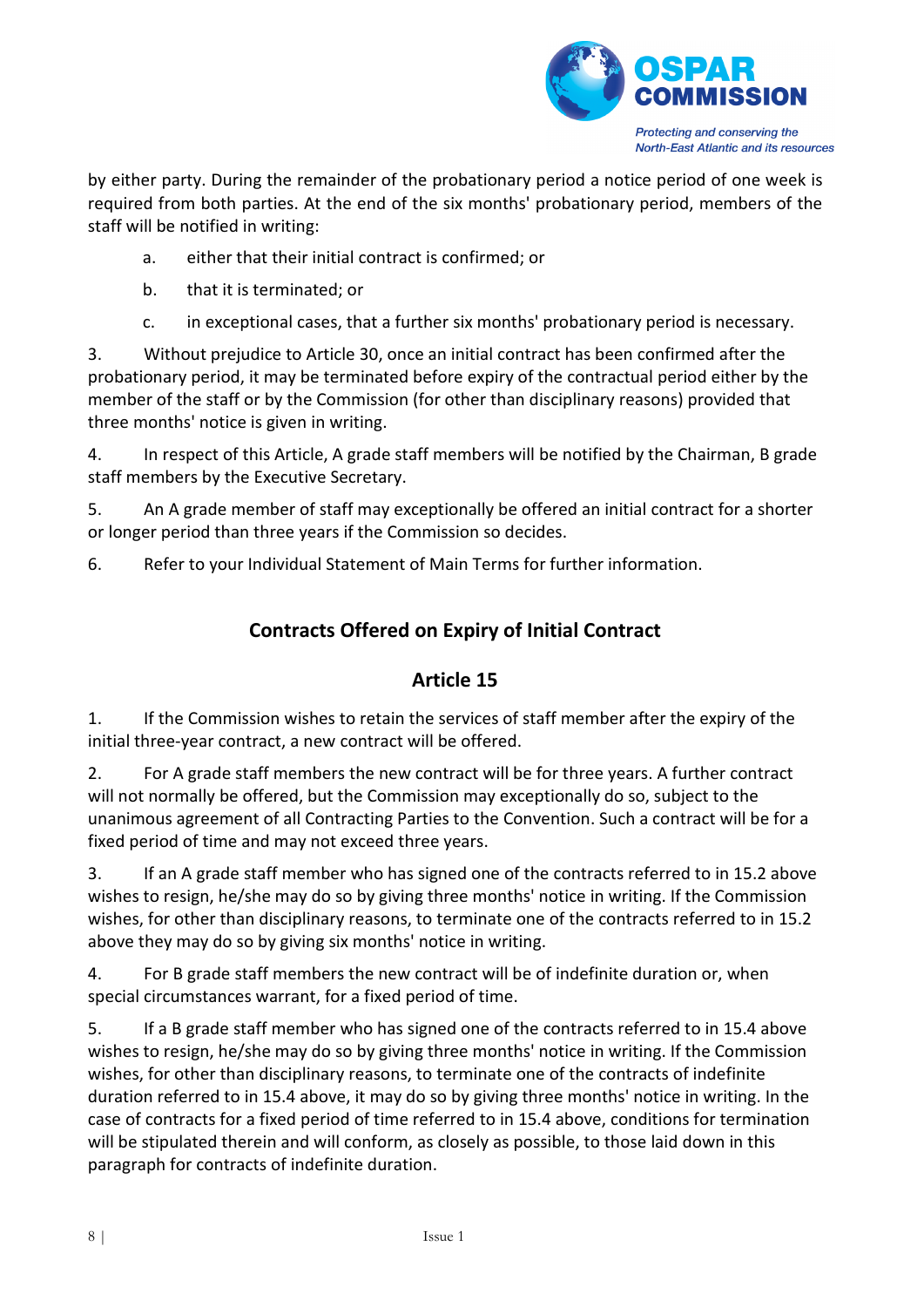

6. If the exigencies of the service so require, the periods of notice specified in paragraphs 15.3 and 15.5 above may be reduced, in which case the staff member concerned will be entitled to compensation calculated on the basis of salary and allowances which he/she would have received had the date of termination been at the end of the notice period.

## **IV. LEAVE**

# **Right to Leave - General Provisions**

## **Article 16**

1. A staff member may be given leave in the circumstances laid down in this Chapter.

2. Unless otherwise provided he/she shall remain a staff member while on leave. He/she shall continue to enjoy the rights conferred in these regulations, and to be bound by the duties imposed on staff members.

## **Annual Leave**

# **Article 17**

1. Annual leave shall be granted on a basis of two and a half working days for each month of service;

2. Annual leave shall normally be taken in the year for which it is due, but if it is deferred in the interests of the Commission, it must be taken in the following year at the latest;

3. A staff member may, in exceptional circumstances, be granted advance annual leave up to a maximum of two weeks, provided his/her service is expected to continue for a period beyond that necessary to accrue the leave so advanced;

4. The taking of annual leave shall be subject to the exigencies of the work of the Secretariat, this to be decided by the Executive Secretary.

5. Over and above the right to accumulate annual leave under the conditions defined in Article 17.1, a member of the staff who has not taken all the annual leave due to him/her in respect of the year in which he/she leaves the service of the Commission shall be entitled to a corresponding payment of one-thirtieth of the monthly emoluments he/she is receiving at that date for each day of leave accumulated.

6. If a member of the staff takes annual leave in advance and, when he/she leaves the service of the Commission, the leave he/she has taken is in excess of the leave due to him/her, a corresponding charge will be made against the emoluments due to him/her on separation.

7. Refer to your Individual Statement of Main Terms.

# **Home Leave**

# **Article 18**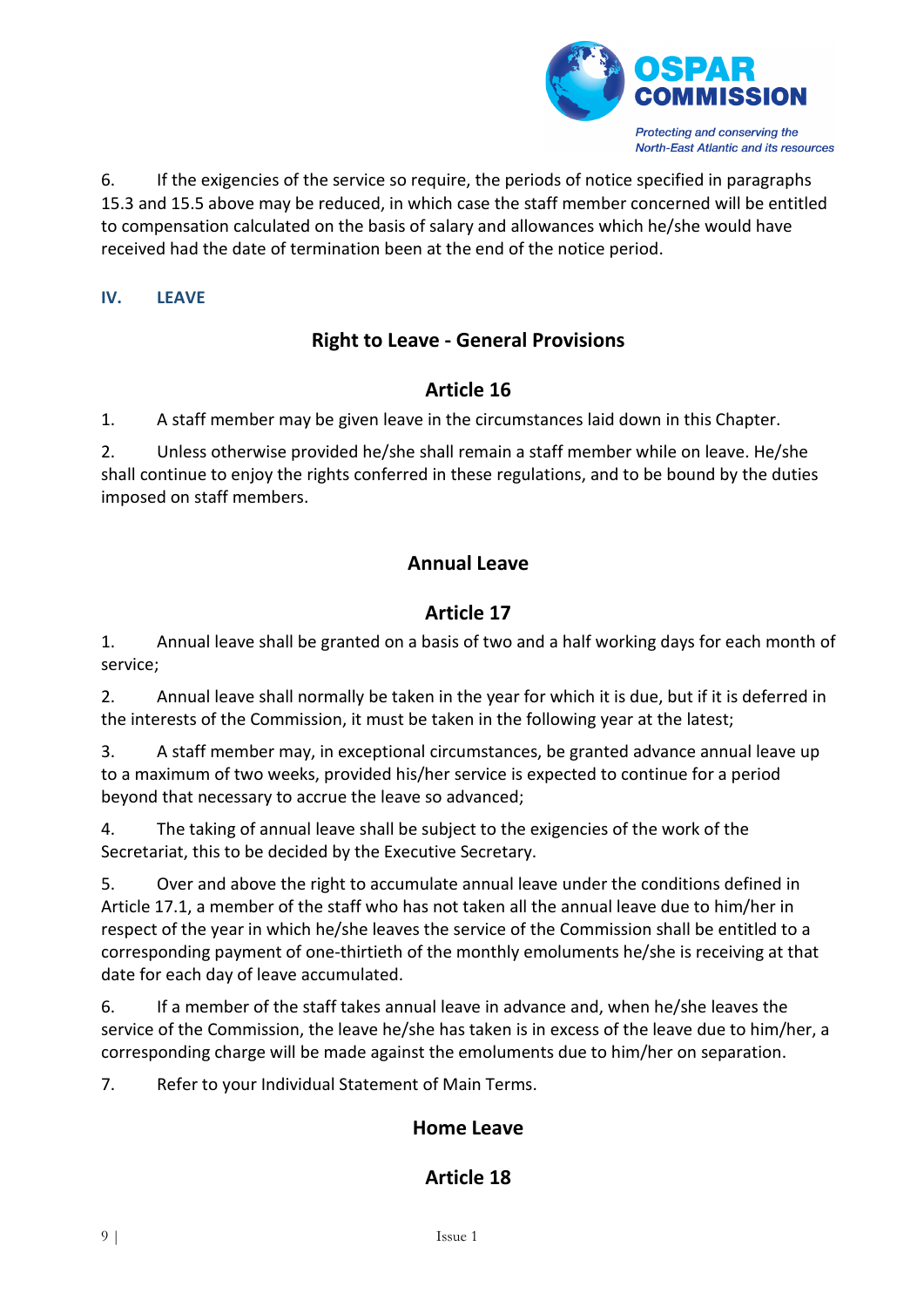

1. In addition to entitlement to annual leave, all members of the staff who are entitled to expatriation allowance shall be entitled to home leave every two years, with the exception of members of the staff who, at the time of their recruitment, were nationals of the country in which they are serving and of no other country.

- a. the period of home leave shall be eight working days and travel time by the most rapid means of public transport;
- b. home leave may be taken six months in advance of the date on which it falls due. It must be taken not later than six months after the date on which the member of the staff became entitled to it; if not taken, the home leave for the two-yearly period in question will be forfeited. The date on which home leave is actually taken in any two-yearly period will not affect the date on which a member of the staff is entitled to home leave in subsequent twoyearly periods.

2. Travel expenses, but not subsistence allowance for travel time, to and from the official home of a staff member taking home leave, will be paid for the staff member, the spouse of a staff member entitled to a basic family allowance and for dependent children.

- 3. No additional emoluments will be paid in the event of home leave not being taken.
- 4. Home leave shall be granted only provided that:

a. Family reasons:

- a. the member of the staff concerned agrees in writing to the Executive Secretary to take such leave in the country of his/her official home;
- b. the member of the staff concerned agrees in writing to the Executive Secretary to remain in the service of the Commission for six months after the date on which he/she shall become entitled to home leave (irrespective of the date on which he/she takes it). The Chairman may waive this provision if he/she considers that strict enforcement might lead to injustice or hardship.

5. The taking of home leave shall be subject to the exigencies of the Secretariat, this to be decided by the Executive Secretary.*Special Leave*

### **Article 19**

1. Special leave with full pay, not exceeding eight working days per year, or without pay, may be granted by the Executive Secretary. Leave with full pay may be granted in the following exceptional or urgent private cases, and up to the following maximum number of working days:

|    | (i)   | marriage of a staff member                                | 5 days |
|----|-------|-----------------------------------------------------------|--------|
|    | (ii)  | marriage of a child                                       | 2 days |
|    | (iii) | birth of a child                                          | 5 days |
|    | (iv)  | death of a spouse or a child                              | 5 days |
|    | (v)   | death of a parent                                         | 4 days |
|    | (vi)  | death of brother, sister or grandparent                   | 4 days |
|    | (vii) | serious illness of a child, spouse, parent or grandparent | 3 days |
| b. |       | Personal reasons                                          |        |
|    | (i)   | examinations                                              | 8 davs |
|    |       |                                                           |        |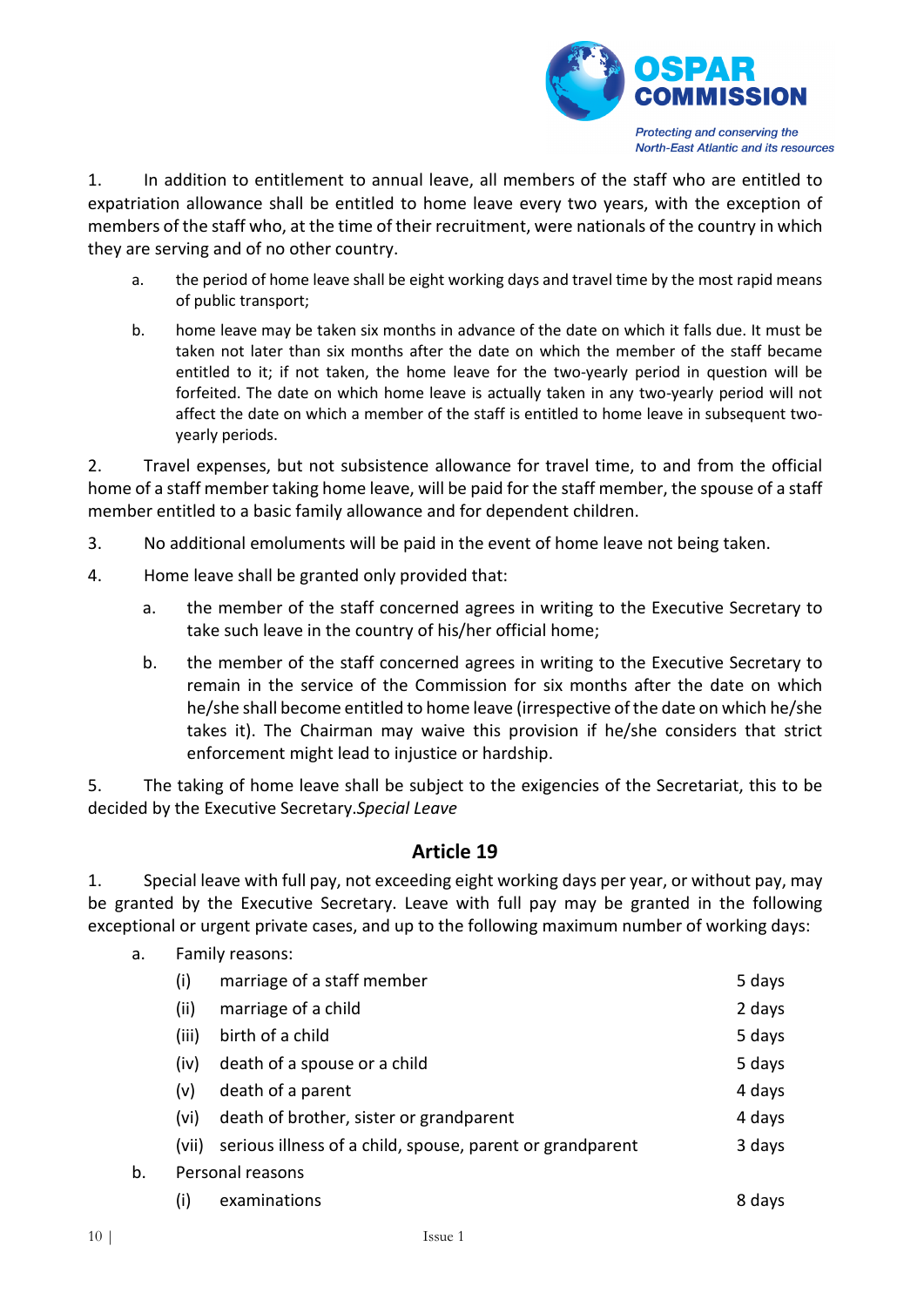

(ii) household removal 3 days

(iii) national elections or referenda in a staff member's home country 1 day

# **Maternity/Paternity Leave and Pay**

## **Article 20**

### **Maternity Leave**

1. Eligible employees will be entitled to up to fifty-two weeks' maternity leave. To qualify for maternity leave, employees must notify the Executive Secretary in writing of:

- the fact that they are pregnant,
- the date of the expected week of childbirth, and
- when they want to start their maternity leave,

at least 15 weeks before the expected week of childbirth.

2. The earliest that leave can be taken is 11 weeks before the expected week of childbirth, unless the baby is born early. Maternity leave shall not end before the second week after the date of birth.

3. Maternity leave rules to be applied, including those for eligibility and notification, will be in accordance with the statutory maternity leave rights under UK law as amended from time to time.

4. Annual leave is accrued during maternity leave.

### **Maternity Pay**

5. Statutory maternity pay (SMP) will be payable to employees on maternity leave if they have been employed continuously by the Commission for at least 26 weeks ending with the 15th week before the expected week of childbirth (and provided the employee's earnings are not less than the lower earnings limit set by the UK government each tax year). SMP is payable for up to 39 weeks at prescribed rates set by the government each year.

6. For employees meeting the continuity of employment requirements set out at paragraph 5 above, up to sixteen weeks of maternity leave will be paid at full pay by the Commission. This will include any SMP that may be due for that period. Any maternity leave taken in excess of 16 weeks will be paid at the SMP rate from time to time in force (for up to a maximum of 23 weeks in total).

7. OSPAR will pay the SMP rate to employees who are not British citizens or who are not permanently resident in the UK for up to 23 weeks, as outlined at paragraph 5 above.

8. Employees must give the Executive Secretary 28 days' notice of the date they want to start their SMP.

## **Paternity Leave**

9. Eligible employees will be entitled to up to two weeks' paternity leave. To qualify for paternity leave, employees must have been employed continuously by the Commission for at least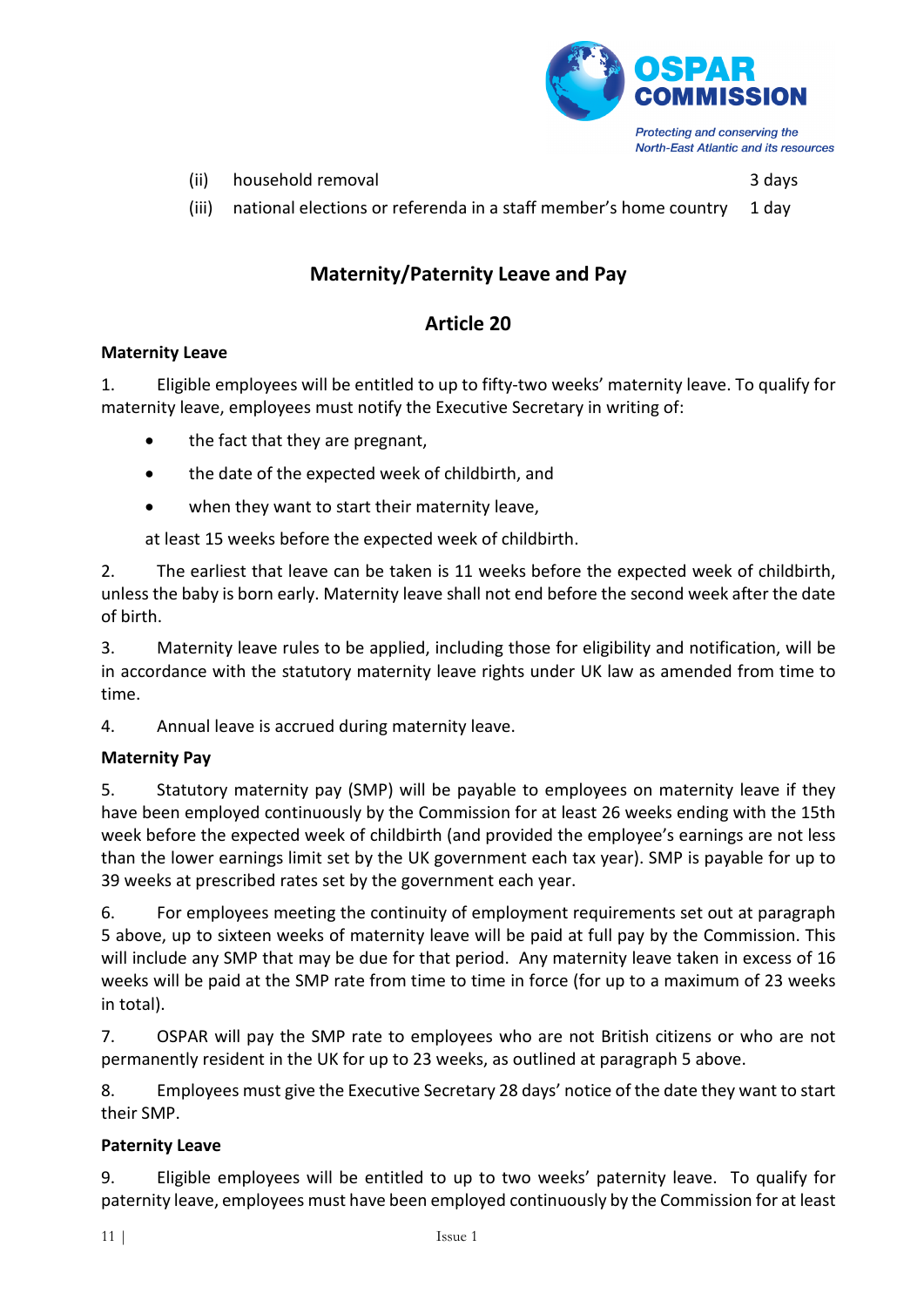

26 weeks ending with the 15th week before the expected week of childbirth, and must notify the Executive Secretary in writing of:

- the date of the expected week of childbirth,
- whether they want to take one or two weeks' leave, and
- when they want to start their paternity leave,

at least 15 weeks before the expected week of childbirth.

10. Paternity leave can start on the date of birth or placement for adoption, or later, provided it is taken within eight weeks (56 days) of the birth or placement (unless the baby is born early).

11. Paternity leave rules to be applied, including those for eligibility and notification, will be in accordance with the statutory paternity leave rights under UK law.

12. Annual leave is accrued during paternity leave.

## **Paternity Pay**

<span id="page-11-0"></span>13. Statutory Paternity Pay (SPP) will be payable to employees on paternity leave if they have been continuously employed by the Commission for at least 26 weeks ending with the 15th week before the expected week of childbirth (and provided the employee's earnings are not less than the lower earnings limit set by the UK government each tax year). SPP is payable for up to two weeks at a prescribed rate set by the government each year.

<span id="page-11-1"></span>14. For employees meeting the continuity of employment requirements set out at paragraph [13](#page-11-0) above, the first week of paternity leave will be paid at full pay. This will include any SPP that may be due for that period. Should the employee choose to take two weeks' Statutory paternity leave, the second week will be paid at the SPP rate from time to time in force.

15. OSPAR will pay the SPP rate to employees who are not British citizens or who are not permanently resident in the UK as outlined at paragraph [13](#page-11-1) above.

16. Employees must give the Executive Secretary 28 days' notice of the date they want to start their SPP.

## **Shared Parental Leave**

17. Shared Parental Leave rules to be applied, including those for eligibility and notification, will be in accordance with the statutory Shared Parental Leave rights under UK law.

18. Partners (i.e. baby's father/mother's husband/mother's civil partner/mother's partner) are still entitled to take 2 weeks Ordinary Paternity Leave subject to qualifying conditions.

19. OSPAR encourages communication with the staff member during Shared Parental Leave. The staff member may work for up to 20 days without statutory payments being affected. These days are called SPLIT days i.e. Shared Parental Leave In Touch days. Whilst SPLIT days are beneficial to both OSPAR and the staff member, they are optional.

20. Pay will be at normal rate for work on a SPLIT day. Any work done on one day will count as one SPLIT day.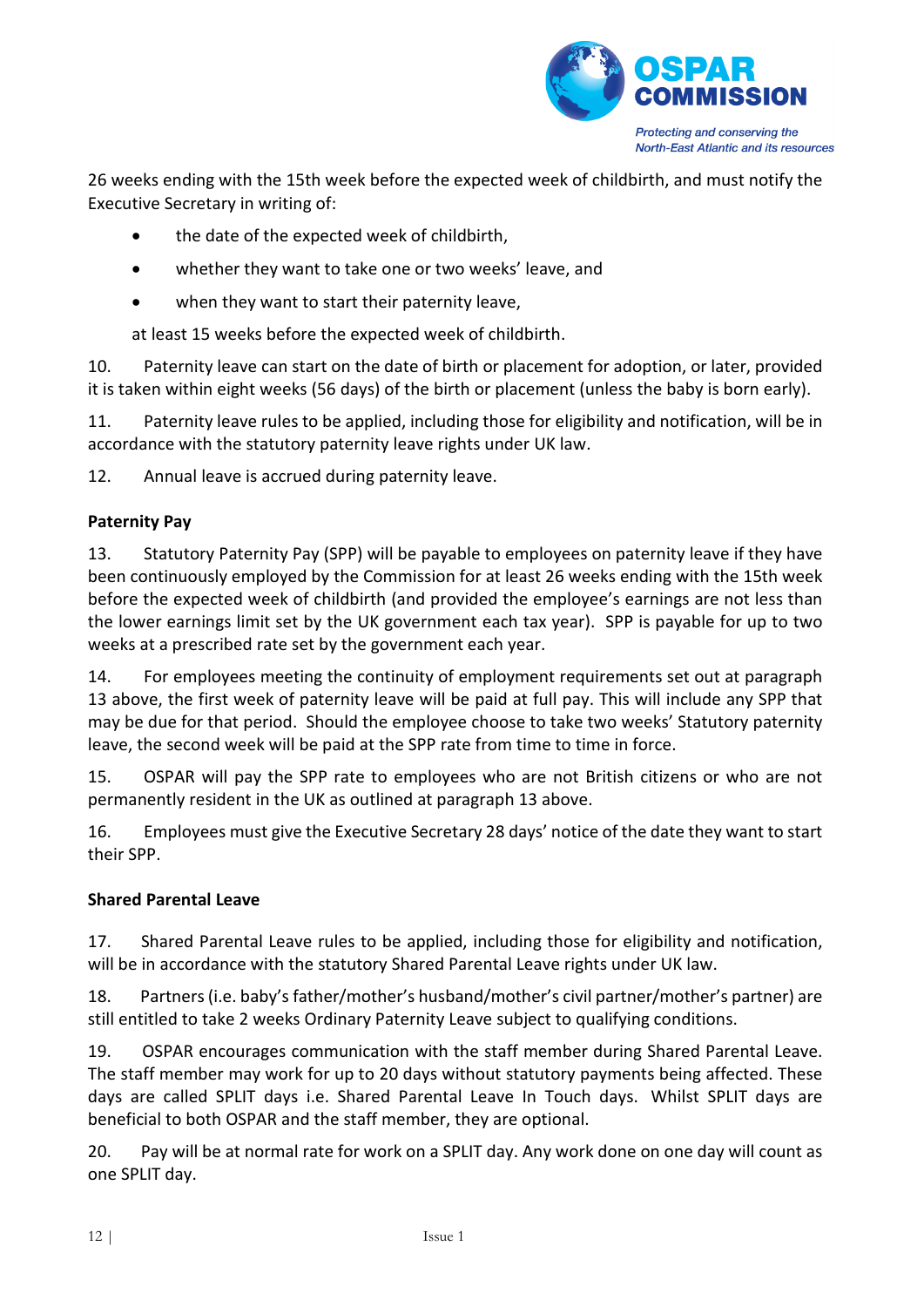

### **Shared Parental Pay**

21. Only 37 out of a maximum of 39 weeks of paid leave can be shared between the parents to allow for the mother to take 2 weeks Compulsory Maternity Leave.

22. Annual leave is accrued during Shared Parental Leave.

23. Staff members will continue to receive all contractual benefits (with the exception of salary) during Shared Parental Leave.

## **Sick Leave**

## **Article 21**

1. A staff member who is incapable, as a result of sickness or accident, of performing his/her duties shall be given sick leave.

2. Incapacity may be established either by a medical certificate furnished by the person concerned and accepted by the Executive Secretary or by medical examination ordered by the Executive Secretary, except that a staff member need not normally produce a medical certificate for sick absences of up to 7 calendar days.

3. Where a member of staff is given sick leave, whether within the limits for uncertified sick leave or not, he/she shall be entitled to receive:

- a. full pay and allowances for any periods of sick leave amounting to not more than six months in any period of twelve months; or
- b. two-thirds of basic salary plus full allowances during any periods of sick leave which, in any period of three years, exceed six months but do not exceed twelve months.

Any member of staff receiving pay or allowances under these arrangements shall reimburse to the Commission any amounts which they are entitled to receive under United Kingdom National Insurance legislation as a consequence of their sickness.

4. Refer to the Employee Handbook under 'Sickness/Injury Payments and Conditions'

## **Medical Examination because of Sick Absences**

### **Article 22**

1. The Executive Secretary may require a staff member to be medically examined when he/she considers that this is desirable because of repeated sick absences.

2. Such an examination shall be compulsory whenever a staff member's certificated and uncertificated sick absences exceed six months in a period of twelve months.

3. Refer to the Employee Handbook under 'Sickness/Injury Payments and Conditions' for further information.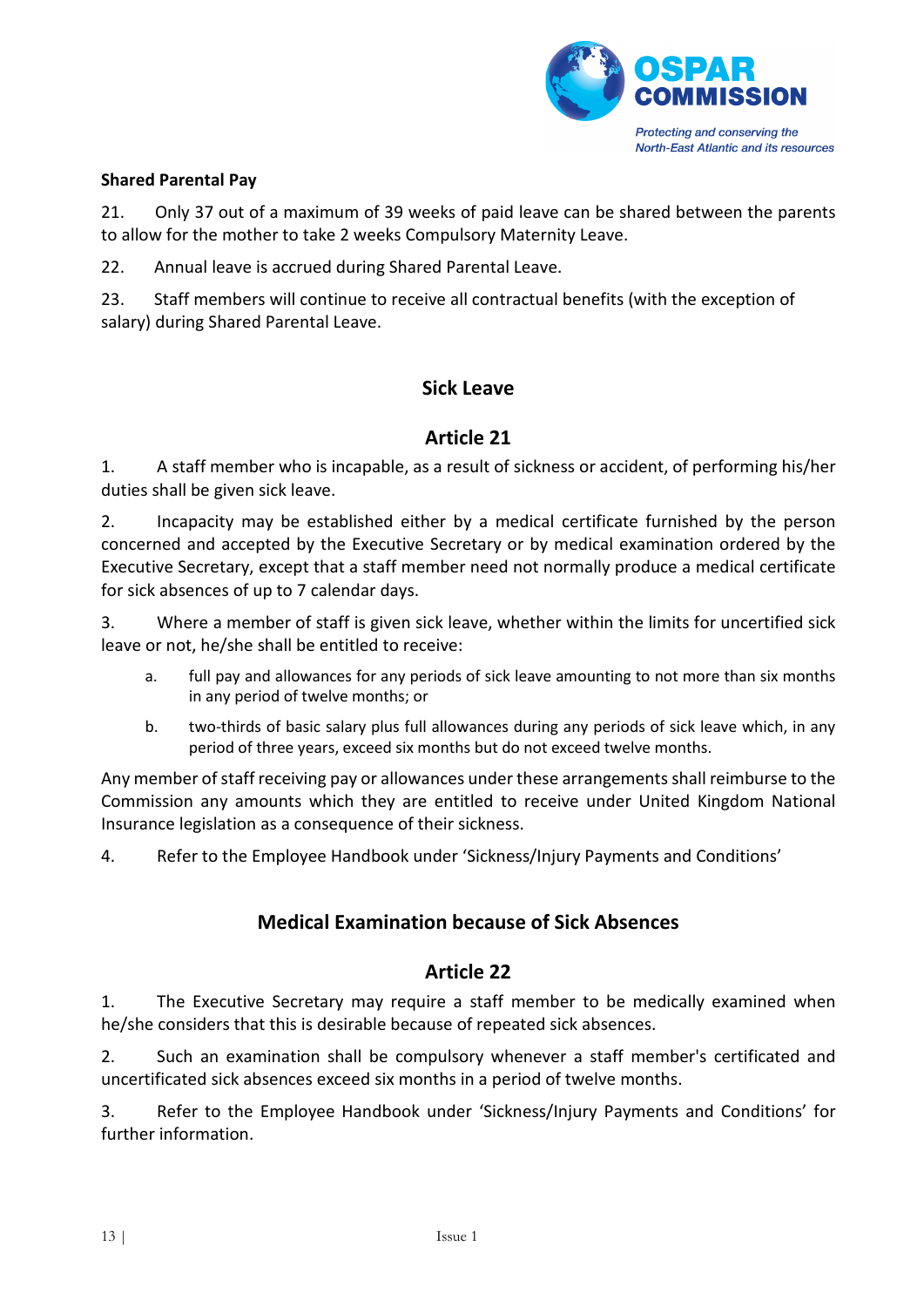

## **Sick Pay where Absence due to Employment Injury**

## **Article 23**

1. The Commission shall maintain a collective insurance policy, in a form approved unanimously by the Contracting Parties after consultation with the members of the staff, designed to provide appropriate benefits for those incapable because of sickness or injury of carrying out their normal work after the expiry of the period of 12 months referred to in Article 21.3 or the expiry of their contract. If any member of staff wishes to participate in some other form of provision for this purpose, instead of being covered by that collective insurance policy, the Commission shall make a contribution to that provision not exceeding the amount that would have had to be paid as a premium in relation to that member of staff under the collective policy.

2. In the event of the dissolution of the Commission, the Commission shall take the necessary measures to ensure uninterrupted payment of benefits until the entitlement of the beneficiary ceases.

### **V. HOURS OF WORK**

## **Hours of Work, Official Holidays and Overtime**

## **Article 24**

1. The normal weekly working hours for members of the staff shall be 41 hours, inclusive of meal times (lunch break one hour per day). Overtime will be paid only if more than 40 hours per week have actually been worked, exclusive of meal breaks. Payments for overtime worked shall be calculated at an hourly rate based on the 36 hours per week normally actually worked. Payment will be made for all hours worked in excess of 36 hours.

2. If the exigencies of work make it necessary, the Executive Secretary may, as a temporary measure, require overtime which may involve night work and/or work on Saturdays and/or Sundays and public holidays. The Executive Secretary shall give staff members 48 hours' notice if overtime is to be worked on Saturdays, Sundays or public holidays.

3. The Executive Secretary may also employ part-time staff members. Any candidate to a post as part-time staff member should have the right to work in the United Kingdom before he/she can be appointed as staff member. Special conditions for part-time work shall be defined on a case by case basis in consultation with the Chairman.

## **Overtime**

## **Article 25**

1. Overtime worked in excess of the normal working week as defined in Article 24 shall entitle the staff member concerned to corresponding compensatory leave or overtime pay. However, hours worked in excess shall only be considered as overtime when prior authorisation has been given by the Executive Secretary.

2. As little overtime as possible shall be worked.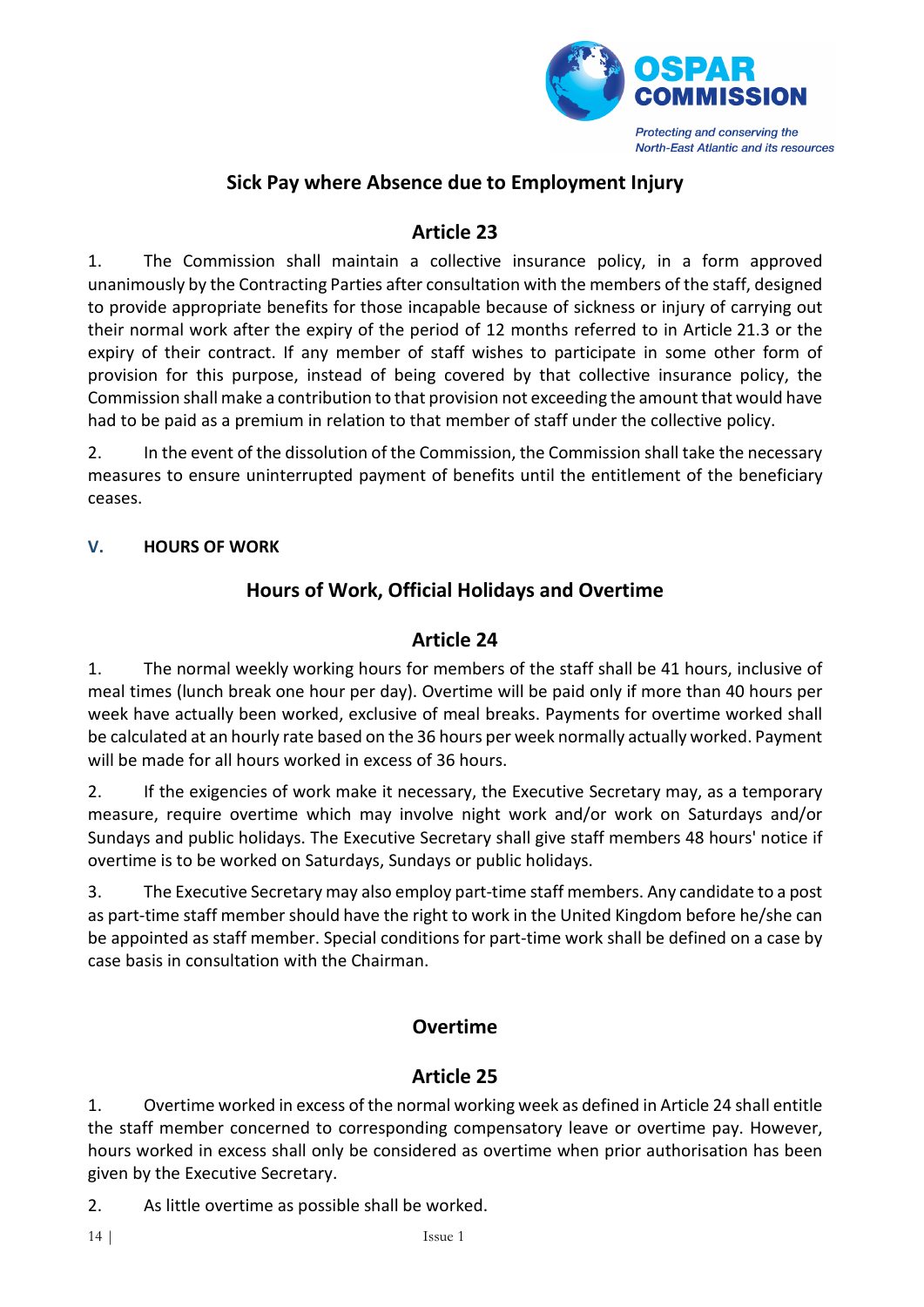

- 3. Overtime shall entitle the member of the staff concerned:
	- a. to corresponding compensatory leave; or
	- b. to the extent that compensatory leave cannot be granted owing to the exigencies of the service,
		- (i) to the payment of overtime at the rate of 133% of the staff member's basic hourly salary;
		- (ii) to the payment of overtime at the rate of 150% of the staff member's basic hourly salary for work on Saturday, Sunday or an official holiday;
		- (iii) to the payment of overtime for hours worked between 10.00 p.m. and 7 a.m. (and beyond 7.00 a.m. if in continuation of a night shift) at the rate of 200% of the staff member's basic hourly salary.

## **Article 26**

1. For the purpose of calculating the number of hours worked in any one week, the week shall be considered as starting on a Sunday.

## **Article 27**

1. Grade A staff members are not entitled to the compensation provided for in articles 25 and 26.

### **VI. TERMINATION OF EMPLOYMENT**

## **Circumstances in which Employment Terminates**

## **Article 28**

1. Apart from death, and subject to Articles 14 and 15, a staff member's employment shall terminate on:

- a. voluntary resignation, duly accepted;
- b. automatic discharge;
- c. discharge owing to redundancy;
- d. discharge for incompetence;
- e. discharge in the interests of the Commission;
- f. permanent incapacity, duly established, to perform his/her duties;
- g. dismissal for disciplinary reasons.

2. Employment shall also terminate when a probationer is not appointed permanently at the end of his/her period of probation.

3. Refer to the Employee Handbook for further information.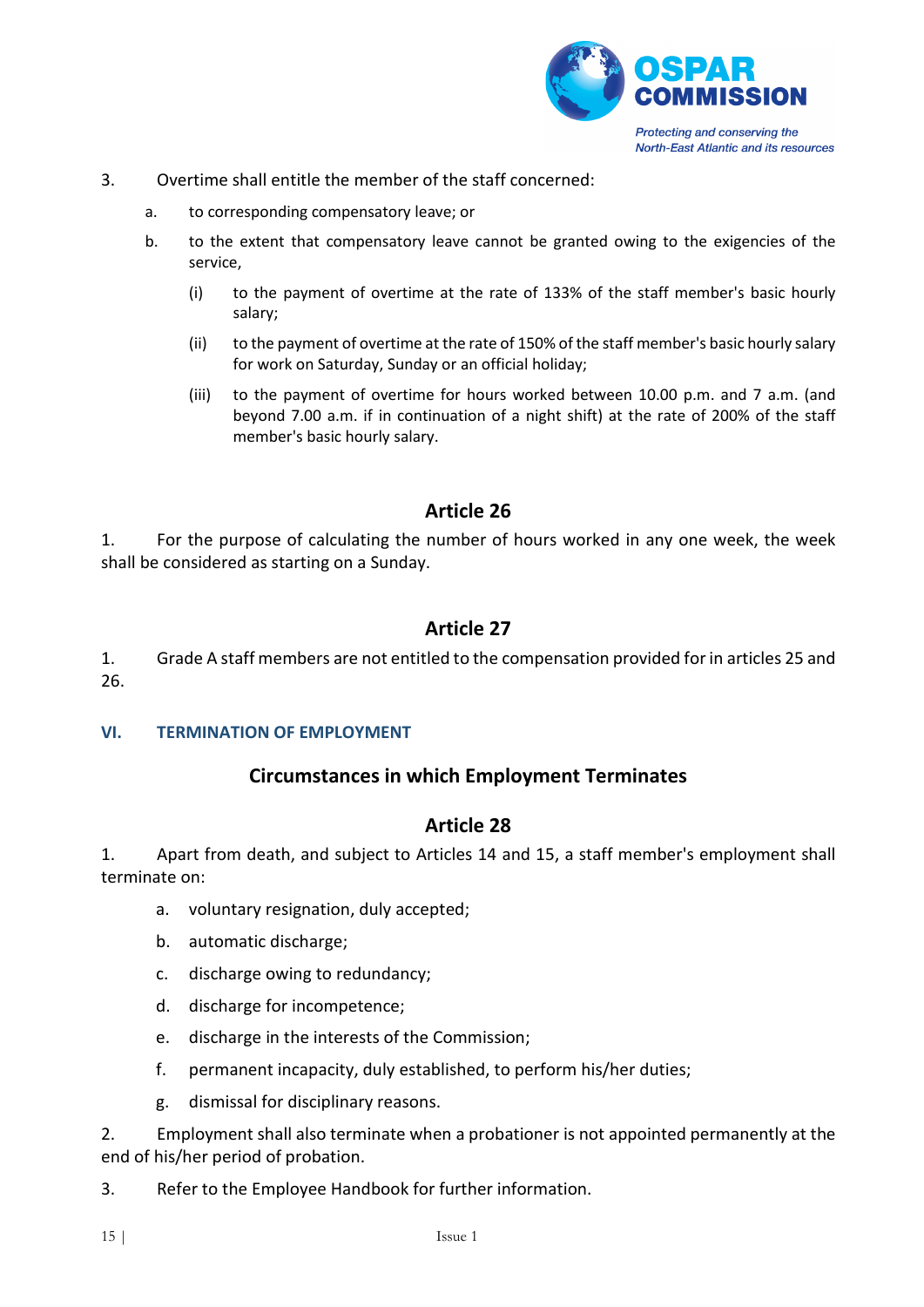

## **Voluntary Resignation**

## **Article 29**

1. Voluntary resignation shall be tendered explicitly in writing to the Executive Secretary. The staff member shall state the date on which he/she wishes to relinquish his/her post.

2. If the resignation is accepted, the Executive Secretary shall convey his/her decision not later than thirty days after he/she receives the letter of resignation.

3. This decision shall fix the date on which the resignation is to take effect as being that proposed by the staff member except where the interests of the Commission require a later date. In that event, the Executive Secretary shall fix a date not later than three months after he/she receives the letter of resignation, in accordance with Article 15.

4. The Executive Secretary may refuse to accept a resignation if disciplinary action is in progress, when the letter of resignation is received, or is commenced within thirty days thereafter.

# **Automatic Discharge**

## **Article 30**

1. A staff member is automatically discharged if he/she loses the rights referred to in Article 12.1.a.

2. A staff member may be pronounced automatically discharged if he/she ceases to fulfil the conditions referred to in Article 12.1.a.

3. In these cases the decision shall be taken by the Chairman within two months of the date on which the relevant facts come to his/her notice.

4. Refer to the Employee Handbook for further information.

## **Discharge for Incompetence**

## **Article 31**

1. A staff member found incompetent to perform his/her duties may be discharged.

2. Any proposal by the Executive Secretary to discharge a staff member for incompetence shall set out the reasons therefore and shall be communicated in writing to the staff member in question. He/she shall be entitled to offer in writing any observations he/she thinks fit.

3. The decision on such a proposal shall be taken by the Chairman and shall be communicated in writing to the staff member in question. This decision shall be supported by reasons.

4. Refer to the Employee Handbook for further information.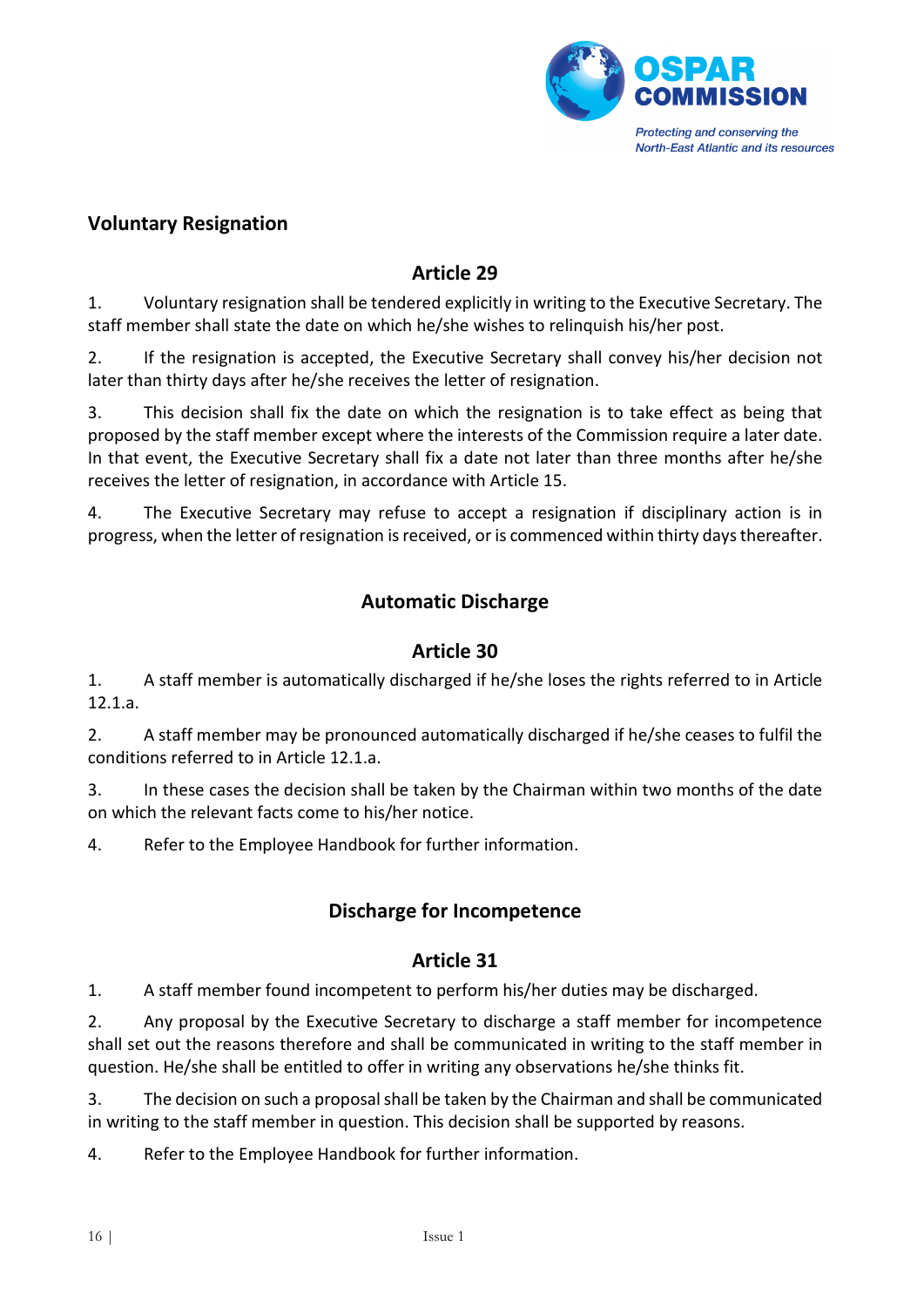

#### **VII. REMUNERATION**

## **Principles Governing Remuneration**

## **Article 32**

1. The salary scales of remuneration of the Co-ordinated Organisations for staff serving in the United Kingdom shall be used as a basis for staff members' remuneration. The annual increment for each grade shall be granted as from the first day of the month in which the staff member was engaged or promoted.

2. Subject to the provisions of paragraph 3, the basic salaries shall be adjusted at 1 January each year in line with the adjustments recommended by the Co-ordinated Committee on Remuneration (CCR) of the Co-ordinated Organisations. Such adjustments shall apply to basic salaries in force with effect from 31 December of the preceding year.

3. In case of social, economic and financial difficulties of Contracting Parties or of specific budgetary difficulties of OSPAR, the Commission maintains the right to:

- a. adopt a positive salary adjustment which is lower than recommended by the CCR or not to adjust at all, in years where the CCR does not recommend automatic full implementation of the salary adjustment; or
- b. phase in or postpone a salary adjustment with a maximum delay of 12 months from the normal date (1 January) of the corresponding annual salary adjustment, in year where the CCR does recommend a full implementation.

4. Remuneration shall comprise basic salary and, where appropriate, expatriation allowance, basic family allowance, children's allowance, allowance for children with disability, installation allowance, language allowance, education allowance and rent allowance.

- 5. In respect of allowances:
	- a. at the time of appointment each member of the staff shall furnish all information necessary for the determination of his/her eligibility for allowances; members of the staff must at once bring subsequent changes affecting eligibility to the attention of the Executive Secretary;
	- b. the right to recurring allowances shall be determined according to the circumstances existing at the beginning of the period for which they are paid; notwithstanding this provision, the date on which a member of staff ceases to be eligible for the dependent children's allowance under Article 35.1 shall be one month after the end of the last term during which the child attended the educational establishment;
	- c. claims for allowance submitted more than three months after the event to which the claim relates will not be granted retroactively unless exceptional circumstances can be proved.

6. The conditions for eligibility and the present rates of allowances are laid down in Articles 33 to 40. Cases of doubt as to eligibility of a member of the staff for any allowance will be determined by the Executive Secretary.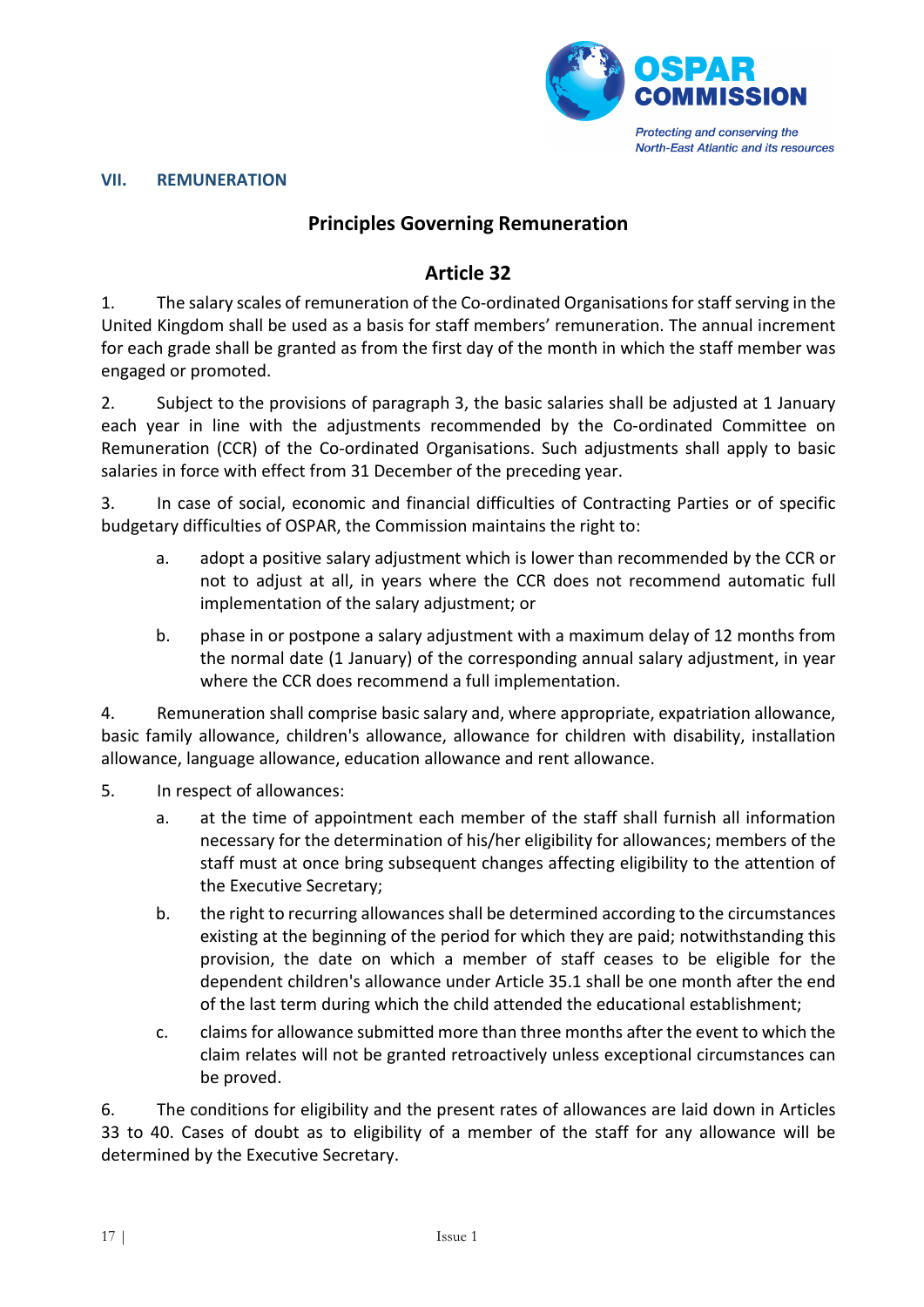

7. Salaries and continuing allowances shall be paid monthly, in arrears, normally on the third last working day of the month.

8. Salaries and allowances shall be paid in Pounds Sterling. For the purpose of calculating salaries and allowances, one month shall count as one twelfth of a year and one day as one thirtieth of a month.

# **Expatriation Allowance**

## **Article 33**

1. An expatriation allowance shall be payable to members of the staff in categories A and B who are resident abroad at the time of their appointment by the Commission and are not nationals of the host State.

2. The rate of the allowance shall be calculated in accordance with the scale and conditions used in the Co-ordinated Organisations.

# **Basic Family Allowance**

## **Article 34**

1. The basic family allowance replaces the household allowance and will come into force on 1 January 2021. The new allowance will be applied to new staff members who take up duty on or after 1 January 2021. The household allowance will continue to apply to members of staff who joined prior to 1 January 2021. The following shall be entitled to the basic family allowance:

- a. any married member of the staff;
- b. any widowed, divorced, legally separated or unmarried member of the staff with dependent child or children within the meaning of the Staff Regulations (c.f. Article 35);
- c. by special reasoned decision of the Executive Secretary based on supporting documents, to a staff member who, while not fulfilling the conditions laid down in § a or b, nevertheless actually assumes family responsibilities;
- d. any member of the staff who does not satisfy the conditions under § a, b or c above, but who has one or more dependants within the meaning of the Staff Regulations.

2. The rate of the allowance shall be calculated in accordance with the scale and conditions used in the Co-ordinated Organisations.

## **Children's Allowance**

## **Article 35**

1. An allowance shall be paid at the rate set out in the scale and conditions of the Coordinated Organisations to members of the staff, whether married or not, for each dependent child, less any child benefit received by members of the staff from their national social security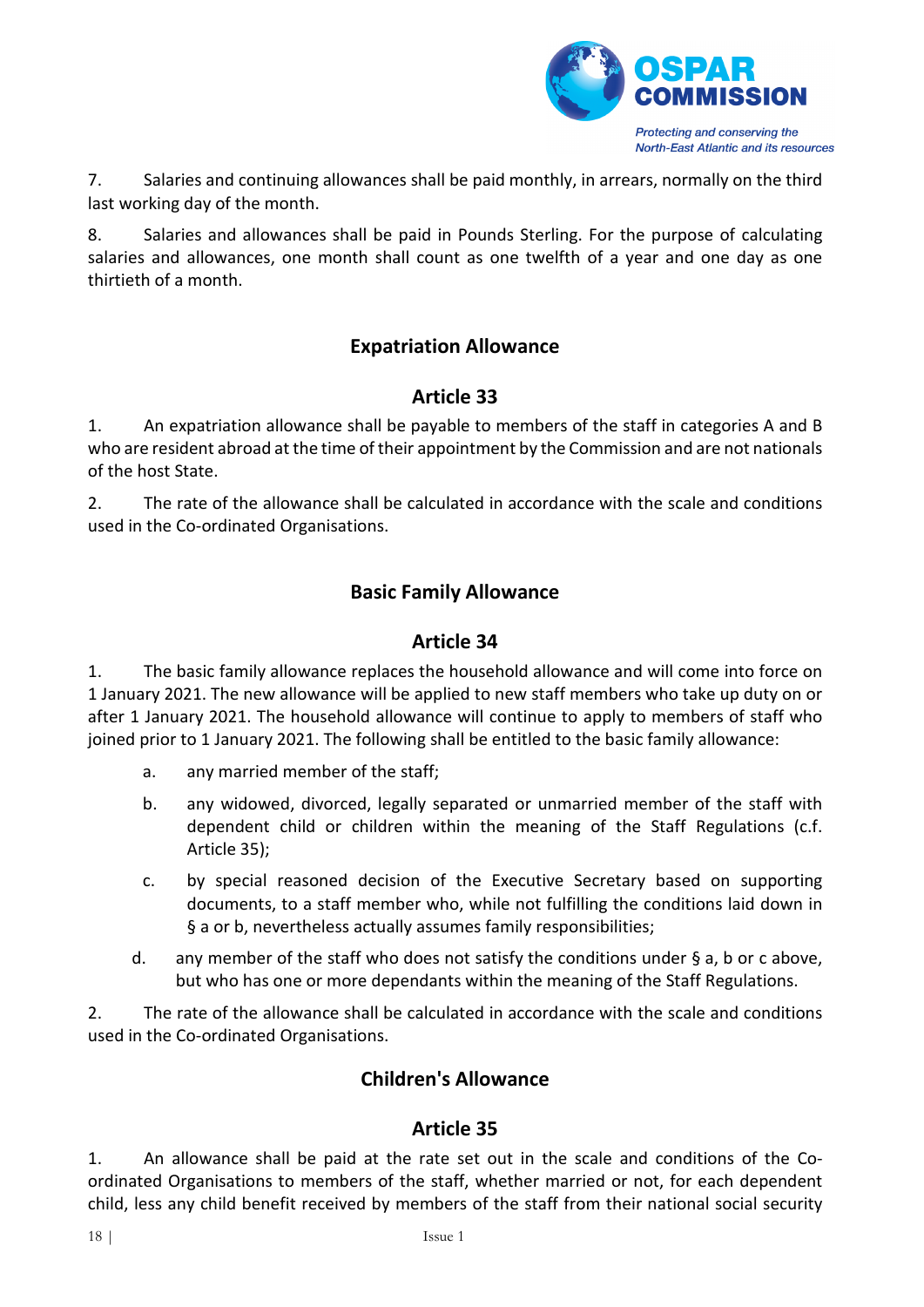

departments. A child deemed to be dependent is a child within the meaning of the Staff Regulations who is mainly and continuously maintained by an unmarried member of the staff or by the household of a married member of the staff.

2. Such an allowance may be granted by decision of the Executive Secretary for any child below the age of 18 years who is given a home and is mainly and continuously supported by a staff member. For the purposes of this regulation, a child who is given a home shall mean:

- a. a child in regard to whom adoption proceedings have been started;
- b. a child who has lost both parents and for whom a staff member has assumed responsibility.

3. Payment of the allowance may be continued until the age of 25 years if the child is receiving full-time school or university education or vocational training not involving receipt of a genuine salary or wage.

4. Payment of this allowance may be continued without any age limit if the child is permanently incapable of providing for its needs and such incapacity is medically certified by a doctor.

5. When claiming the allowance, the member of the staff concerned must submit a birth certificate or other valid evidence of a child's date of birth and certify in writing that the child is dependent on him/her for main and continuing support.

# **Children's Allowance for Children with Disabilities**

## **Article 36**

1. An allowance for a child with a disability shall be paid to any staff member with a dependent child who is disabled within the meaning of the present regulation whatever the age of the child. Payment of the allowance for disabled children shall confer entitlement to the basic family allowance.

2. A child shall be deemed to be disabled within the meaning of this regulation if it is established by medical evidence that he/she or she is suffering from a serious and permanent disability necessitating either special care or supervision not provided free of charge or special education or training.

3. The amount of the allowance shall be equal to the amount of the allowance for a dependent child and shall be additional thereto.

4. In the event that the staff member concerned is entitled to a similar allowance under a national or international scheme the amount of the allowance payable by the Commission shall be the amount by which the rate payable under the present regulation exceeds the amount payable under the national or international scheme.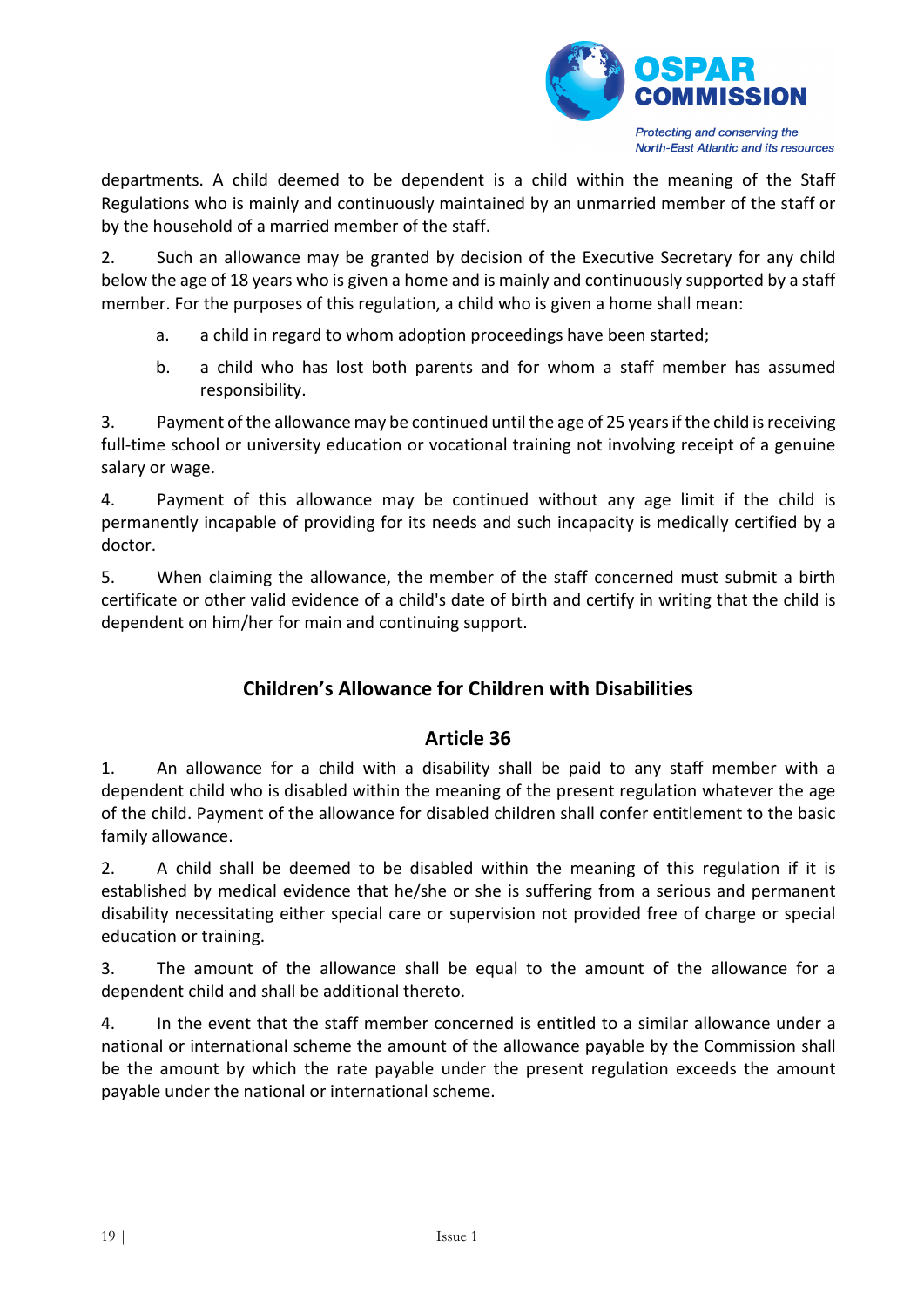

## **Other Dependents' Allowance**

## **Article 37**

1. An allowance equal to the allowance for a dependent child may be granted by the Executive Secretary on the basis of supporting evidence where a staff member or his spouse mainly and continuously supports a parent or other relative, by blood or marriage, by virtue of a legal or juridical obligation or judicial obligation, if such notion exists under the national law of such staff member. If such a notion does not exist, the extent of the obligation shall be assessed by analogy, according to the circumstances, so as to achieve equality of treatment among all members of the staff.

## **Installation Allowance**

## **Article 38**

1. An installation allowance shall be payable to a member of the staff whose place of residence was more than 100 kilometres from his/her duty station at the time when he/she accepted employment with the Commission. The allowance will be calculated according to the method in use in the Co-ordinated Organisations.

2. Members of the staff shall be required to pay back the installation allowance on a pro rata basis for the time remaining to reach twelve months if they leave their appointments of their own accord before one year has expired.

3. The Executive Secretary may authorise an exception to the provisions governing reimbursement where strict application might cause special hardship.

## **Education Allowance**

## **Article 39**

1. An education allowance may be granted to eligible non-resident staff in accordance with the conditions in use in the Co-ordinated Organisations.

### **Rent Allowance**

### **Article 40**

1. Staff members, including those serving a probationary period, shall be entitled to a rent allowance provided that:

- a. they enjoy international status;
- b. they do not own a dwelling appropriate to their grade and family circumstances in the place of their duty station;
- c. they are tenants or sub-tenants of furnished or unfurnished premises suitable to their grade and family circumstances;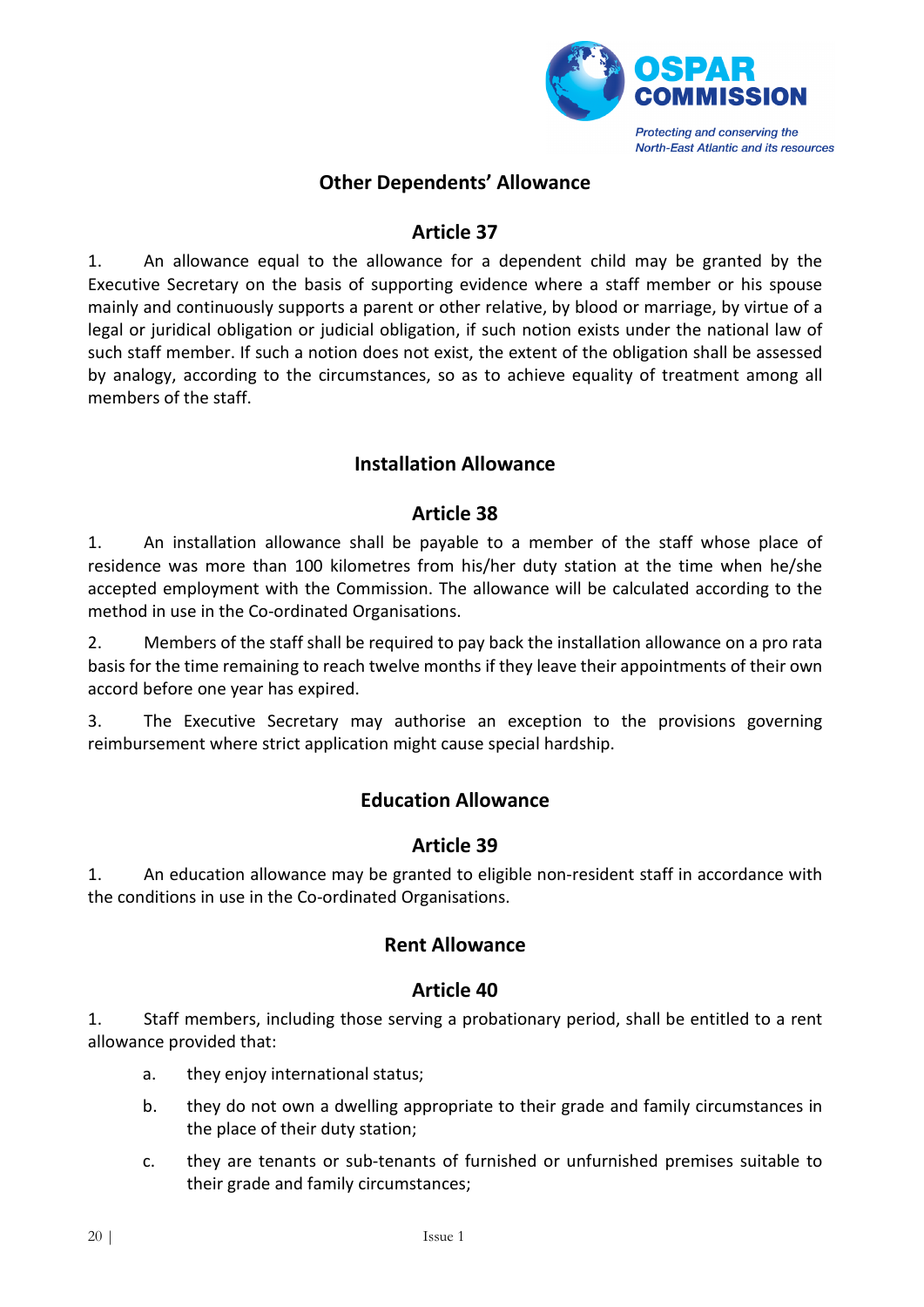

d. the rent paid, excluding all service charges considered to be the liability of the tenant in the country of residence, exceeds the proportion of their emoluments specified in paragraph 3 below. When the actual gross rent paid by the occupant of the accommodation includes charges such as heating, lighting, water, gas, electricity, service, maintenance, etc., an appropriate amount shall be deducted from the gross rent.

2. Members of the staff shall supply, on request, all the information necessary to determine the amount of the allowance to which they are entitled.

3. The amount of the allowance shall be a proportion of the difference between the actual rent paid, excluding all charges mentioned under paragraph 1.d) above, and a sum calculated as follows:

- a. 15% of the emoluments of grade B members of staff up to and including grade B.4;
- b. 20% of the emoluments of grade B.5 and B.6 members of staff;
- c. 22% of the emoluments of members of staff of grades A.1 and A.2.

4. The said proportion shall be 50% in the case of unmarried members of the staff and married members of the staff with no dependants, 55% for members of the staff with one dependant, and 60% for those with two or more dependants, provided that, in no case, shall the amount of the allowance exceed:

- a. 10% of the emoluments of the staff member concerned in the case of members of the staff in category B.1 to B.4 inclusive;
- b. 5% of the emoluments of the staff member concerned in the case of members of the staff in grades B.5 and B.6, A.1 and A.2.

5. For the purpose of the present Article, emoluments shall be deemed to include basic salary (including any adjustments granted under the salary adjustment procedure) with the addition of any cost-of-living, expatriation, basic family and language allowances, and with the deduction of the staff member's contributions to pension costs and, where applicable, social security and supplementary insurance.

6. All members of staff in receipt of a rent allowance shall inform the Executive Secretary in writing immediately of any change in their circumstances which affects their eligibility for the allowance.

### **VIII. REGULATIONS ON INDEMNITY FOR LOSS OF JOB**

### **Article 41**

1. The Chairman shall have the authority to award an indemnity for the loss of employment to any staff member of the Secretariat:

- a. who has completed the probationary period;
- b. and whose services are terminated for any one of the following reasons:
	- (i) suppression of the post occupied by the staff member;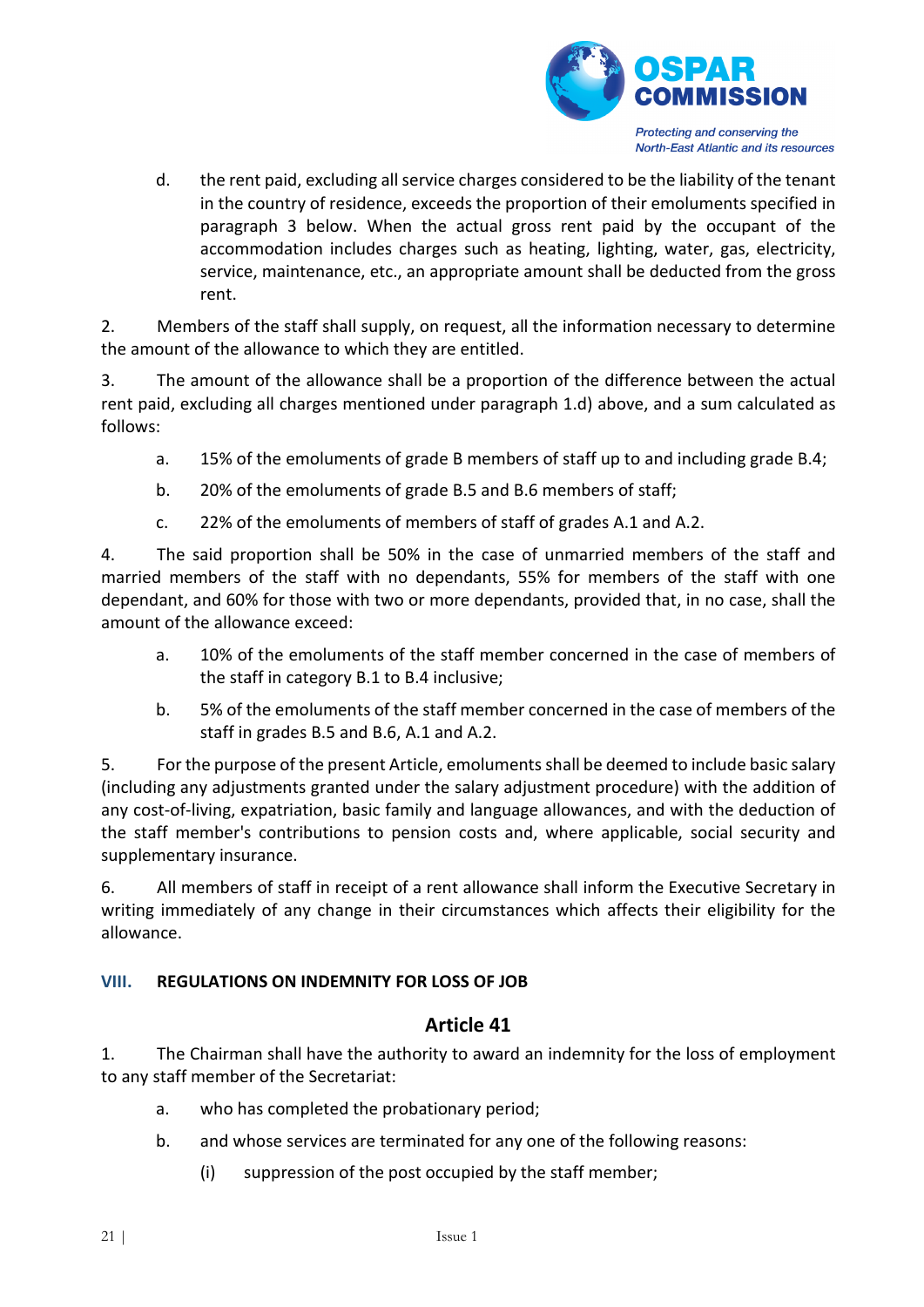

- (ii) changes in the duties of the post occupied by the staff member of such a nature that he/she no longer possesses the required qualifications and there are no other suitable jobs available;
- (iii) general staff cuts, including those due to a reduction in, or termination of, the activities of the Commission;
- (iv) the withdrawal from the Commission of a member country of which the staff member is a national;
- (v) the refusal by the staff member, where his/her contract does not cover the point, to be permanently transferred to a country other than that in which he/she was appointed;
- c. and who:
	- (i) is not offered a post in the same grade in the Secretariat;
	- (ii) if employed in the public service, has failed to obtain immediate reintegration in his/her national administration.

2. The indemnity will be calculated according to the method in use in the Co-ordinated Organisations.

## **Article 42**

1. A gratuity may be granted, on the recommendation of the Executive Secretary and at the discretion of the Chairman, to a probationer who is not appointed permanently at the end of his/her period of probation, taking account of the costs necessarily incurred by the person concerned as a consequence of this termination of contract.

2. The gratuity may not exceed twice the remuneration received by the probationer for his/her last month of service.

## **IX. TRAVEL COSTS, SUBSISTENCE ALLOWANCE AND REMOVAL EXPENSES**

## **Expenses of Candidates**

## **Article 43**

1. Candidates for a vacant post in the Secretariat, officially invited to an interview after examination of their qualifications, shall be entitled to reimbursement of the expenses actually incurred for the return journey from and to their place of residence under the conditions laid down in Article 45.

2. If travel time and the time required for the interview are in excess of 24 hours, candidates shall also be entitled to subsistence allowance under the conditions laid down in Article 46.

3. Candidates shall be reimbursed under  $\S$ § 1 and 2 above at the rate applicable to the post for which they are being considered.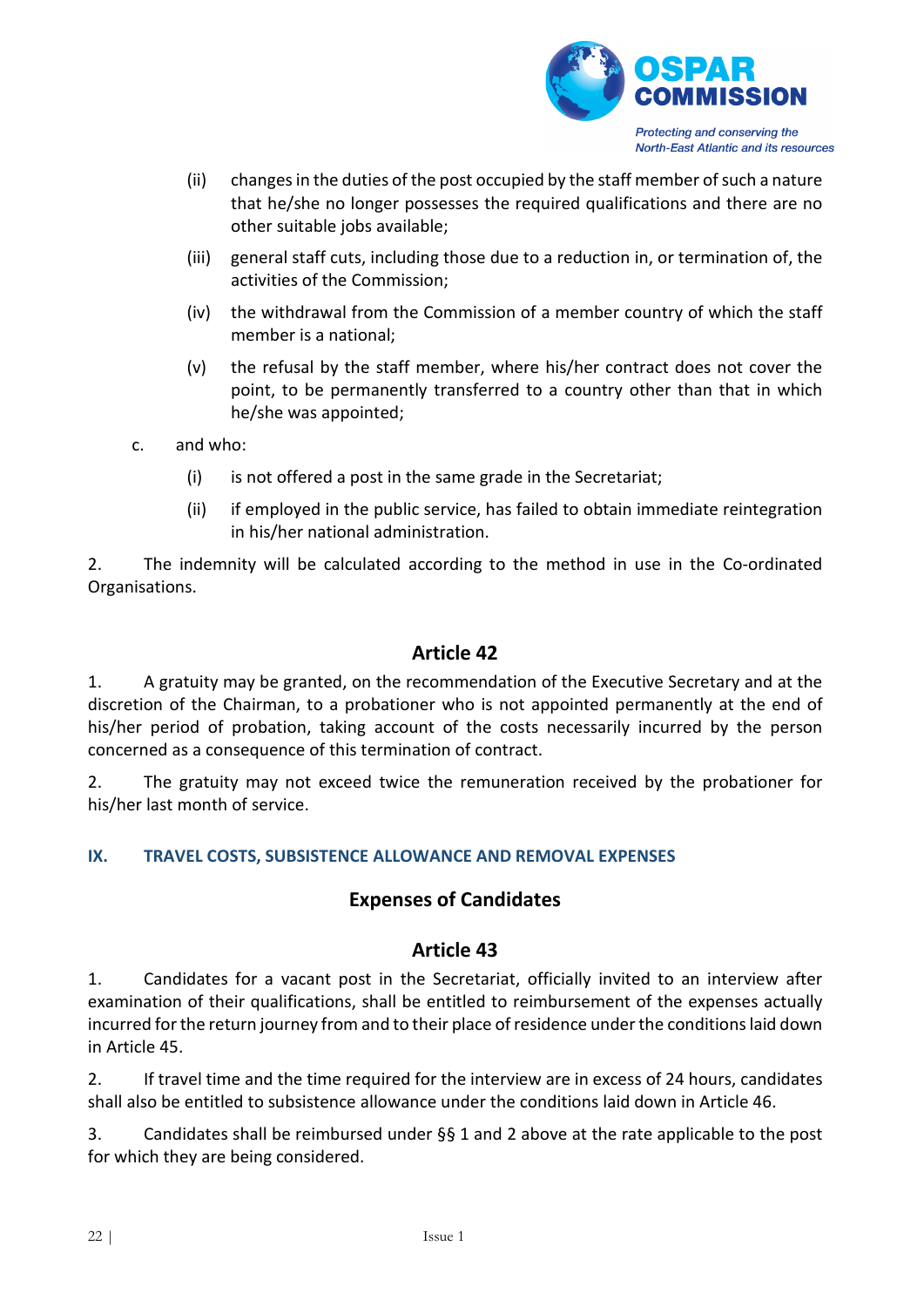

## **Removal Expenses**

## **Article 44**

1. Members of the staff whose place of residence is more than 100 kilometres from their duty station shall be entitled to the reimbursement of expenses actually incurred for the removal of personal effects on the following occasions:

- a. after having taken duty with the Commission;
- b. when leaving the service of the Commission provided, however, that reimbursement may be refused if the member of the staff resigns before completing twelve months' service with the Commission.

## **Travel on Duty**

## **Article 45**

1. Expenses in connection with travel on duty shall be reimbursed in accordance with the provisions of the present Article and those of Article 46. Travel shall be performed by the most economic means available. Air travel may normally be used.

## **Subsistence Allowance when Travelling on Duty**

## **Article 46**

1. Members of the staff travelling on official duty shall be entitled to subsistence allowance at the Group II rates used in the Co-ordinated Organisations.

- 2. Subsistence allowance shall be calculated as follows:
	- a. staff members travelling on duty shall be entitled to one day's subsistence allowance for each complete 24-hour period of duty;
	- b. no subsistence allowance shall be payable for periods of less than 6 hours;
	- c. where the period of duty is 6 hours or more but less than 12 hours, the official shall be entitled to four-tenths of the daily allowance. The staff member shall likewise be entitled to four-tenths of the daily allowance in respect of any period of 6 hours or more but less than 12 hours in excess of any complete period of 24 hours;
	- d. where the period of duty is 12 hours or more but less than 24 hours, the staff member shall be entitled to eight-tenths of the daily allowance. The staff member shall likewise be entitled to eight-tenths of the daily allowance in respect of any period of 12 hours or more but less than 24 hours in excess of any complete period of 24 hours.

3. The allowance will be reduced by three-tenths if a member of the staff travels on official duty to the town of his/her official home and stays with his/her family who are still in residence there.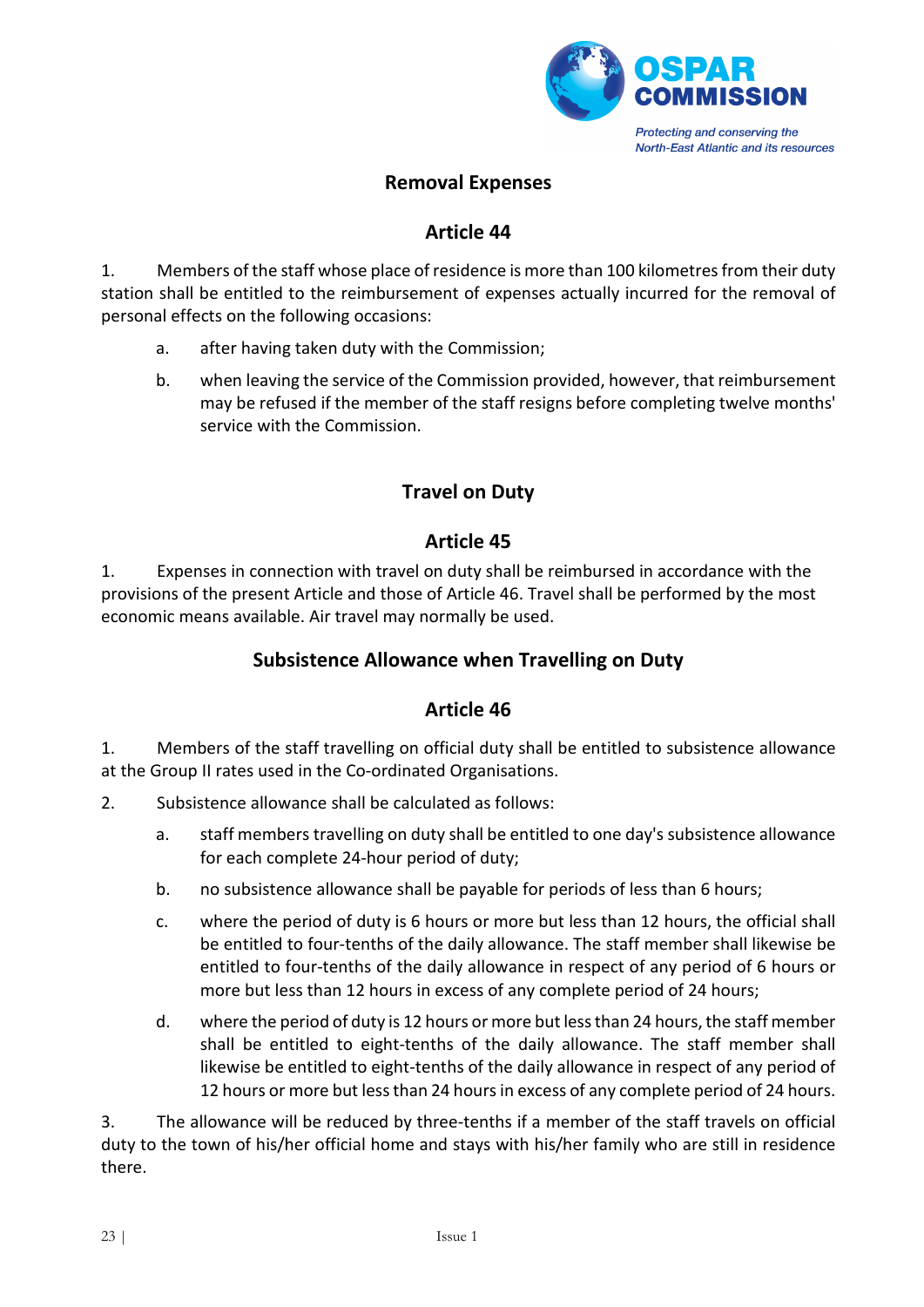

4. Subsistence allowance will be paid in the case of sick leave taken during absence from the duty station on official duty.

5. If the costs of bed and breakfast accommodation for a staff member travelling on official duty exceed 50% of the daily subsistence rate, and if these costs are considered necessary in the opinion of the Executive Secretary, the Commission will pay this excess.

6. For travelling within London no subsistence allowance will be paid but the actual costs incurred will be reimbursed.

7. The Executive Secretary may authorise overnight accommodation for a staff member in case of a meeting of more than one day held in London. The actual cost incurred for a reasonable hotel (with a price for bed and breakfast of the order of 50% of the daily subsistence rate for London) will be reimbursed in such a case.

# **Travel Expenses of Members of the Staff and their Families between their Place of Residence and Duty Stations**

## **Article 47**

1. Members of the staff whose place of residence is more than 100 kilometres from their duty station shall be entitled, within the terms of Article 45, to the reimbursement of travel expenses actually incurred:

- a. when taking up duty, for the journey from their place of residence to the duty station. This excludes daily commute from and to work;
- b. when taking home leave under Article 18, for the return journey between the duty station and their home;
- c. on leaving the service of the Commission, either:
	- (i) for the journey from the duty station to what was their permanent place of residence at the time of taking up duty; or
	- (ii) for the journey from the duty station to a place of residence other than that specified in § (i) above, provided that the expenses reimbursed in this case shall not exceed those which would have been reimbursed under § (i) above.

2. The reimbursement of the travel expenses mentioned in the present Article will be refused in whole or in part in the following cases:

- a. if all or part of the expenses in question are borne by a government or any other authority;
- b. on leaving the services of the Commission (§ 1.c above) if either the journey has not been made or the request for reimbursement has not been presented within six months from the date of leaving the service;
- c. on leaving the service of the Commission (§ 1.c above) if the person concerned has resigned before having completed twelve months' service with the Commission.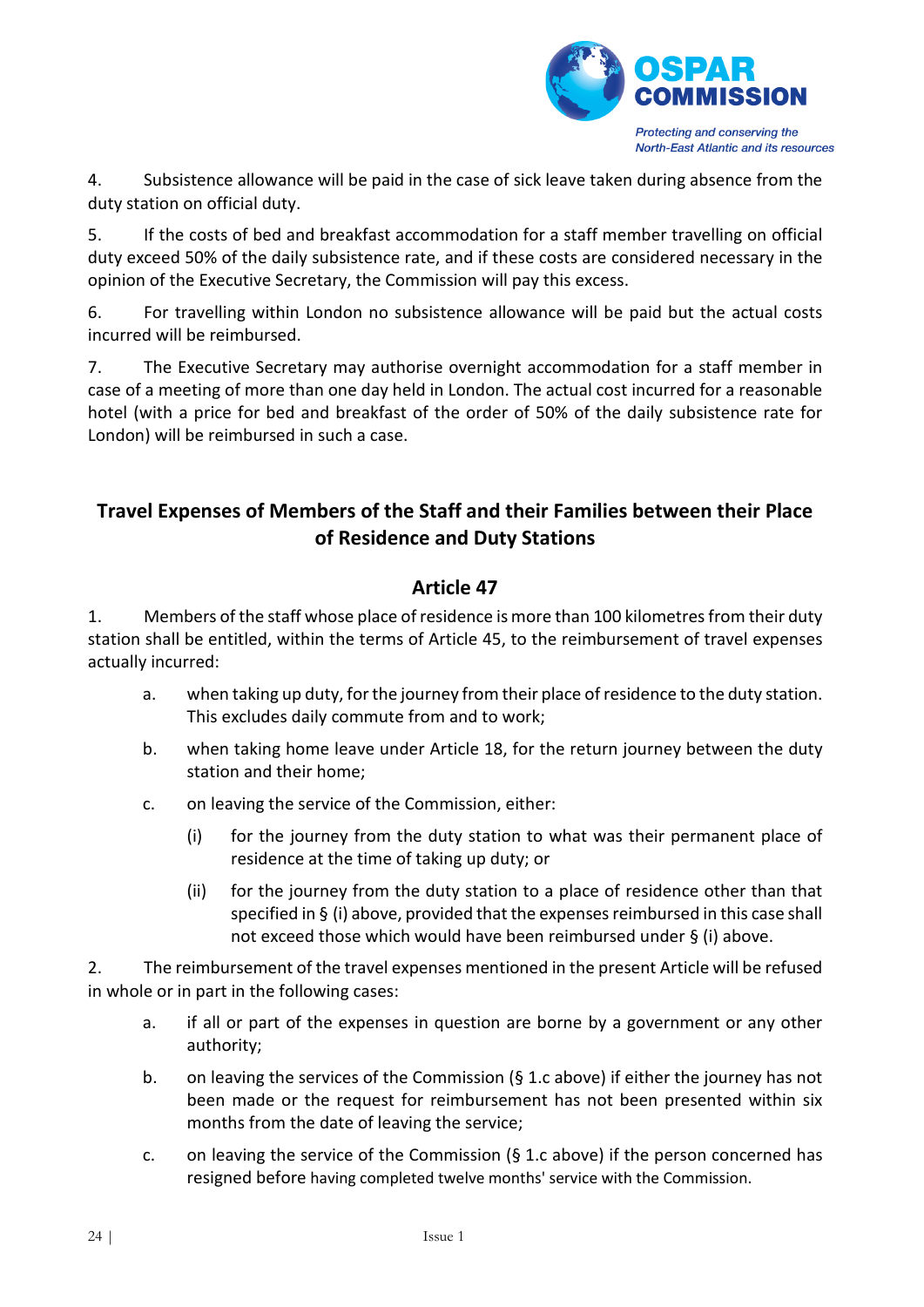

- 3. Members of the staff who are entitled to basic family allowance shall be entitled:
	- a. in accordance with § 1.a of this Article, to the reimbursement of the travel expenses actually incurred by their spouse and dependent children;
	- b. in accordance with § 1.b of this Article, to the reimbursement of the travel expenses actually incurred by their spouse and dependent children for the return journey between their duty station and their home;
	- c. in accordance with  $\S 1.c$  of this Article, to reimbursement of the travel expenses actually incurred in respect of their spouse and dependent children on leaving the service of the Commission provided, however, that reimbursement is refused if the member of the staff resigns before completing twelve months' service with the Commission.

4. Spouses and dependent children for the purposes of  $\S$ § 3.a, b and c above shall be assimilated to the grade of the member of the staff concerned.

5. The Executive Secretary may, under exceptional circumstances, authorise the payment of travel expenses for dependants of staff members who have received a dependant's allowance.

## **X. HOLIDAYS**

## **Official Holidays**

## **Article 48**

1. The holidays listed below will be observed by the Secretariat. If, however, the exigencies of work make it necessary to require the members of the staff to work on a public holiday they will be granted, in compensation, a day's holiday to be determined by the Executive Secretary.

2. When a holiday falls on a Saturday or Sunday, the Executive Secretary shall designate another day in lieu.

3. The following holidays will be observed in London:

New Year's Day

Afternoon of Maundy Thursday \*

Good Friday and Easter Monday

May Day

Queen's Birthday \*

Spring Bank Holiday

August Bank Holiday

Christmas Day

Boxing Day

Christmas Day privilege day \*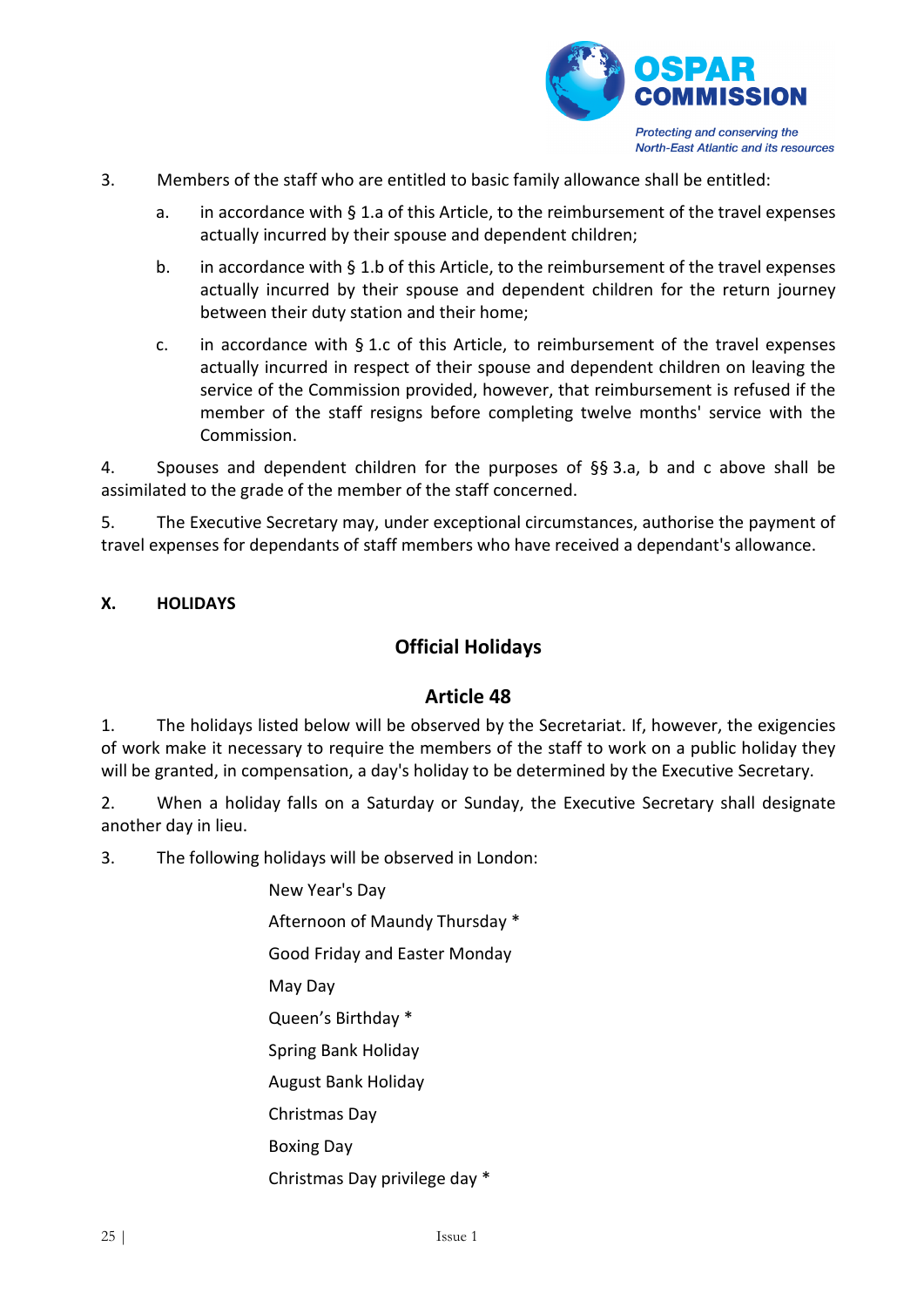

- \* in accordance with UK civil service practice.
- 4. Refer to your Individual Statement of Main Terms for further information.

#### **XI. DISCIPLINARY MEASURES**

### **Article 49**

1. Disciplinary measures may be taken against a member of the staff guilty of misconduct in the course of duty or otherwise.

- 2. Disciplinary measures include:
	- a. oral warning;
	- b. written censure;
	- c. withholding of an annual salary increment;
	- d. deduction from salary in the case of conduct causing loss to the Secretariat or damage to its property;
	- e. suspension from duties, with or without pay;
	- f. dismissal.

3. The Executive Secretary may take disciplinary action under §§ 2.a and b above. At his/her proposal, action under §§ 2.c, d, e and f above may be taken by the Chairman.

4. Refer to the Disciplinary Procedures in the Employee Handbook.

## **Notification of Complaints**

#### **Article 50**

When a proposal is made that a disciplinary measure under Article 49.2.c, .d, .e and .f be taken against any member of the staff, he/she shall be notified immediately in writing. Such notification shall be accompanied by the documents relating to the ground of the complaint against him/her.

#### **XII. DISPUTES**

### **Appeals Against Decisions of Individual Application**

#### **Article 51**

1. A staff member, a former staff member or a rightful claimant on his/her behalf who is aggrieved by a decision of individual application which he/she considers contrary to these regulations or to rules made in implementation of them may request the Chairman to retract or modify such decision.

2. In case of discharge or dismissal, the staff member, former staff member, or a rightful claimant on his/her behalf may appeal to the Commission against such a decision provided that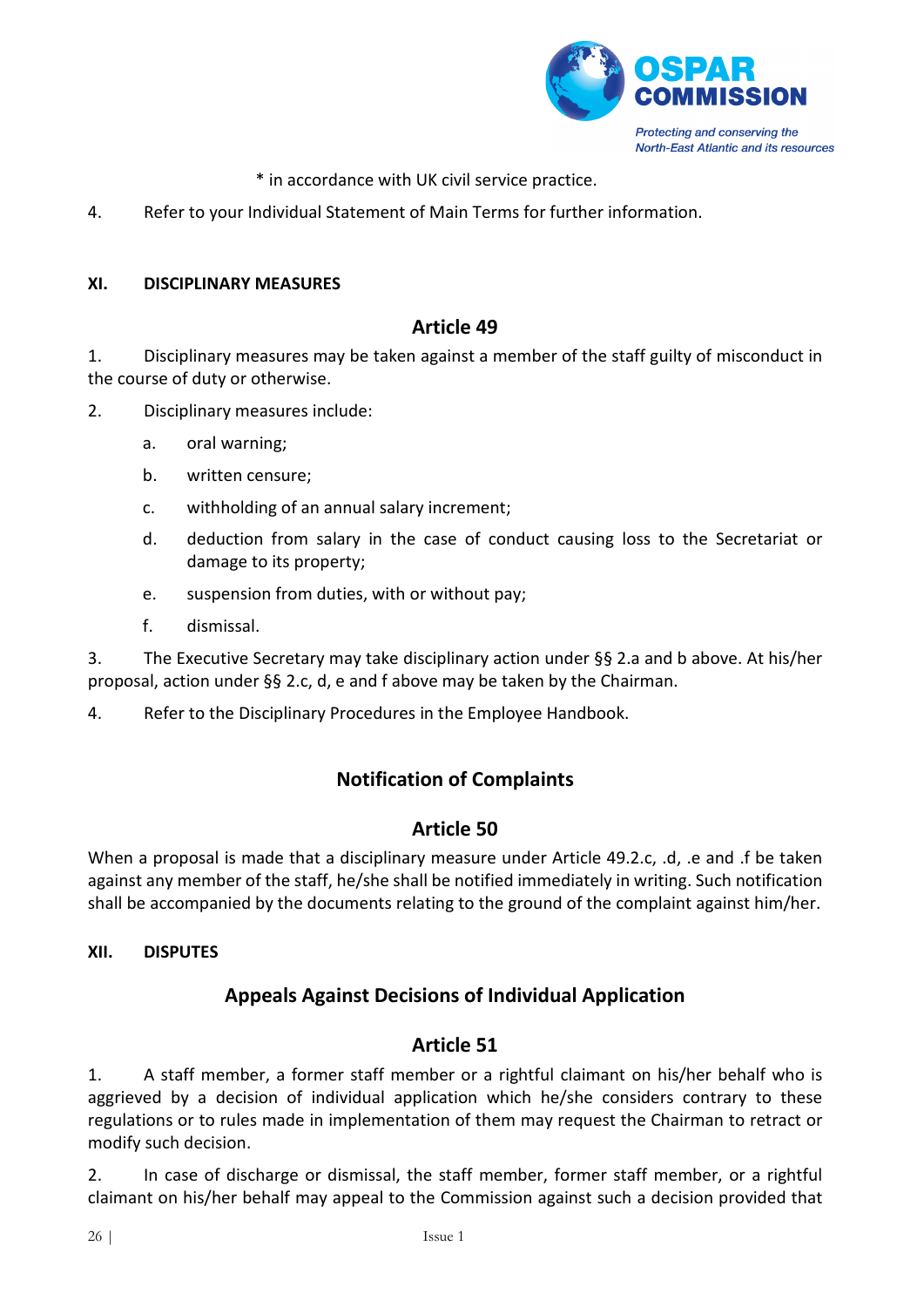

he/she first has followed the procedure described in paragraph 1 and has lodged his/her appeal to the Commission, through the Executive Secretary, within ten working days of receipt of the Chairman's reply.

### **XIII. PENSION ARRANGEMENTS**

## **Finance**

## **Article 52**

1. The contribution of staff members to the pension fund shall be fixed at 7% of their basic salary and shall be deducted monthly.

2. The monthly contribution of the Commission to the pension fund for each individual shall be fixed at 14% of the basic salary of the staff member concerned.

3. Basic salary corresponds to the basic salary referred to in Article 32.2 of these Regulations.

### **XIV. STAFF ASSOCIATION**

## **Article 53**

1. The staff members shall elect annually a Staff Committee, consisting of at least two staff members to serve as their representatives for the following purposes:

- a. to protect the professional and social interests of the staff members;
- b. to submit proposals concerning the general position of staff members;
- c. to give its opinion and/or advice when it is consulted by the Executive Secretary or on its own initiative;
- d. to represent the staff members in relation to staff associations of other international organisations.

2. The Executive Secretary shall ensure constant liaison with the Staff Committee on matters of staff interest. The Staff Committee may bring to the notice of the Executive Secretary, and the Executive Secretary should likewise refer to the Staff Committee, any question of a general nature affecting the interests of the staff members or arising out of these Regulations.

3. The Staff Committee shall be entitled to give its opinion on any proposed decision affecting the staff generally.

4. The Staff Committee may communicate to the Committee of Chairmen and Vice-Chairmen or to the Commission in writing any proposal or opinion regarding matters affecting the interests of all or part of the staff members and dealt with in meetings of these bodies. The Committee of Chairmen and Vice-Chairmen shall consult the Staff Committee as appropriate.

5. The work of the members of the Staff Committee shall be considered to be part of their official duties.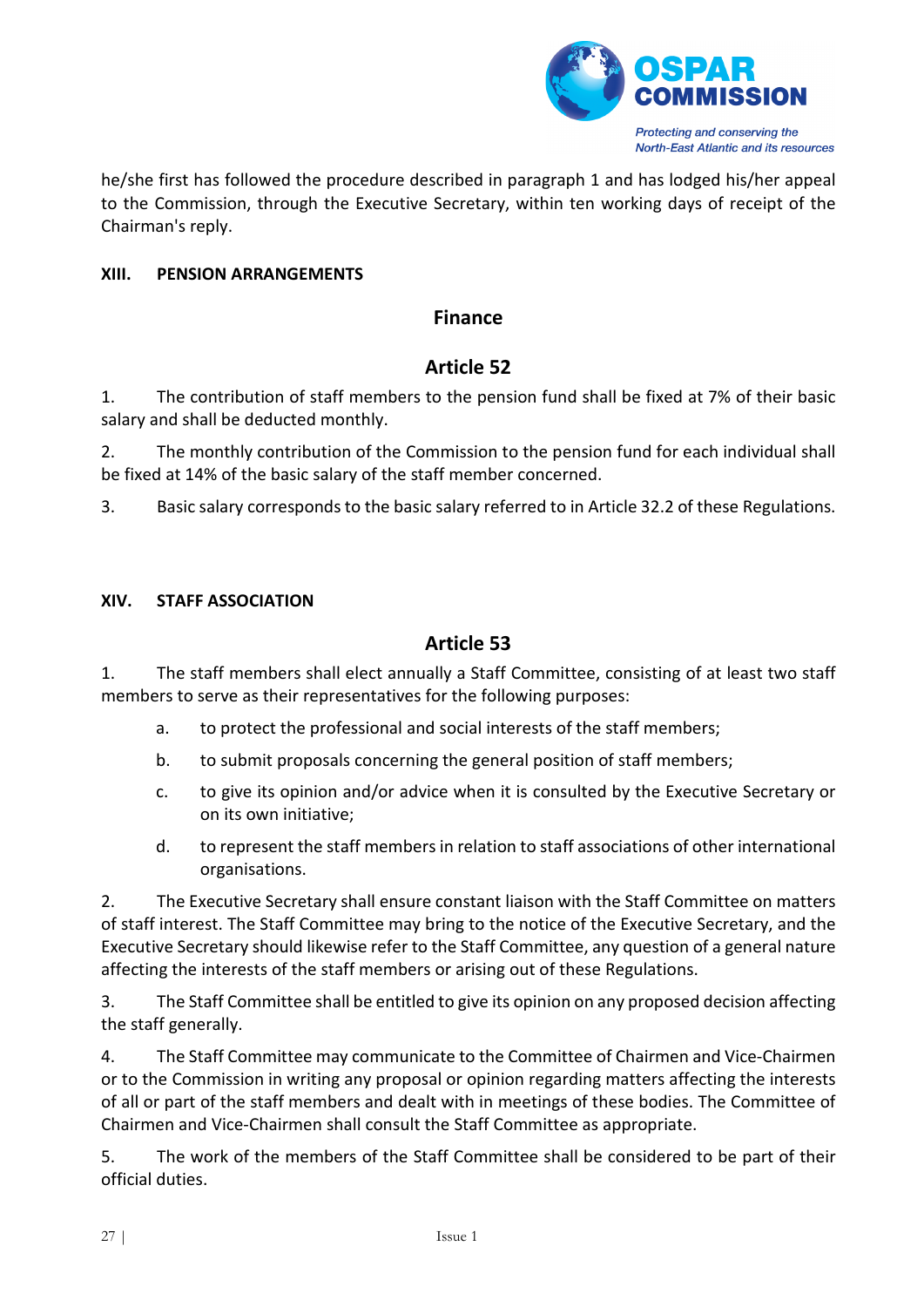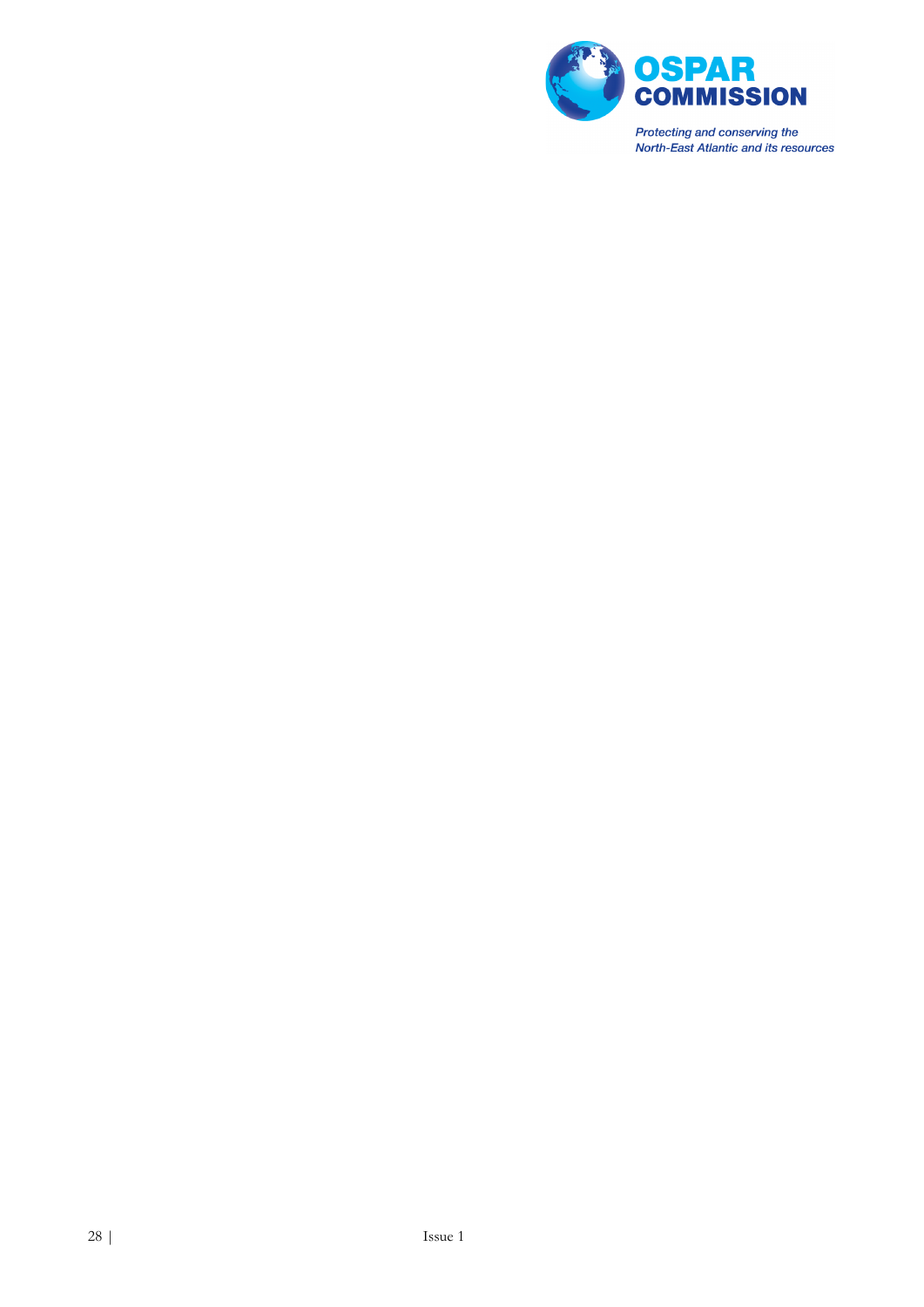

# Appendix 1 - Employee Handbook

# **Contents** Page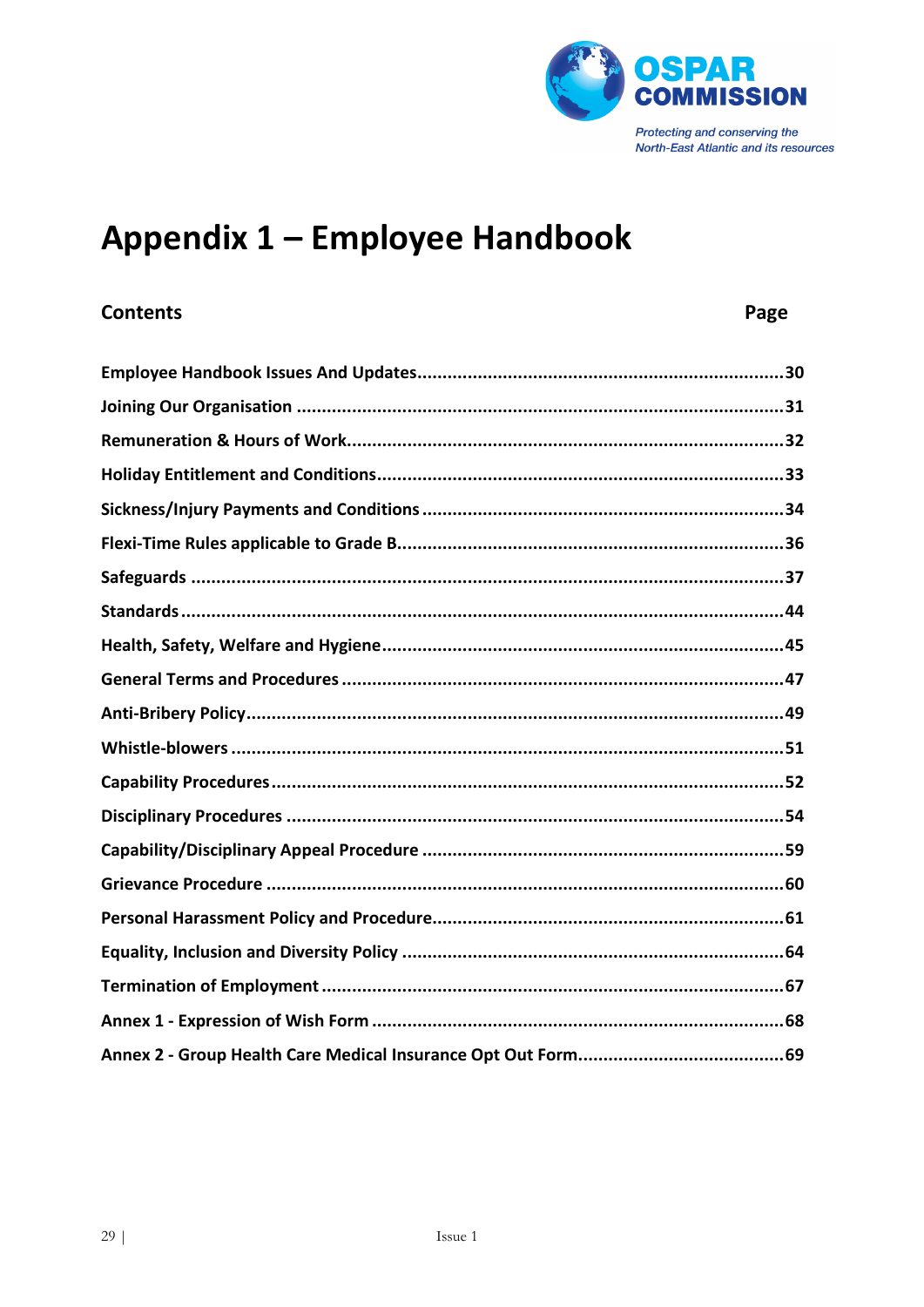

# **Employee Handbook Issues And Updates**

| Pages     | <b>Issue Number</b> | Date             |
|-----------|---------------------|------------------|
| $32 - 66$ | $\mathbf 1$         | <b>July 2020</b> |
|           |                     |                  |
|           |                     |                  |
|           |                     |                  |
|           |                     |                  |
|           |                     |                  |
|           |                     |                  |
|           |                     |                  |
|           |                     |                  |
|           |                     |                  |
|           |                     |                  |
|           |                     |                  |
|           |                     |                  |
|           |                     |                  |
|           |                     |                  |
|           |                     |                  |
|           |                     |                  |
|           |                     |                  |
|           |                     |                  |
|           |                     |                  |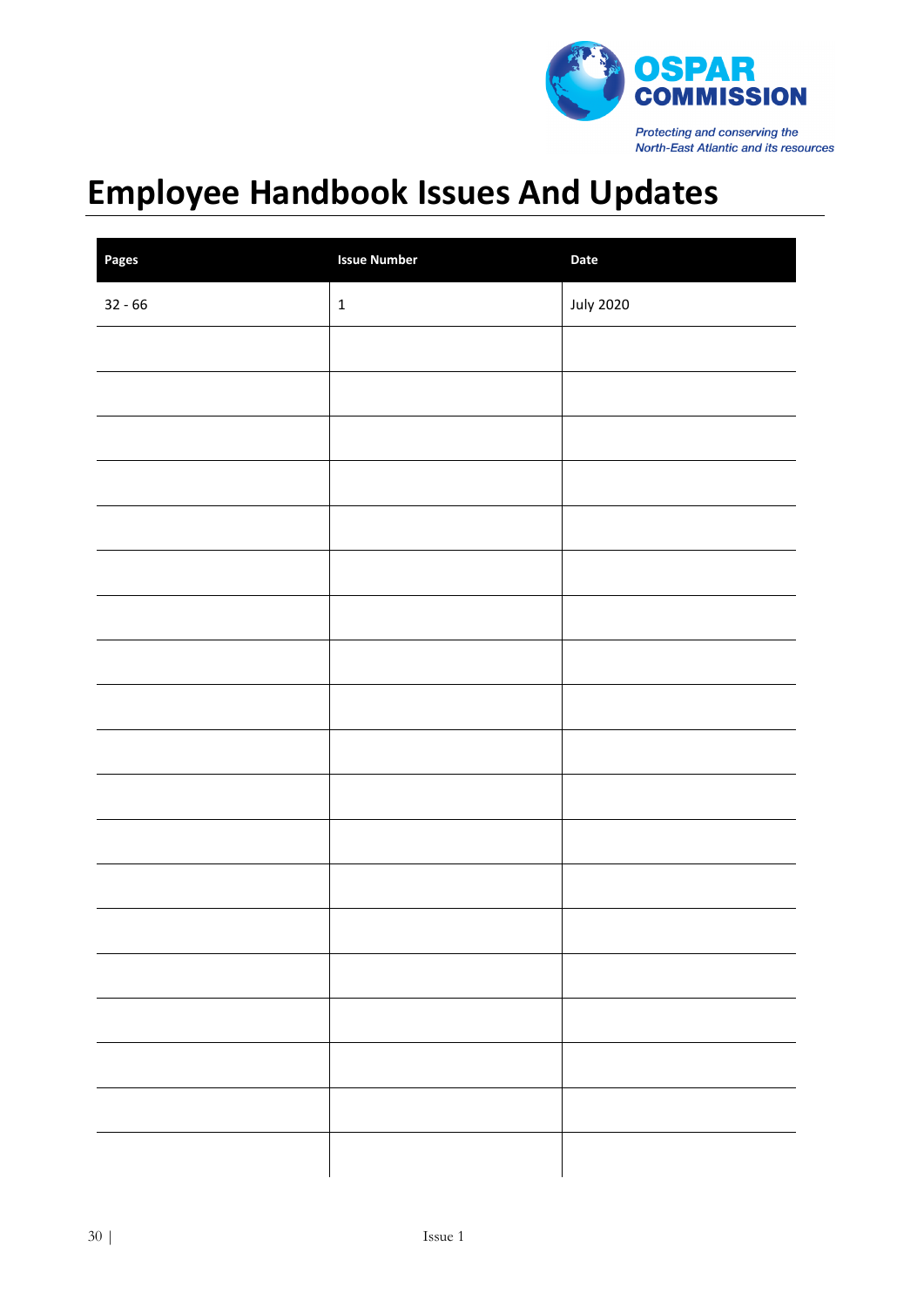

# **Joining Our Organisation**

### **A) INDUCTION**

At the start of your employment with the OSPAR Secretariat you are required to complete an induction programme, during which all our policies and procedures (including Health and Safety) will be explained to you. Information relating to these will be given to you at the induction.

#### **B) JOB DESCRIPTION**

Amendments may be made to your job description from time to time in relation to our changing needs and your own ability.

#### **C) OTHER RULES AND PROCEDURES**

In addition to complying with the duties laid down in the Staff Regulations and this Employee Handbook, and in any rules made pursuant to them, a staff member shall abide by such other rules as the Commission may make to ensure the proper conduct of its affairs.

#### **D) RELOCATION**

It is a condition of your employment that you are prepared, whenever applicable, to travel to another site. This may involve relocation to Europe.

#### **E) JOB FLEXIBILITY**

It is an express condition of employment that you are prepared, whenever necessary, to support other activities or duties within our organisation. During holiday periods, etc. it may be necessary for you to take over some duties normally performed by colleagues. This flexibility is essential for operational efficiency as the type and volume of work is often subject to change.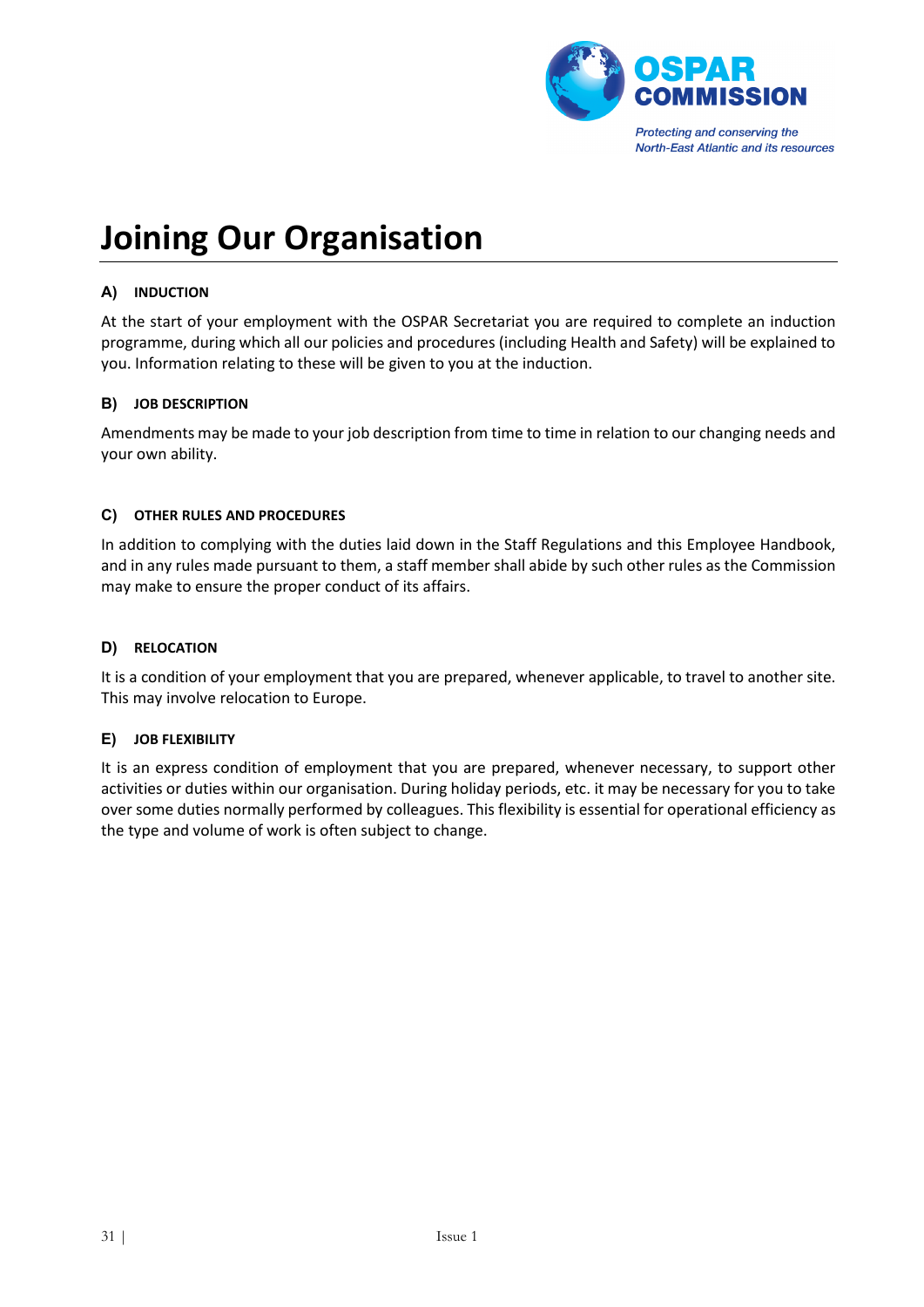

# **Remuneration & Hours of Work**

#### **A) ADMINISTRATION**

#### **1) Payment (see Article 32 of Staff Regulations)**

- a) You will receive a payslip showing how the total amount of your pay has been calculated. It will also show the deductions that have been made and the reasons for them, e.g. Commission Tax, National Insurance, etc.
- b) Any pay queries that you may have should be raised with the Finance Officer.

#### **2) Overpayments**

If you are overpaid for any reason, the total amount of the overpayment will normally be deducted from your next payment but if this would cause hardship, arrangements may be made for the overpayment to be recovered over a longer period.

#### **3) National Insurance**

At the end of each tax year you will be given a form P60 showing the total pay you have received from us during that year and the amount of deductions for National Insurance. You should keep these documents in a safe place as you may need to produce them for tax purposes.

#### **B) LATENESS/ABSENTEEISM**

- 1) Refer to Article 6 of the Staff Regulations.
- 2) You must attend work punctually in accordance with the hours specified in your SMT and you are required to comply strictly with any time recording procedures relating to your work.
- 3) All absences must be notified in accordance with the sickness reporting procedures (Sickness/Injury Payments and Conditions) laid down in this Employee Handbook.
- 4) Lateness or absence may result in disciplinary action and/or loss of appropriate payment.

#### **C) PENSION SCHEME**

1. Refer to Article 52 of the Staff Regulations.

2. The OSPAR Commission has opted out of the Workplace Pension, with special dispensation from the Foreign and Commonwealth Office, and agreement from the Pensions Regulator. We operate a salary contribution scheme (7% contribution from employees, and 14% contribution from OSPAR – total contribution of 21% of your monthly salary) which will be payable each month with your salary. It is your responsibility to ensure correct investment of these contributions and OSPAR will not be held liable for any financial loss through bad investment or failure to invest. Further details are available from the Executive Secretary.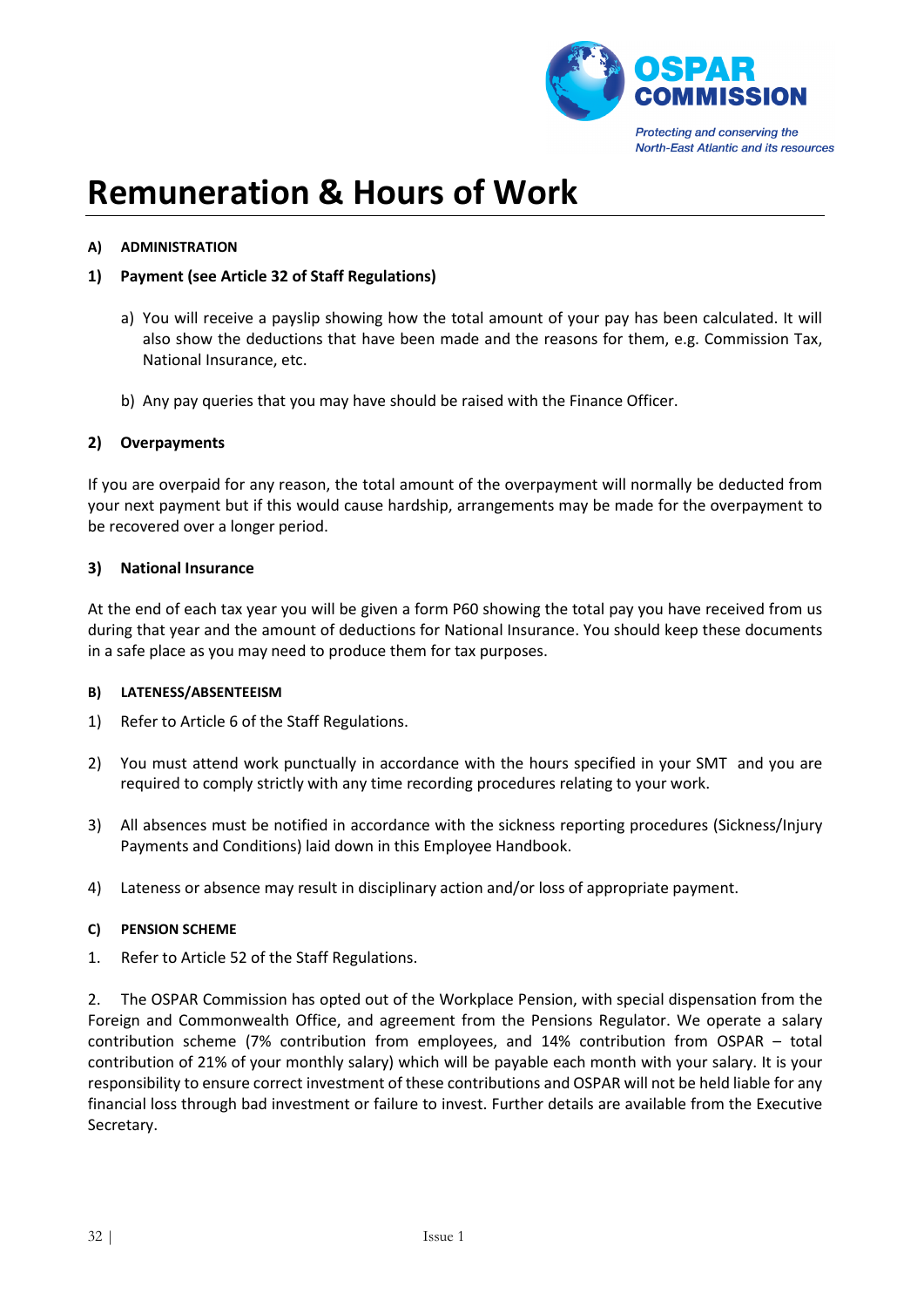

# **Holiday Entitlement and Conditions**

Refer to Articles 17 and 48 of the Staff Regulations.

#### **A) ANNUAL HOLIDAYS**

- 1) Your annual holiday entitlement is shown in your individual Statement of Main Terms of Employment (Form SMT).
- 2) It is our policy to encourage you to take all of your holiday entitlement in the current holiday year. Where agreed, we permit up to ten days annual leave to be carried forward and used within the next holiday year. No payment in lieu will be made in respect of untaken holidays other than in the event of termination of your employment.
- 3) You must enter your holiday on the leave sheet and have it authorised by the Executive Secretary before you make any firm holiday arrangements.
- 4) Holiday dates will normally be allocated on a "first come first served basis whilst ensuring that operational efficiency and appropriate staffing levels are maintained throughout the year.
- 5) You may not normally take more than two working weeks consecutively, unless authorised by the Executive Secretary.
- 6) You should give as much notice as possible of your intention to take holiday.
- 7) Your holiday pay will be at your normal basic pay unless shown otherwise on your Statement of Main Terms.
- 8) Due to the nature of our organisation you may not take annual leave when the organisation has deadlines to meet and important meetings where your presence is necessary.

#### **B) PUBLIC/BANK HOLIDAYS**

Your entitlement to public/bank holidays is shown in your individual Statement of Main Terms of Employment.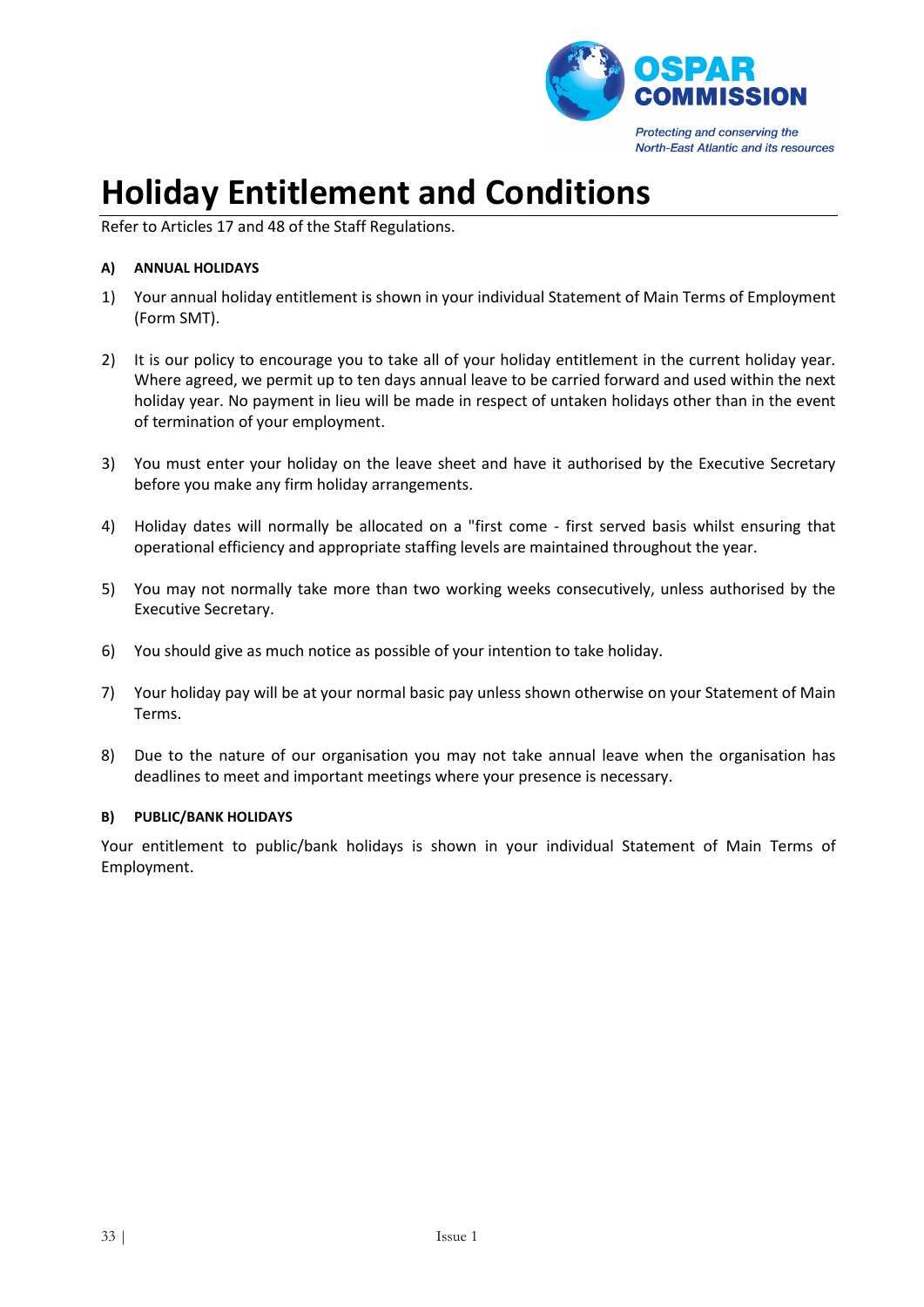

# **Sickness/Injury Payments and Conditions**

Refer to Articles 21-23 of the Staff Regulations

#### **A) NOTIFICATION OF INCAPACITY FOR WORK**

- 1) You must notify the Executive Secretary by telephone on the first day of incapacity at the earliest possible opportunity and by no later than 9.00 am. Text messages are an acceptable method of notification. Other than in exceptional circumstances notification should be made personally, to the Executive Secretary.
- 2) You should try to give some indication of your expected return date and notify the Executive Secretary as soon as possible if this date changes. The notification procedures should be followed on each day of absence unless you are covered by a medical certificate.
- 3) If your incapacity extends to more than seven calendar days you are required to notify us of your continued incapacity once a week thereafter, unless otherwise agreed.

#### **B) EVIDENCE OF INCAPACITY**

- 1) Medical certificates are not issued for short-term incapacity. In these cases of incapacity (up to and including seven calendar days) you must sign a self-certification absence form on your return to work.
- 2) If your sickness has been (or you know that it will be) for longer than seven days (whether or not they are working days) you should see your doctor and make sure he/she gives you a medical certificate and forward this to us without delay. Subsequently you must supply consecutive medical certificates to cover the whole of your absence.

#### **C) PAYMENTS**

- 1) Refer to Article 21 of the Staff Regulations for contractual sickness/injury payments.
- 2) Any days of contractual sickness/injury payments which qualify for Statutory Sick Pay (SSP) will be offset against SSP on a day-to-day basis. A deduction will be made for any other state benefits received if you are excluded or transferred from SSP.
- 3) Qualifying days are the only days for which you are entitled to SSP. These days are normally your working days unless otherwise notified to you. The first three qualifying days of absence are waiting days for which SSP is not payable. Where a second or subsequent period of incapacity (of four days or more) occurs within 56 days of a previous period of incapacity, waiting days are not served again.
- 4) Where the circumstances of your incapacity are such that you receive or are awarded any sum by way of compensation or damages in respect of the incapacity from a third party, then any payments which we may have made to you because of the absence (including SSP) shall be repaid by you to the Secretariat up to an amount not exceeding the amount of the compensation or damages paid by the third party and up to, but not exceeding, any amount paid by us.

#### **D) RETURN TO WORK**

1) You should notify the Executive Secretary as soon as you know on which day you will be returning to work, if this differs from a date of return previously notified.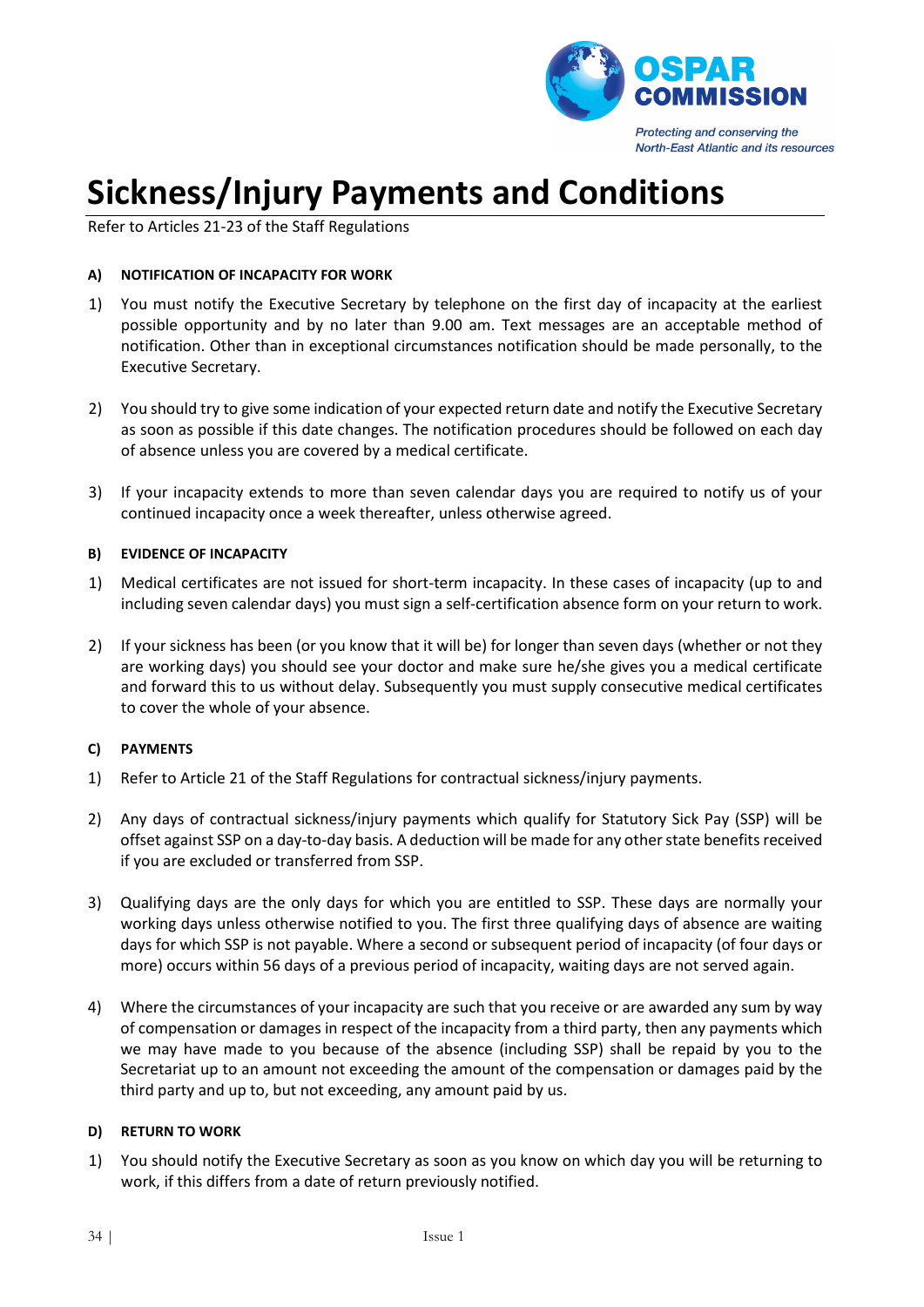

- 2) If you have been suffering from an infectious or contagious disease or illness you must not report for work without clearance from your doctor.
- 3) On return to work after any period of sickness/injury absence (including absence covered by a medical certificate), you are also required to complete a self-certification absence form and send this to the Executive Secretary.
- 4) Upon returning to work after any period of sickness/injury absence, you may be required to attend a "return to work" interview to discuss the state of your health and fitness for work. Information arising from such an interview will be treated with strictest confidence.

#### **E) GENERAL**

- 1) Submission of a medical certificate or sickness self-certification absence form, although giving us the reason for your absence may not always be regarded by us as sufficient justification for accepting your absence. Sickness is just one of a number of reasons for absence and although it is understandable that if you are sick you may need time off, continual or repeated absence through sickness may not be acceptable to us.
- 2) In deciding whether your absence is acceptable or not we will take into account the reasons and extent of all your absences, including any absence caused by sickness/injury. We cannot operate with an excessive level of absence as all absence, for whatever reason, reduces our efficiency.
- 3) We will take a serious view if you take sickness/injury leave which is not genuine, and it will result in disciplinary action being taken.
- 4) If we consider it necessary, we may ask your permission to contact your doctor and/or for you to be independently medically examined.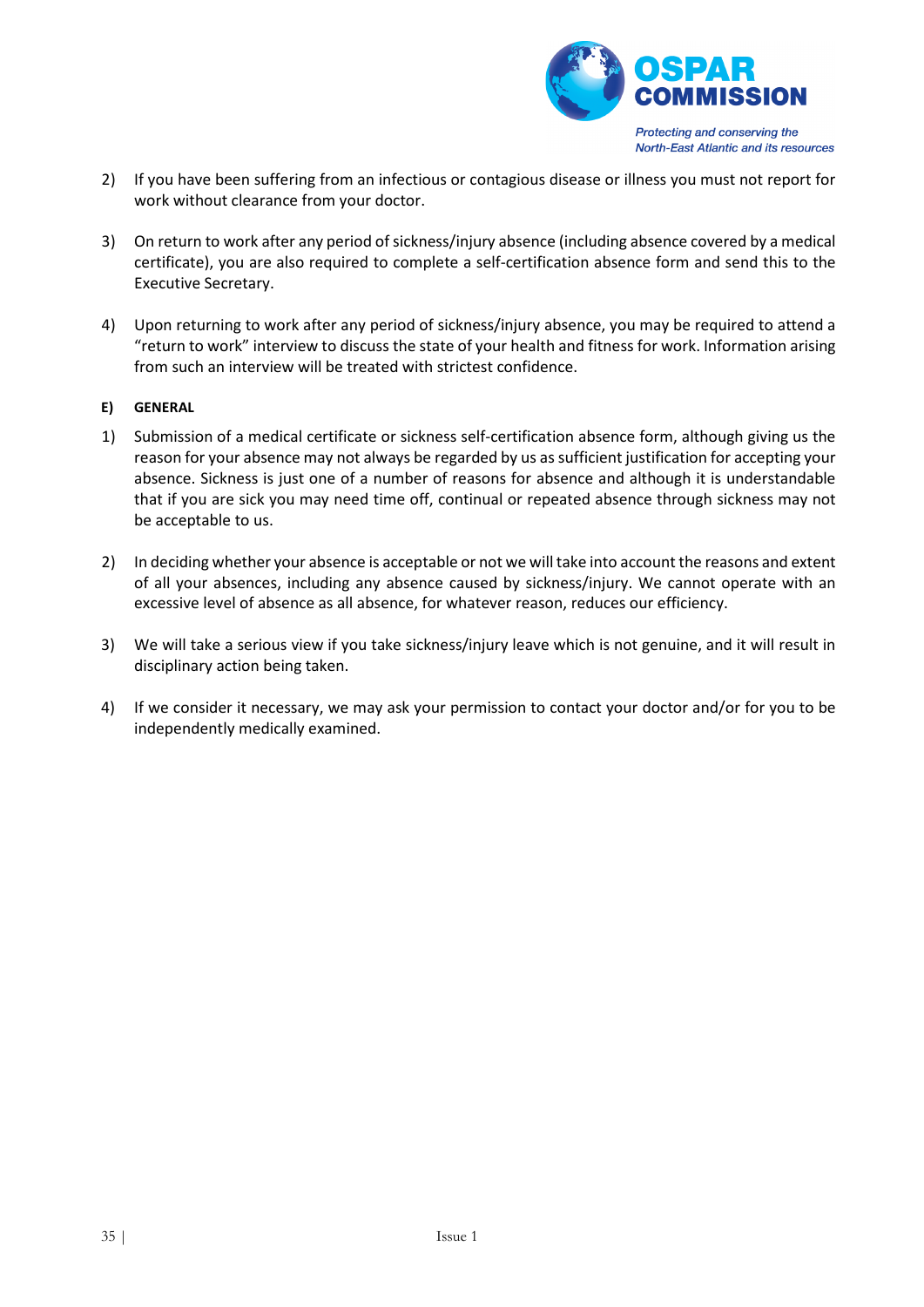

# **Flexi-Time Rules applicable to Grade B**

- 1) The purpose of flexi-time is to give staff flexibility in the distribution of their working hours. Rules for its use are set out below.
- 2) Flexi-time is not a means of generating overtime payments or leave. Therefore, flexi-time hours should not be accumulated towards overtime. Overtime will generally only be necessary when the exigencies of the service so require and can only be taken in agreement with the Executive Secretary.
- 3) The following rules apply:
	- a) Staff are expected to work the core hours of 10:00 to 15:00 except for staff working part time. For these staff, hours will be agreed with the Executive Secretary.
	- b) Staff arriving at work before 11.30 and working after 14.00 must take a lunch break of at least 30 minutes. Staff choosing not to take a lunch break must still record a 30 minutes break on the timesheet.
	- c) Time recording sheets must be completed daily by staff working flexi-time (cf. P:\OSPAR staff\Time Recording\Guidance for Time Recording.doc). Time recording sheets will be subject to random checks by executives.
	- d) A positive or negative balance of hours worked can be accumulated each month up to a maximum number of hours:
		- i) Negative balances should not exceed 15 hours at any time;
		- ii) Positive balances should be managed according to the following principles:
			- positive balances should not exceed 15 hours at any time;
			- at the end of each calendar month, positive balances should not exceed 8 hours;
			- should the balance of additional hours worked exceed 8 at the end of any calendar month, then the hours in excess of 8 will be considered forfeit, and a maximum positive balance of 8 hours will be carried forward to the following month.
		- iii) Pro-rata figures will be worked out for staff working part time.
- 4) A maximum of 10 full days of flexi-leave can be taken in each calendar year with a maximum of 1 full day of flexi-leave per calendar month. Flexi-leave can be taken up as a full day (7.2 hours) or as the equivalent in half-days (3.6 hours). Flexi-leave allowance is worked out on a pro-rata basis for parttime staff.
- 5) Full flexi-leave must be agreed upon in advance with the relevant executive (with as main criteria an uninterrupted service of the Secretariat and a balance in the work of other staff) and noted in the Secretariat Calendar.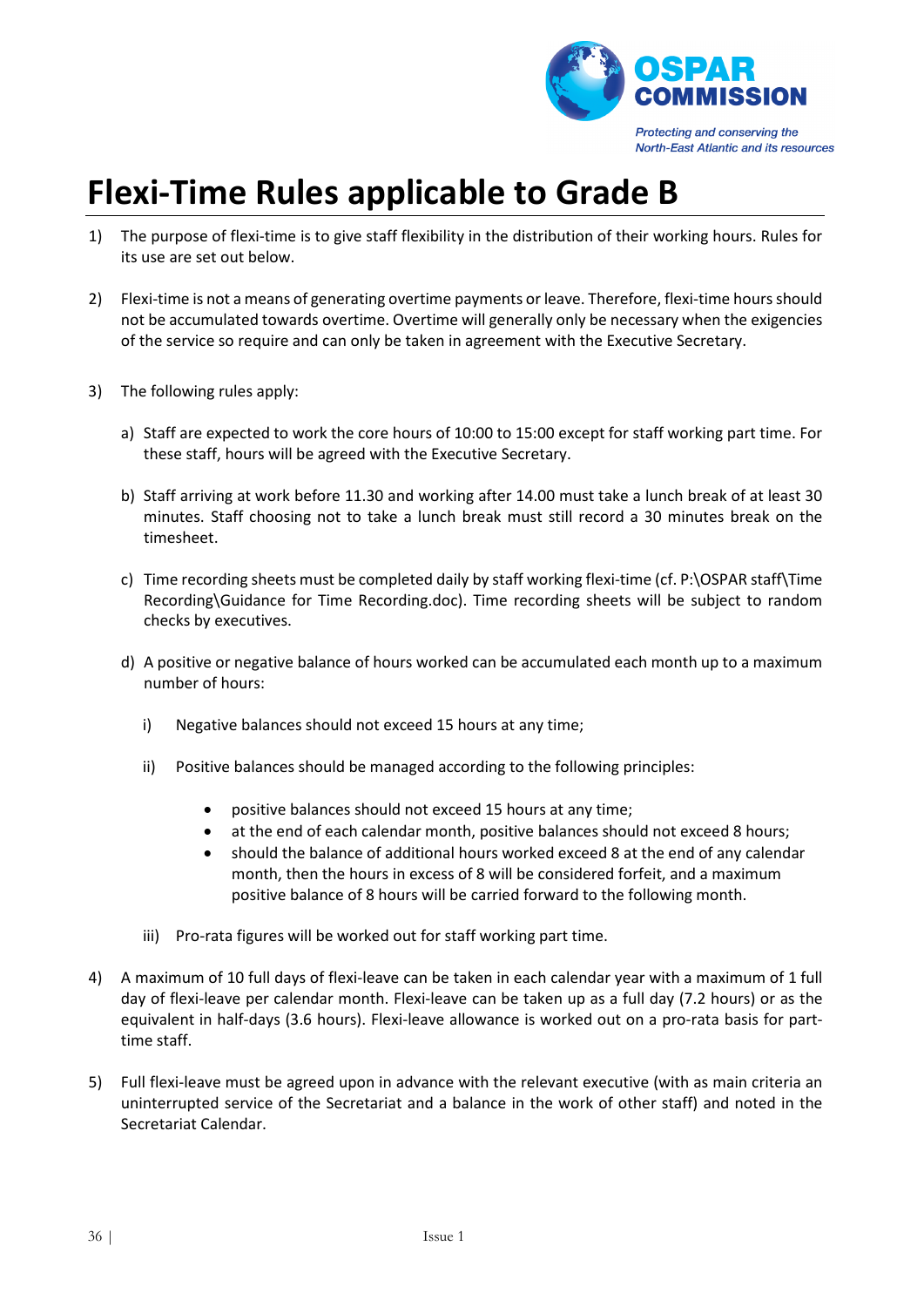

# **Safeguards**

#### **A) CONFIDENTIALITY**

- 1) Refer to Article 3 of the Staff Regulations.
- 2) All information that:
	- a) is or has been acquired by you during, or in the course of your employment, or has otherwise been acquired by you in confidence;
	- b) relates particularly to our organisation, or that of other persons or bodies with whom we have dealings of any sort; and
	- c) has not been made public by, or with our authority;

shall be confidential, and (save in the course of our organisation or as required by law) you shall not at any time, whether before or after the termination of your employment, disclose such information to any person without our prior written consent.

- 3) You are to exercise reasonable care to keep safe all documentary or other material containing confidential information, and shall at the time of termination of your employment with us, or at any other time upon demand, return to us any such material in your possession.
- 4) You must make yourself aware of our policies on data protection in relation to personal data and ensure compliance with them at all times

#### **B) ORGANISATION PROPERTY AND COPYRIGHT**

All written material, whether held on paper, electronically or magnetically which was made or acquired by you during the course of your employment with us, is our property and, where appropriate, our copyright. At the time of termination of your employment with us, or at any other time upon demand, you shall return to us any such material in your possession.

#### **C) INVENTIONS/DISCOVERIES**

An invention or discovery made by you will normally belong to you. However, an invention or discovery made by you will become our property if it was made:

- a) in the course of your normal duties under such circumstances that an invention might reasonably be expected to result from those duties;
- b) outside the course of your normal duties, but during duties specifically assigned to you, when an invention might reasonably be expected to result from these; and
- c) during the course of any of your duties, and at the time you had a special obligation to further our interests arising from the nature of those duties, and your particular responsibilities.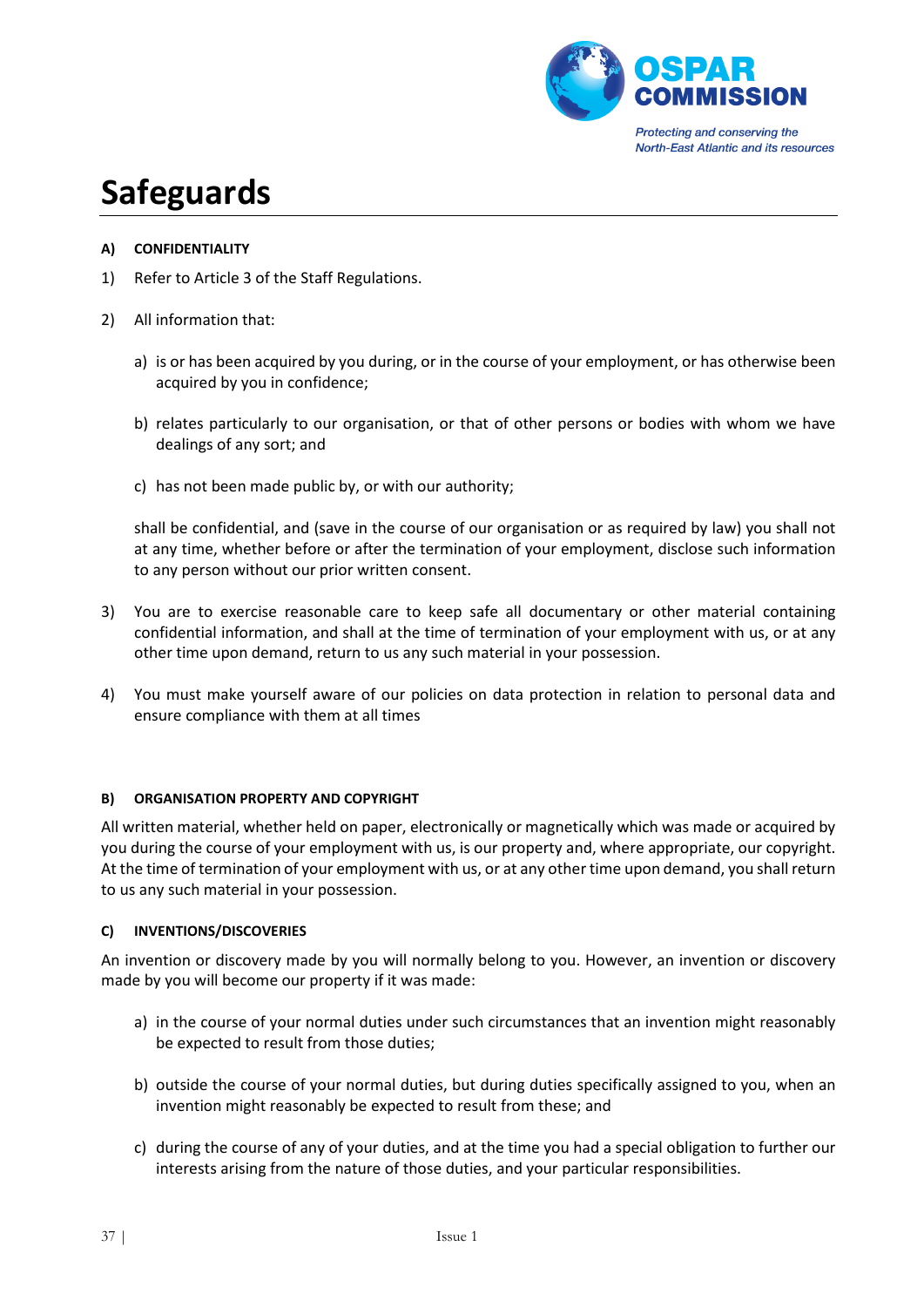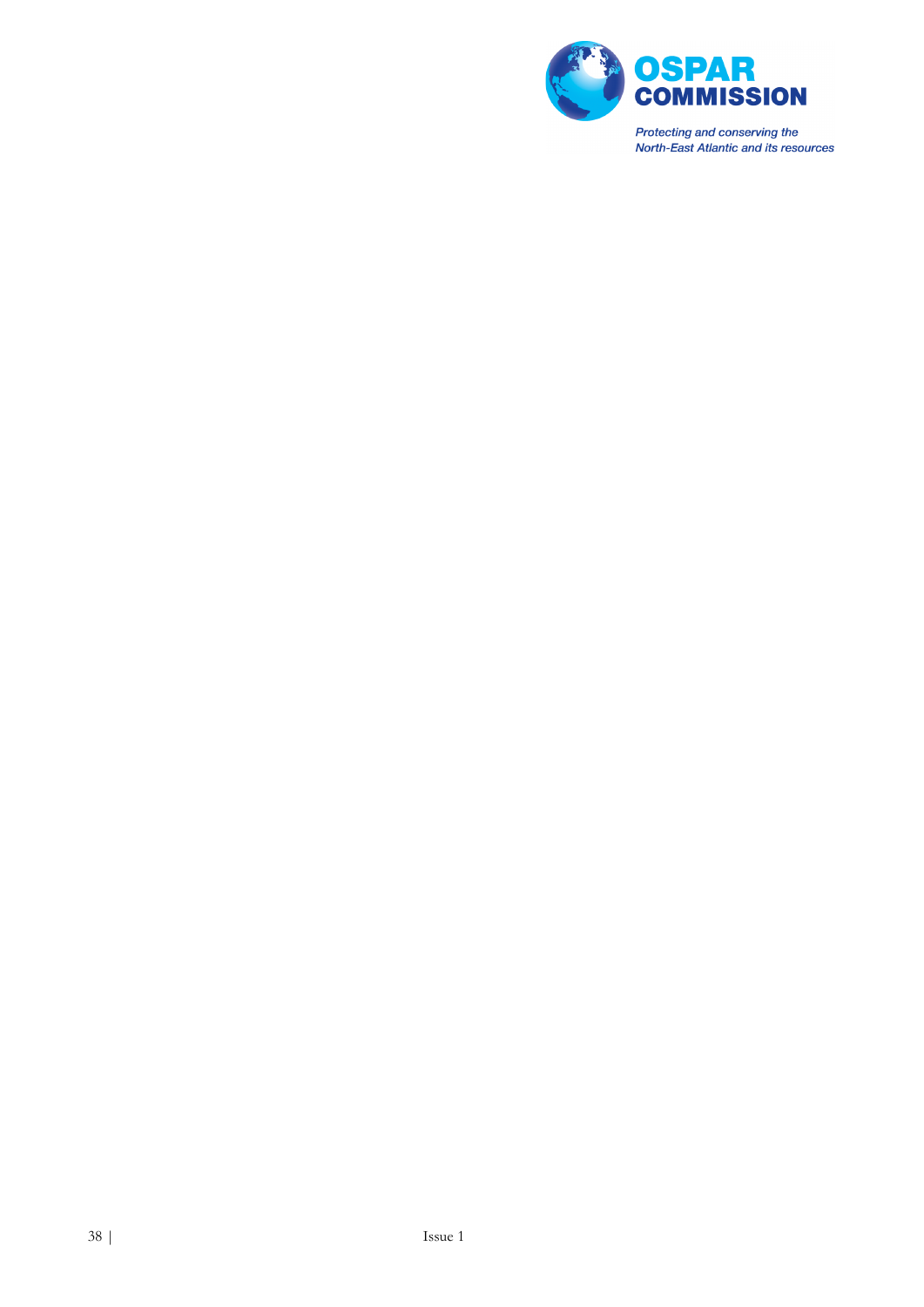

#### **D) DATA PROTECTION**

- 1) The General Data Protection Regulation (GDPR) and the current Data Protection Act regulate our use of your personal data. As an employer it is our responsibility to ensure that the personal data we process in relation to you is done so in accordance with the required principles. Any data held shall be processed fairly and lawfully and in accordance with the rights of data subjects.
- 2) We will process data in line with our privacy notices in relation to both job applicants and employees.
- 3) You have several rights in relation to your data. More information about these rights is available in our "Policy on your rights in relation to your data". We commit to ensuring that your rights are upheld in accordance with the law and have appropriate mechanisms for dealing with such.
- 4) We may ask for your consent for processing certain types of personal data. In these circumstances, you will be fully informed as to the personal data we wish to process and the reason for the processing. You may choose to provide or withhold your consent. Once consent is provided, you are able to withdraw consent at any time.
- 5) You are required to comply with all organisation policies and procedures in relation to processing data. Failure to do so may result in disciplinary action up to and including dismissal.

#### **E) VIRUS PROTECTION PROCEDURES**

In order to prevent the introduction of virus contamination into the software system, all software must be virus checked using standard testing procedures before being used.

#### **F) USE OF COMPUTER EQUIPMENT**

In order to control the use of the organisation's computer equipment and reduce the risk of contamination the following will apply:

- a) only authorised staff should have access to the organisation's computer equipment;
- b) only software that is used for organisation applications may be used;
- c) no software may be taken from the organisation's premises without prior authorisation;
- d) unauthorised access to the computer facility will result in disciplinary action; and
- e) unauthorised copying and/or removal of computer equipment/software will result in disciplinary action, such actions could lead to dismissal.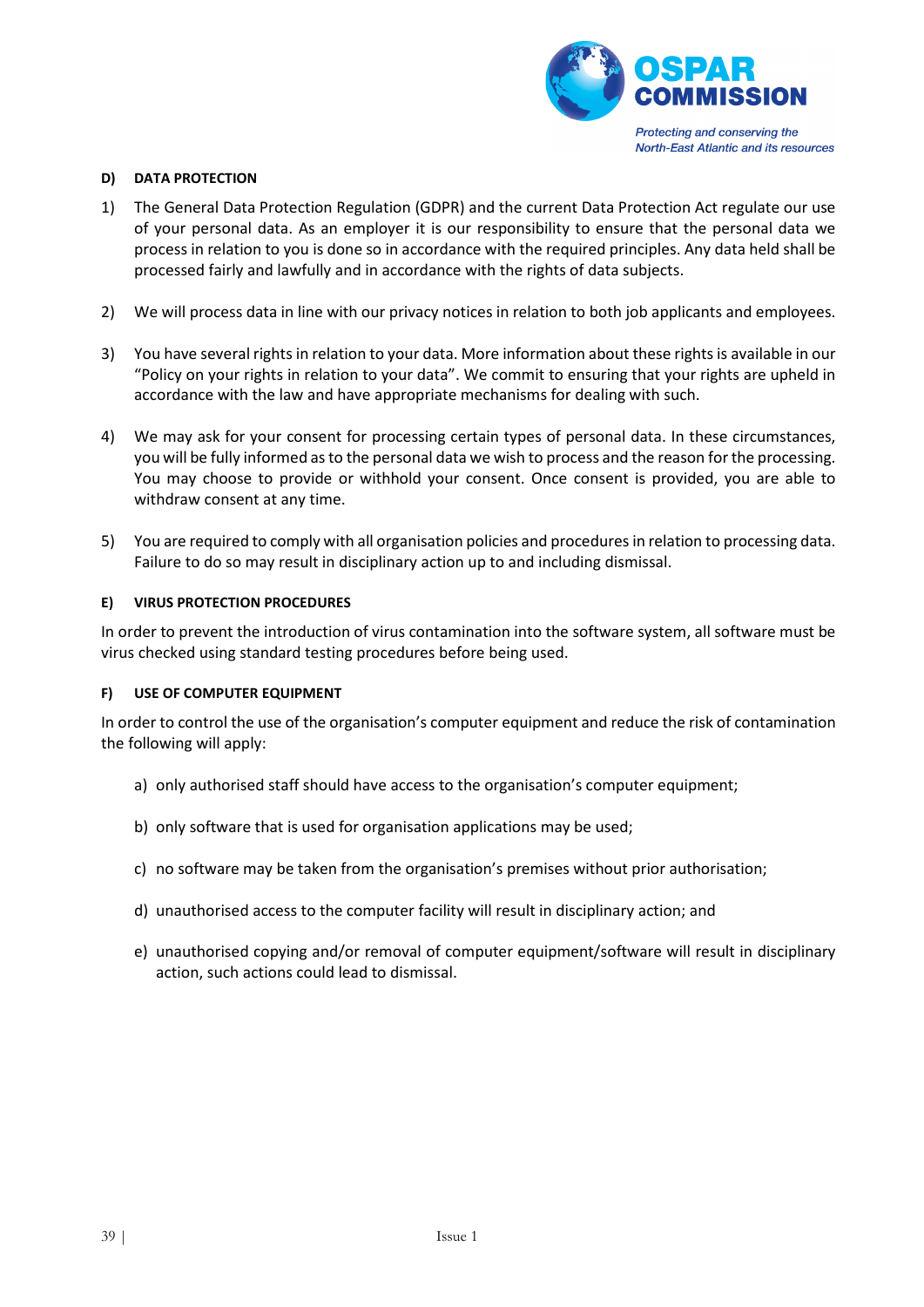

#### **G) E-MAIL AND INTERNET POLICY**

#### **1) Introduction**

The purpose of the Internet and E-mail policy is to provide a framework to ensure that there is continuity of procedures in the usage of internet and e-mail within the organisation. The internet and e-mail system have established themselves as an important communications facility within the organisation and have provided us with contact with professional and academic sources throughout the world. Therefore, to ensure that we are able to utilise the system to its optimum we have devised a policy that provides maximum use of the facility whilst ensuring compliance with the legislation throughout.

#### **2) Internet**

Where appropriate, duly authorised staff are encouraged to make use of the Internet as part of their official and professional activities. Attention must be paid to ensuring that published information has relevance to normal professional activities before material is released in the organisation's name. Where personal views are expressed a disclaimer stating that this is the case should be clearly added to all correspondence. The intellectual property right and copyright must not be compromised when publishing on the Internet. The availability and variety of information on the Internet has meant that it can be used to obtain material reasonably considered to be offensive. The use of the Internet to access and/or distribute any kind of offensive material, or material that is not work-related, leaves an individual liable to disciplinary action which could lead to dismissal.

#### **3) Procedures – Acceptable/Unacceptable Use**

- a) unauthorised or inappropriate use of the internet system may result in disciplinary action which could result in summary dismissal.
- b) the internet system is available for legitimate organisation use and matters concerned directly with the job being done. Employees using the internet system should give particular attention to the following points:
	- i) comply with all of our internet standards;
	- ii) access during working hours should be for organisation use only;
	- iii) private use of the internet should be during authorised breaks only.
- c) the organisation will not tolerate the use of the Internet system for unofficial or inappropriate purposes, including:
	- i) accessing websites which put our internet at risk of (including but not limited to) viruses, compromising our copyright or intellectual property rights;
	- ii) non-compliance of our social networking policy;
	- iii) connecting, posting or downloading any information unrelated to their employment and in particular pornographic or other offensive material;
	- iv) engaging in computer hacking and other related activities, or attempting to disable or compromise security of information contained on the organisation's computers.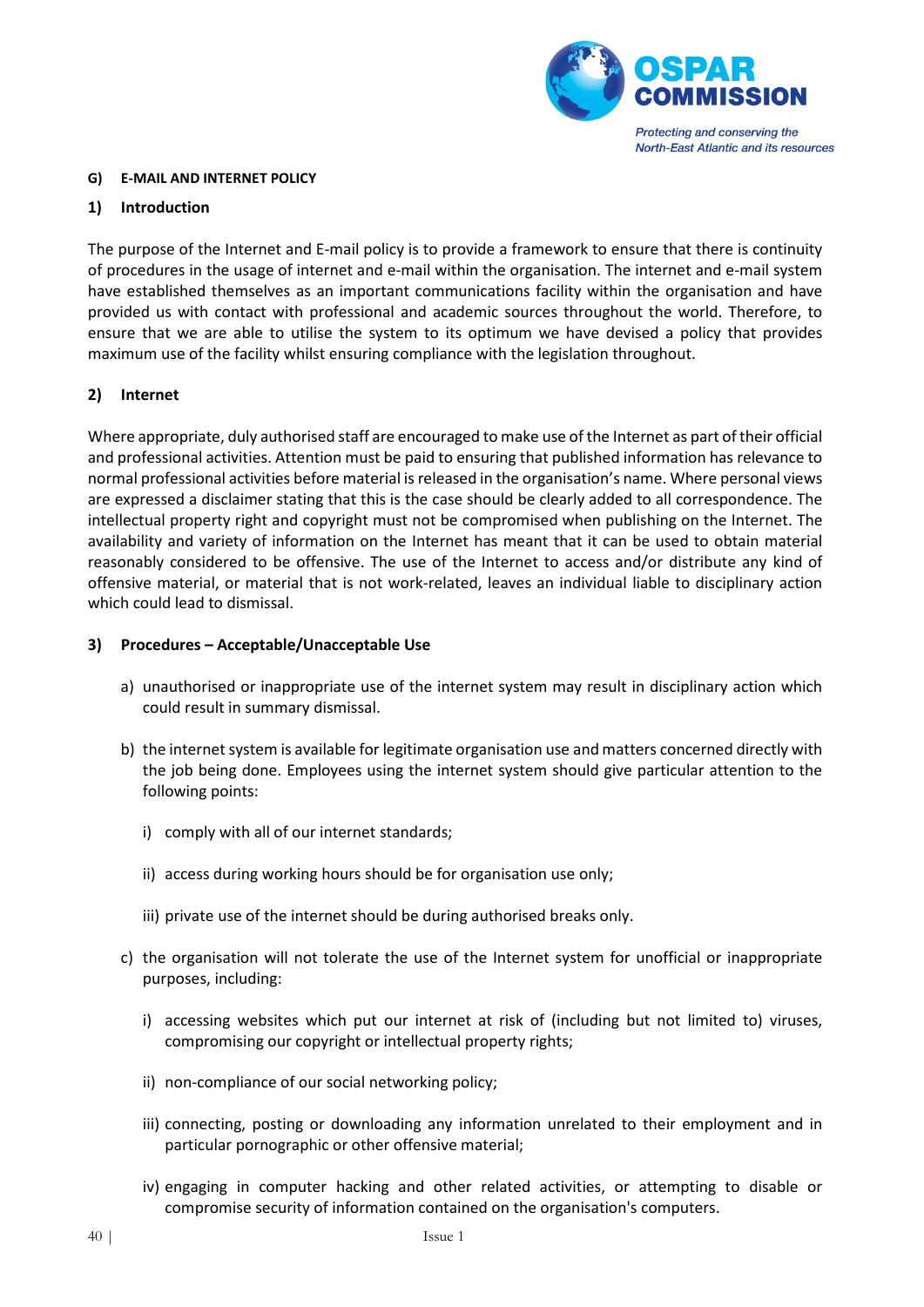

You are reminded that such activities (iii. and iv.) may constitute a criminal offence.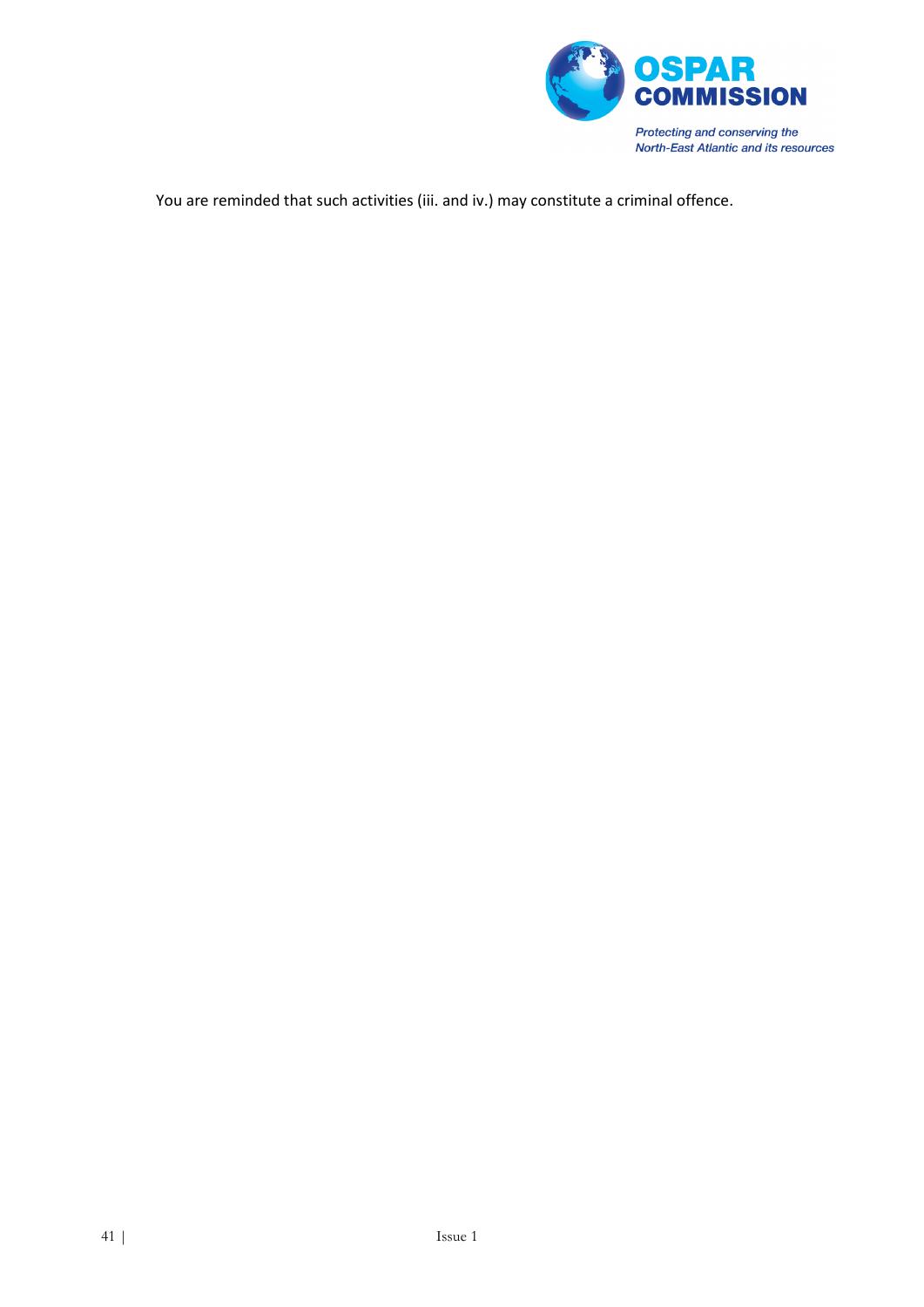

#### **4) E-mail**

The use of the e-mail system is encouraged as its appropriate use facilitates efficiency. Used correctly it is a facility that is of assistance to employees. Inappropriate use however causes many problems including distractions, time wasting and legal claims. The procedure sets out the organisation's position on the correct use of the e-mail system.

#### **5) Procedures - Authorised Use**

- a) unauthorised or inappropriate use of the e-mail system may result in disciplinary action which could include summary dismissal.
- b) the e-mail system is available for communication and matters directly concerned with the legitimate organisation of the organisation. Employees using the e-mail system should give particular attention to the following points:
	- i) everyone should comply with the organisation's communication standards;
	- ii) e-mail messages and copies should only be sent to those for whom they are particularly relevant;
	- iii) e-mail should not be used as a substitute for face-to-face communication or telephone contact. Abusive e-mails must not be sent. Hasty messages sent without proper consideration can cause upset, concern or misunderstanding;
	- iv) if the e-mail is confidential the user must ensure that the necessary steps are taken to protect confidentiality. The user will be liable for infringing copyright or any defamatory information that is circulated either within the organisation or to external users of the system; and
	- v) offers or contracts transmitted by e-mail are as legally binding on the Organisation as those sent on paper.
- c) The Organisation will not tolerate the use of the e-mail system for unofficial or inappropriate purposes, including:
	- i) any messages that could constitute bullying, harassment or other detriment;
	- ii) personal use (e.g. social invitations, personal messages, jokes, cartoons, chain letters or other private matters);
	- iii) on-line gambling;
	- iv) accessing or transmitting pornography;
	- v) transmitting copyright information and/or any software available to the user; or
	- vi) posting confidential information about other employees, the Organisation or anyone else.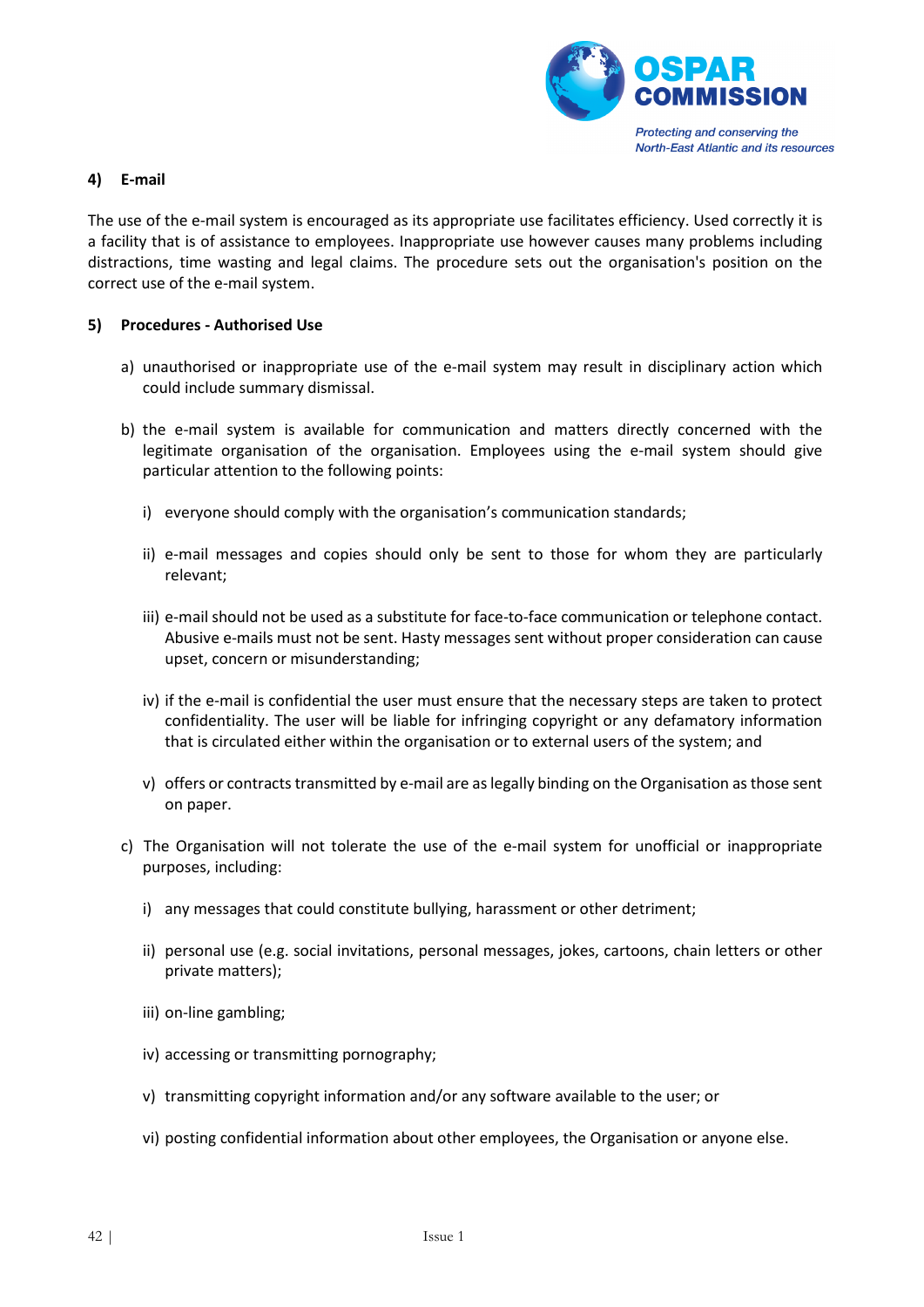

#### **6) Monitoring**

We reserve the right to monitor all e-mail/internet activity by you for the purposes of ensuring compliance with our policies and procedures and of ensuring compliance with the relevant regulatory requirements. This includes monitoring of any additional accounts you may be requested to be set up for the purposes of performing your work tasks, which are subject to the same rules as your work email account. Information acquired through such monitoring may be used as evidence in disciplinary proceedings. Monitoring your usage will mean processing your personal data. You may read more about the data we hold on you, why we hold it and the lawful basis that applies in the employee privacy notice.

#### **H) SOCIAL NETWORKING SITES**

- 1) Social media can be a very powerful tool and as an Organisation, we want to embrace its use. We use social media to make people aware of relevant information. Only authorised employees can use the Organisation's social networking account.
- 2) Any work-related issue or material that could identify an individual who is a work colleague, which could adversely affect the Organisation must not be placed on your private social network accounts. This means that work related matters must not be placed on any such site at any time either during or outside of working hours and includes access via any computer equipment or mobile device.
- 3) Any work content or material, or contacts or connections list, created by the Employee during the course of their employment, on any of their authorised social networking sites (ownership of which vests in the Organisation) shall remain, at all times, the property of the Organisation. Accordingly, upon termination of your employment, you shall hand over to the Organisation, the access rights to your accounts, together with any work content or material, and any contacts or connections list.

#### **I) ENTRY SWIPE CARDS**

- 1) Any security measure such as entry swipe cards must be kept safe at all times. You must not give the entry swipe card to any third party unless authorisation is obtained from the Executive Secretary. Any loss or damage should be reported to the Executive Secretary and Reception.
- 2) Any breaches or security issues including the loss or theft of entry swipe card must be reported immediately to the Executive Secretary.
- 3) To satisfy the requirements of our insurers and to protect us from fire and theft, you must secure all properties and premises when unattended. The last person to leave the premises must ensure lights and appropriate electrical equipment are switched off, windows and doors are secure and alarms are set accordingly.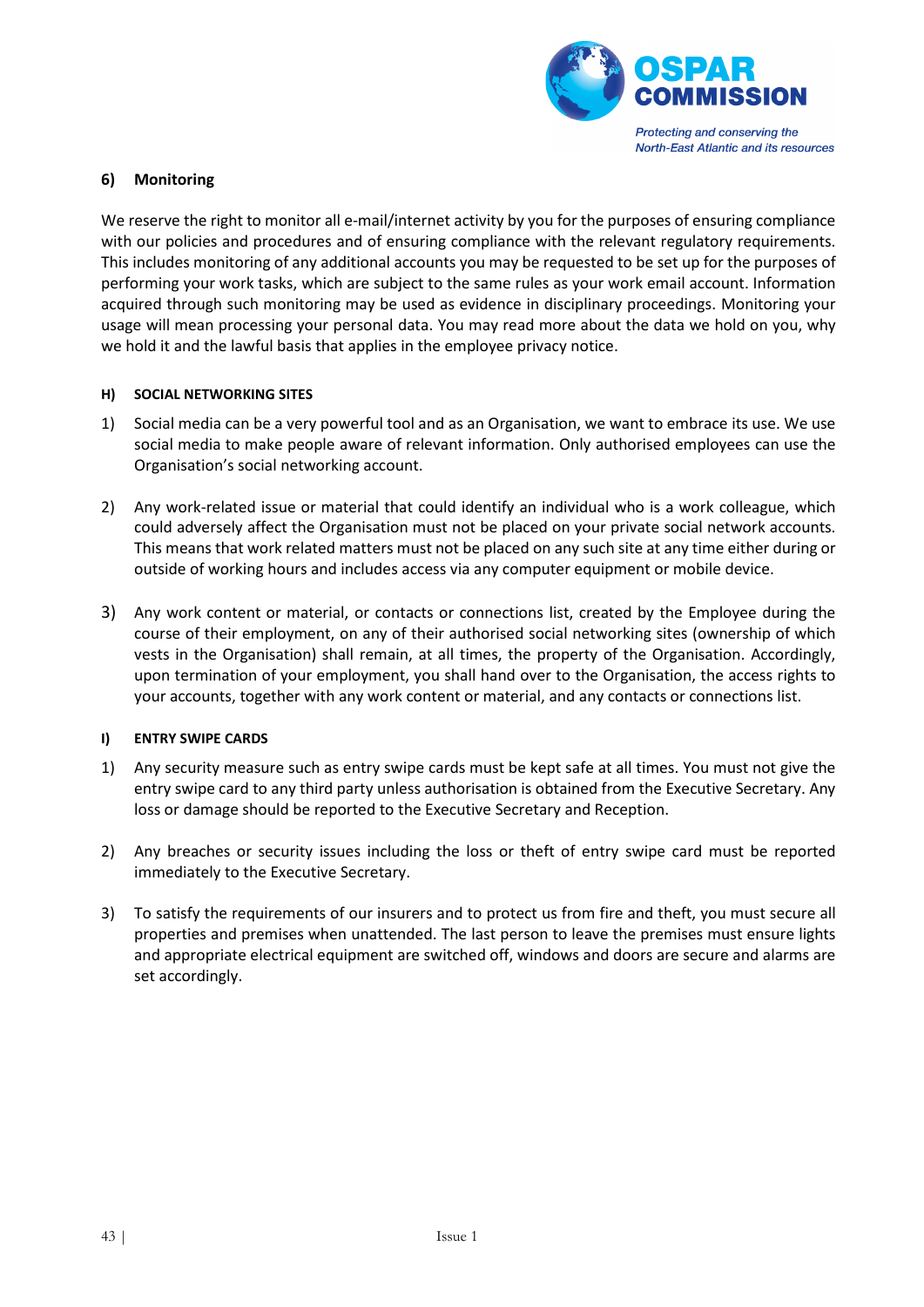

# **Standards**

#### **A) WASTAGE**

- 1) We maintain a policy of "minimum waste" which is essential to the cost-effective and efficient running of our organisation.
- 2) You are able to promote this policy by taking extra care during your normal duties by avoiding unnecessary or extravagant use of services, time, energy, etc. The following points are illustrations of this:
	- a) handle machines, equipment and stock with care;
	- b) turn off any unnecessary lighting and heating. Keep doors closed whenever possible;
	- c) ask for other work if your job has come to a standstill; and
	- d) start with the minimum of delay after arriving for work and after breaks.
- 3) The following provision is an express written term of your contract of employment:
	- a) Any damage to stock or property (including non-statutory safety equipment) that is the result of your carelessness, negligence or deliberate vandalism will render you liable to pay the full or part of the cost of repair or replacement; and
	- b) Any loss to us that is the result of your failure to observe rules, procedures or instruction, or is as a result of your negligent behaviour or your unsatisfactory standards of work will render you liable to reimburse to us the full or part of the cost of the loss.
- 4) In the event of failure to pay, we have the contractual right to deduct such costs from your pay.

#### **B) STANDARDS OF DRESS**

It is important that you dress appropriately to your role at all times.

#### **C) HOUSEKEEPING**

Both from the point of view of safety and of appearance, work areas must be kept clean and tidy at all times.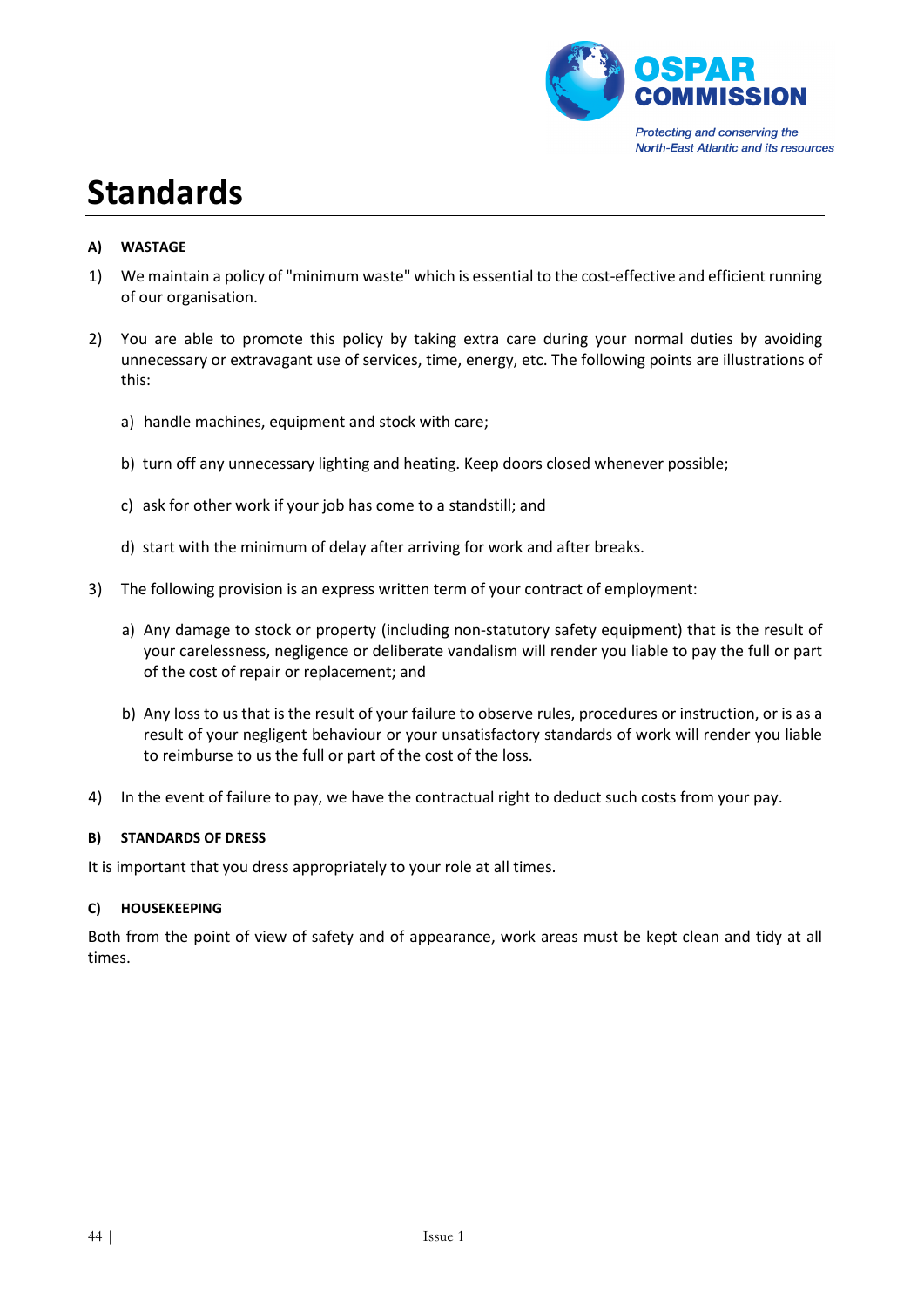

# **Health, Safety, Welfare and Hygiene**

#### **A) SAFETY**

- 1) You should make yourself familiar with our Health and Safety Policy and your own health and safety duties and responsibilities, as shown separately.
- 2) You must not take any action that could threaten the health or safety of yourself, other employees, clients or members of the public.
- 3) You should report all accidents and injuries at work, no matter how minor, in the accident book.
- 4) You must ensure that you are aware of our fire and evacuation procedures and the action you should take in the event of such an emergency.

#### **B) REFRESHMENT MAKING FACILITIES**

We provide refreshment making facilities for your use, which must be kept clean and tidy at all times.

#### **C) ALCOHOL & DRUGS POLICY**

- 1) Under legislation we, as your employer, have a duty to ensure so far as is reasonably practicable, the health and safety and welfare at work of all our employees and similarly you have a responsibility to yourself and your colleagues. The use of alcohol and drugs may impair the safe and efficient running of the organisation and/or the health and safety of our employees.
- 2) If your performance or attendance at work is affected as a result of alcohol or drugs, or we believe you have been involved in any drug related action/offence, you may be subject to disciplinary action and, dependent on the circumstances, this may lead to your dismissal.

#### **D) NO SMOKING POLICY**

Smoking on the premises is not permitted. You may only smoke during authorised breaks. Whilst there is no designated smoking area, you should ensure that you are away from the premises and any windows. This policy extends to the use of e-cigarettes and other similar electronic devices.

#### **E) HYGIENE**

- 1) Any exposed cut or burn must be covered with a first-aid dressing.
- 2) If you are suffering from an infectious or contagious disease or illness, you must not report for work without clearance from your own doctor.
- 3) Contact with any person suffering from an infectious or contagious disease must be reported before commencing work.

#### **F) FITNESS FOR WORK**

If you arrive for work and, in our opinion, you are not fit to work, we reserve the right to exercise our duty of care if we believe that you may not be able to undertake your duties in a safe manner or may pose a safety risk to others, and send you away for the remainder of the day with or without pay and, dependent on the circumstances, you may be liable to disciplinary action.

#### **G) MANUAL HANDLING**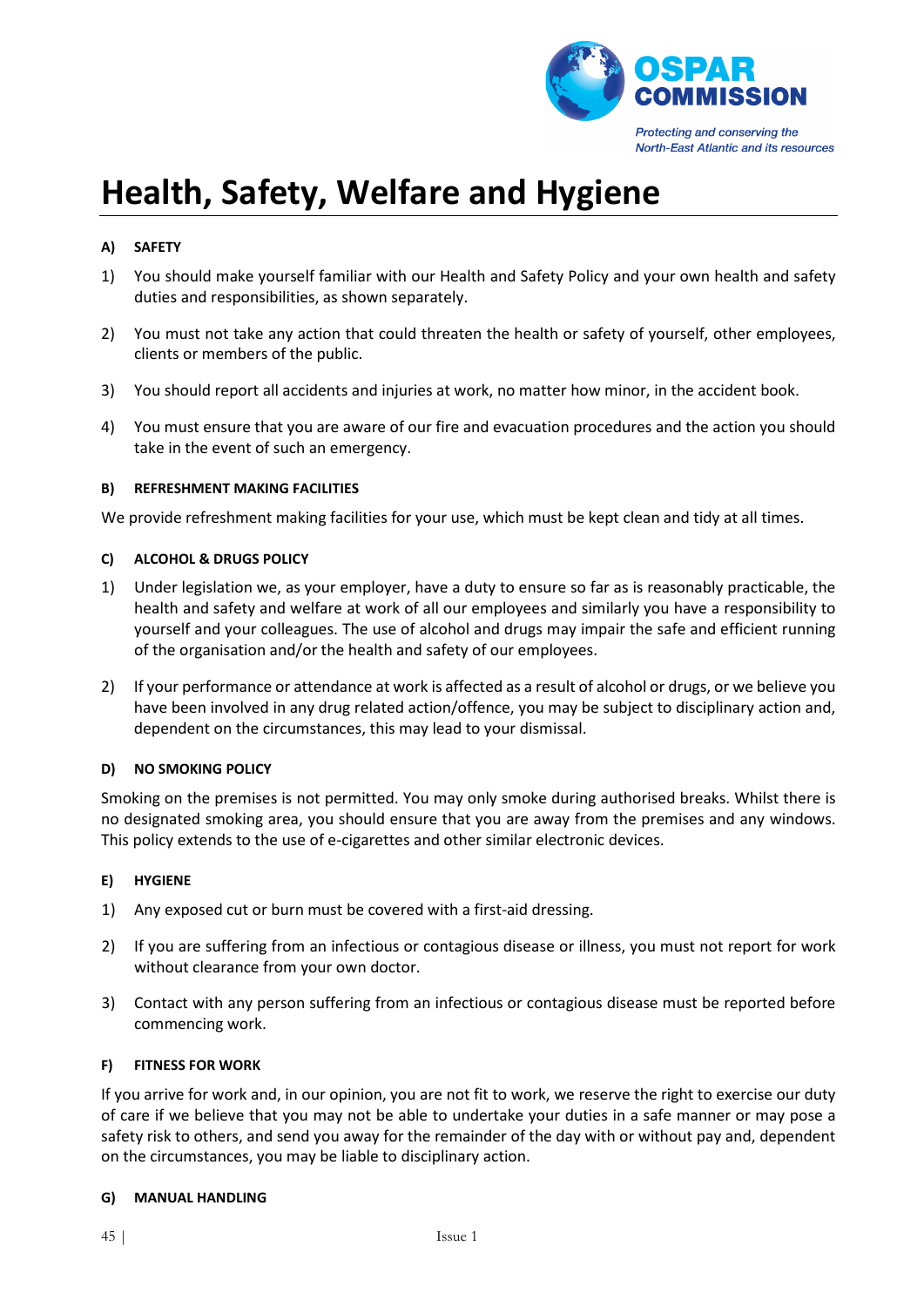

You are required, in accordance with the Manual Handling Regulations 1992, to advise us of any condition which may make you more vulnerable to injury.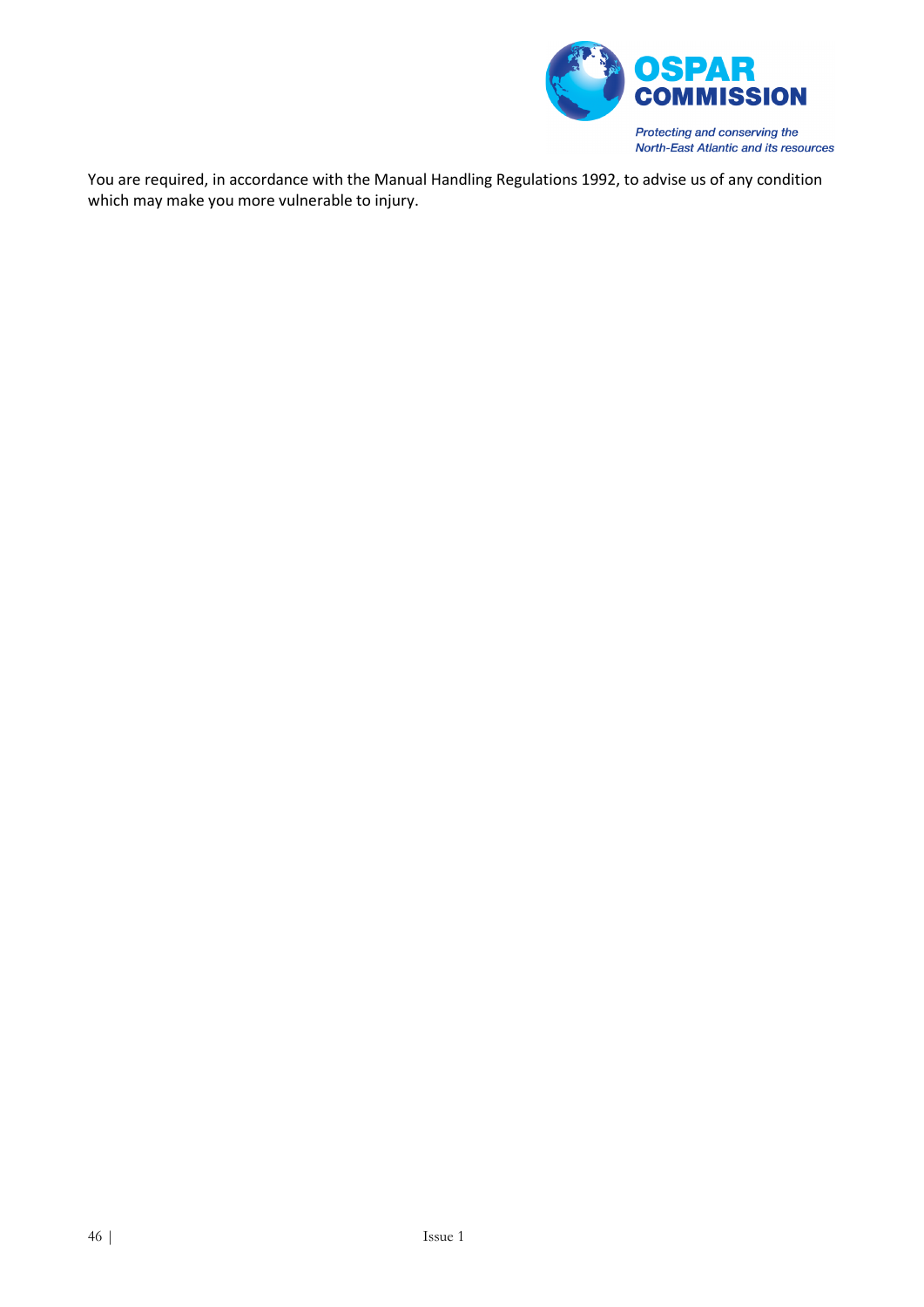

# **General Terms and Procedures**

#### **A) CHANGES IN PERSONAL DETAILS**

You must notify us of any change of name, address, telephone number, etc., so that we can maintain accurate information on our records and make contact with you in an emergency, if necessary, outside normal working hours.

#### **B) OTHER EMPLOYMENT**

In line with Article 7 of the Staff Regulations, you are expected to devote the whole of your time and attention during working hours to our organisation. If you propose taking up employment with an employer or pursuing separate organisation interests or any similar venture, you must discuss the proposal with the Executive Secretary in order to establish the likely impact of these activities on both yourself and the Organisation. You will be asked to give full details of the proposal and consideration will be given to:

- 1) Working hours;
- 2) Competition, reputation and credibility;
- 3) Conflict of Interest;
- 4) Health, safety and welfare.

You will be notified in writing of the Organisation's decision. The Organisation may refuse to consent to your request. If you work without consent this could result in the termination of your employment

If you are unhappy with the decision you may appeal using the Grievance Procedure.

#### **C) EMPLOYEES' PROPERTY AND LOST PROPERTY**

We do not accept liability for any loss of, or damage to, property that you bring onto the premises. You are requested not to bring personal items of value onto the premises and, in particular, not to leave any items overnight. Articles of lost property should be handed to the Executive Secretary who will retain them whilst attempts are made to discover the owner.

#### **D) MAIL**

The Organisation accepts no responsibility for any private mail sent to our premises. We reserve the right to open mail received by us addressed to employees. We will not be responsible for any lost or damaged goods sent to our address on your behalf. No private mail may be posted at our expense.

#### **E) FRIENDS AND RELATIVES CONTACT / TELEPHONE CALLS / MOBILE PHONES**

You should discourage your friends and relatives from either calling on you in person or by telephone except in an emergency. Personal use of our phones is not permitted except in exceptional circumstances. Reasonable use of your personal mobile phone is permitted.

#### **F) ORGANISATION MOBILE PHONES**

The Organisation's mobile phones are to be used for organisation purposes. Reasonable personal use is permitted provided this does not lead to additional costs to the Organisation unless in the case of an emergency. Therefore, any unreasonable personal use may be repayable by the employee and may result in disciplinary action in accordance with our procedures. The Organisation reserves the right to deduct the appropriate sums from your pay in the event that repayments are not made. The Organisation reserves the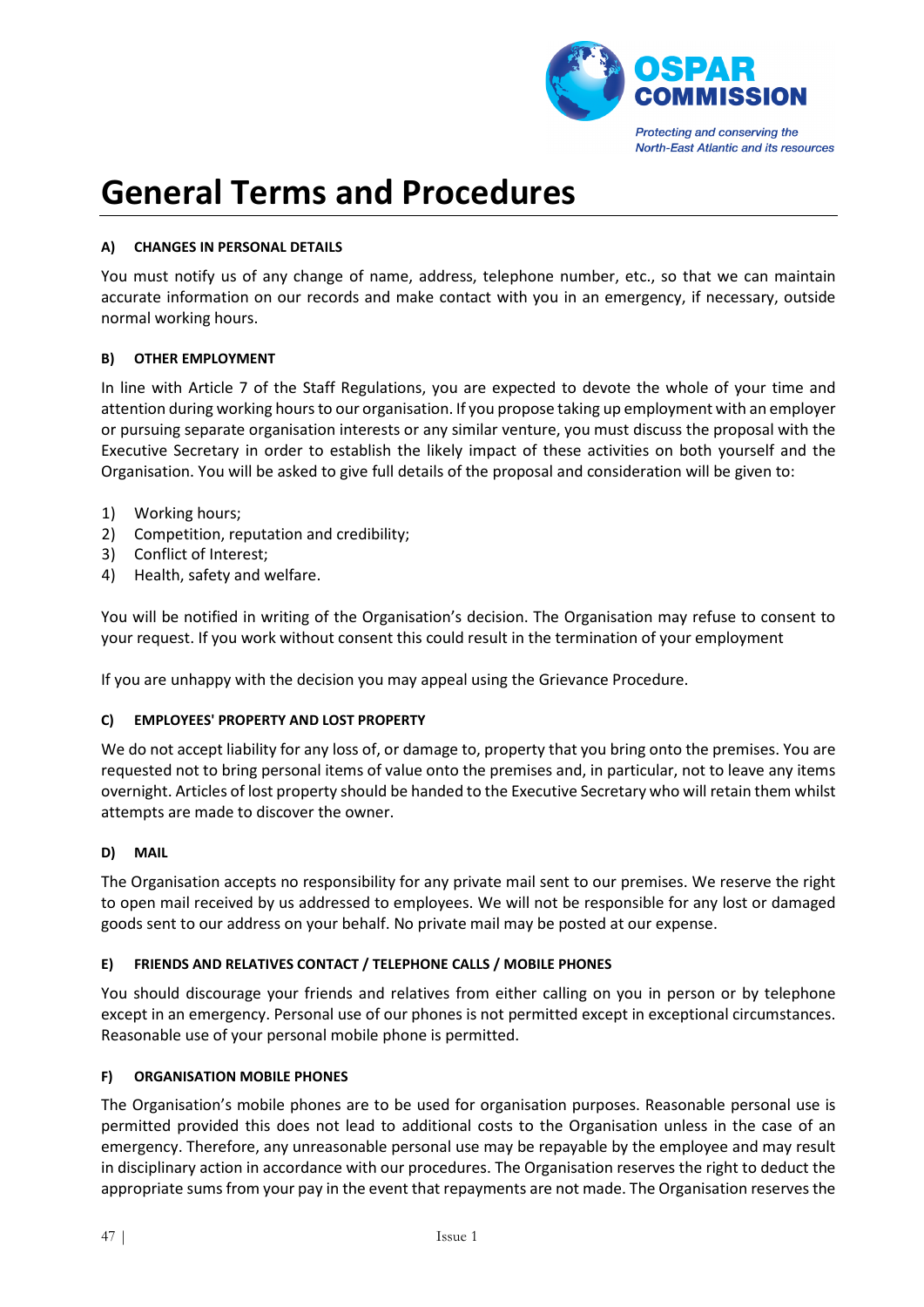

right to monitor all communications made on Organisation mobile phones in order to ensure compliance with our policies and procedures. Internet usage on Organisation mobile phones is subject to the same provisions set out in our E-mail and Internet Policy. This is an express written term of your contract of employment.

#### **G) BUYING OR SELLING OF GOODS**

You are not allowed to buy or sell goods on your own behalf on our premises or during your working hours.

#### **H) BEHAVIOUR AT WORK**

- 1) You should behave with civility towards fellow employees, and no rudeness will be permitted towards clients or members of the public. Objectionable or insulting behaviour, or bad language will render you liable to disciplinary action.
- 2) You should use your best endeavours to promote the interests of the organisation and shall, during normal working hours, devote the whole of your time, attention and abilities to the organisation and its affairs.
- 3) Any involvement in activities which could be construed as being in competition with us is not allowed.

#### **I) BEHAVIOUR OUTSIDE WORK**

- 1) Because the organisation demands employees of the highest integrity, we have the right to expect you to maintain these standards outside of working hours.
- 2) Activities that result in adverse publicity to ourselves, or which cause us to lose faith in your integrity, may give us grounds for your dismissal.

#### **J) INCLEMENT WEATHER/TRAVEL ARRANGEMENT DISRUPTION**

Every reasonable effort should be made to attend work in accordance with your contract. In the event that you are unable to attend work owing to inclement weather conditions and/or severe disruption to your travel arrangements, you should report your absence through the normal absence reporting procedures. Any absence due to adverse weather/travel arrangement disruption will ordinarily be unpaid, however at the discretion of the Executive Secretary, if you have the ability to, you will be permitted to work from home. Alternatively, if you have sufficient annual leave you may request to use this.

#### **K) THIRD PARTY INVOLVEMENT**

We reserve the right to allow third parties to chair any meeting, for example disciplinary, capability, grievance - this is not an exhaustive list. We will seek your consent at the relevant time to share relevant data where it is necessary for the purposes of that hearing.

#### **L) RECORDING OF FORMAL MEETINGS**

We reserve the right to record any formal meetings whether conducted by us or a third party, a copy of the recording can be made available on request. All personal data collected for this purpose will be processed in line with the current Data Protection Act.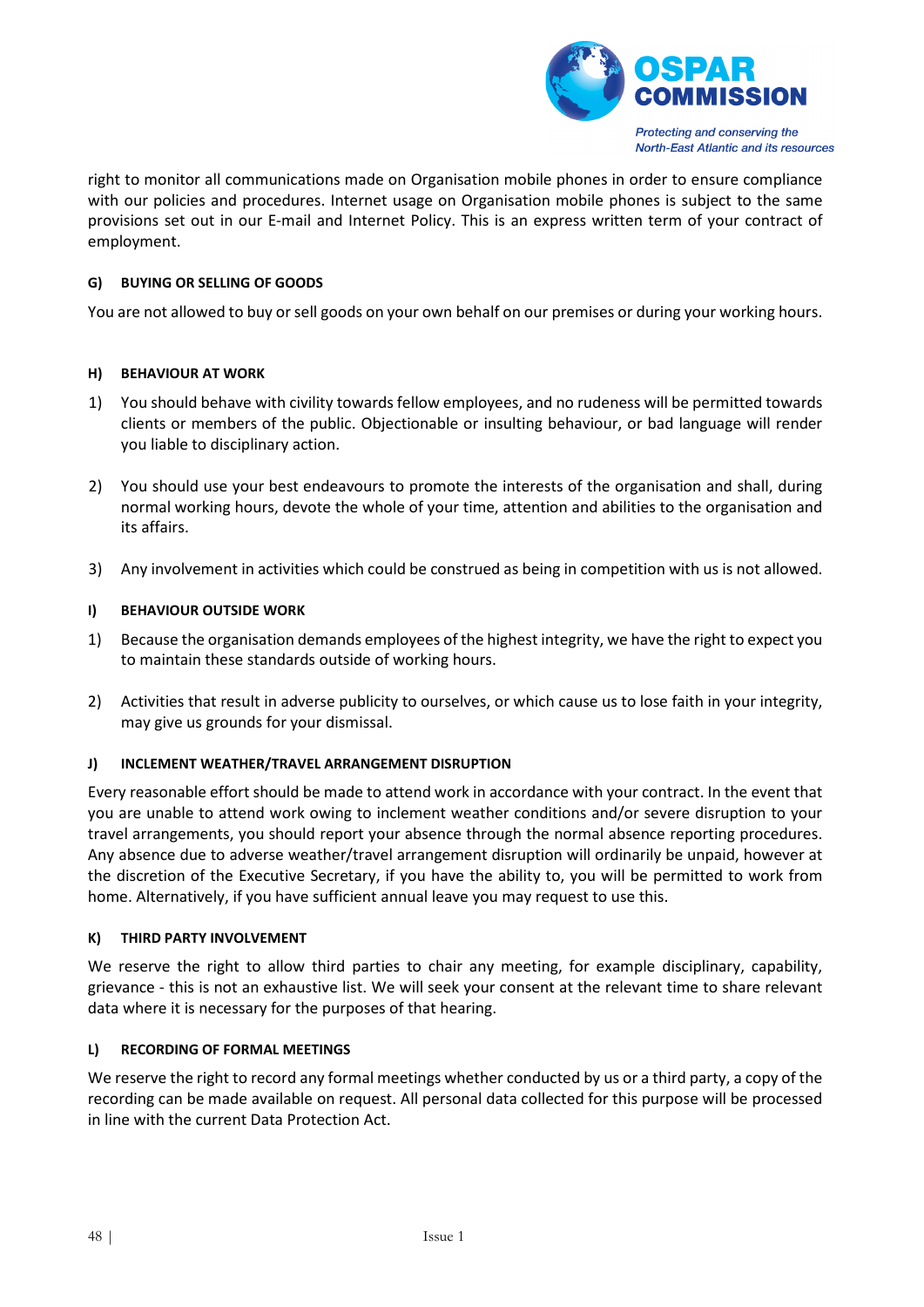

# **Anti-Bribery Policy**

#### **A) INTRODUCTION**

Bribery is a criminal offence. We require compliance, from everyone connected with our organisation, with the highest ethical standards and anti-bribery laws applicable. Integrity and transparency are of utmost importance to us and we have a zero-tolerance attitude towards corrupt activities of any kind, whether committed by employees or by third parties acting for or on behalf of the organisation.

#### **B) POLICY**

It is prohibited, directly or indirectly, for any employee or person working on our behalf to offer, give, request or accept any bribe i.e. gift, loan, payment, reward or advantage, either in cash or any other form of inducement, to or from any person or organisation in order to gain commercial, contractual or regulatory advantage for the Organisation, or in order to gain any personal advantage for an individual or anyone connected with the individual in a way that is unethical.

#### **C) SUSPICION**

If we suspect that you have committed an act of bribery or attempted bribery, an investigation will be carried out and, in line with our disciplinary procedure where appropriate, action may be taken against you which may result in your dismissal, or the cessation of our organisation's arrangement with you.

#### **D) REPORTING**

- 1) If you, as an employee or person working on our behalf, suspect that an act of bribery or attempted bribery has taken place, even if you are not personally involved, you are expected to report this to the Executive Secretary. You may be asked to give a written account of events.
- 2) Staff are reminded of the organisation's Whistleblowing Policy which is available in this Employee Handbook.

#### **E) GIFTS AND HOSPITALITY**

- 1) We realise that the giving and receiving of gifts and hospitality as a reflection of friendship or appreciation where nothing is expected in return may occur, or even be commonplace, in our industry. This does not constitute bribery where it is proportionate.
- 2) No gift should be given nor hospitality in excess of £20, offered by an employee or anyone working on our behalf to any party in connection with our organisation without receiving prior written approval from the Executive Secretary.
- 3) Similarly, no gift or offer of hospitality should be accepted by an employee or anyone working on our behalf without receiving prior written approval from the Executive Secretary.

#### **F) RECORD KEEPING**

- 1) A record will be made by the Executive Secretary of every instance in which gifts or hospitality are given or received.
- 2) As the law is constantly changing, this policy is subject to review and the Organisation reserves the right to amend this policy without prior notice.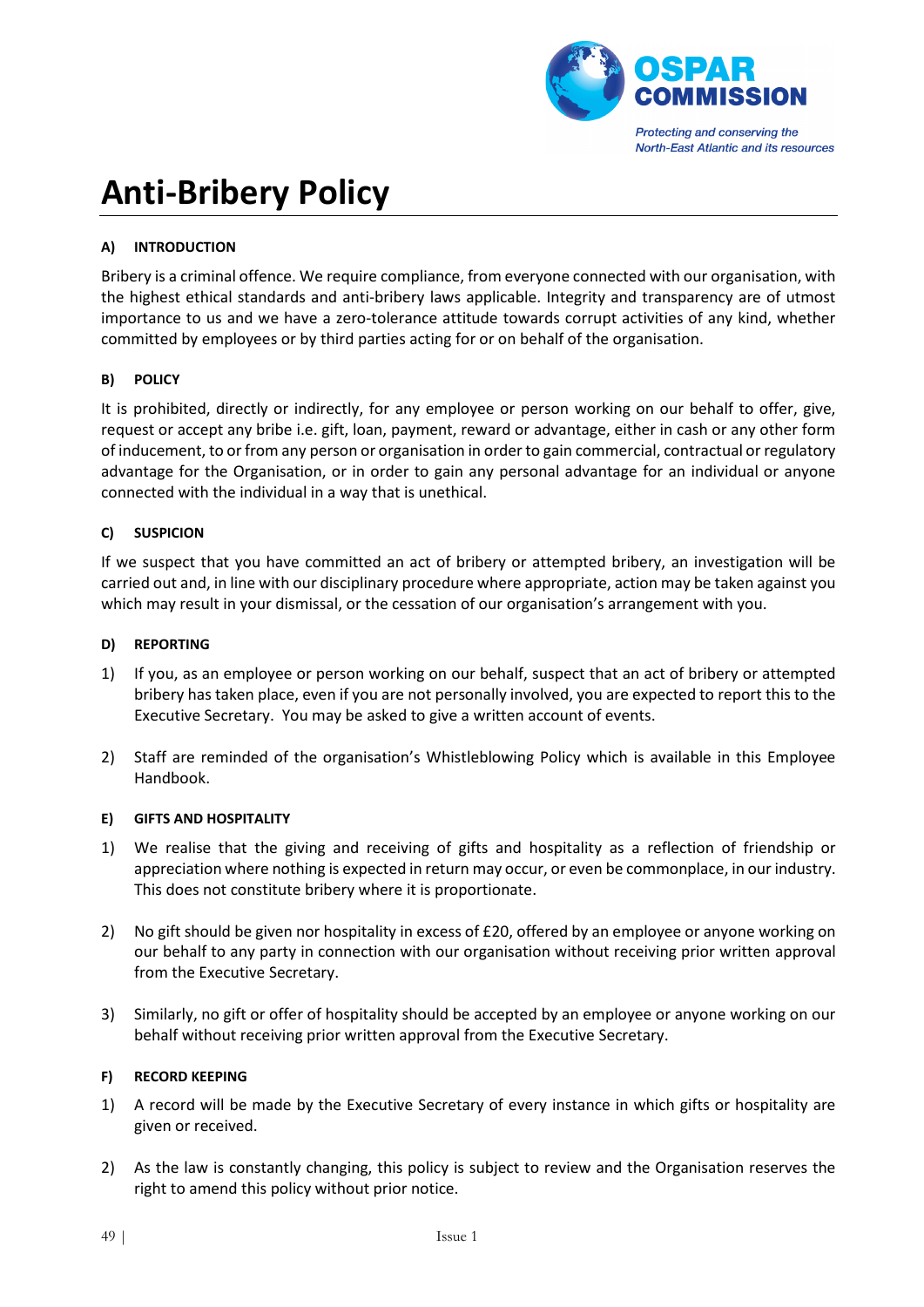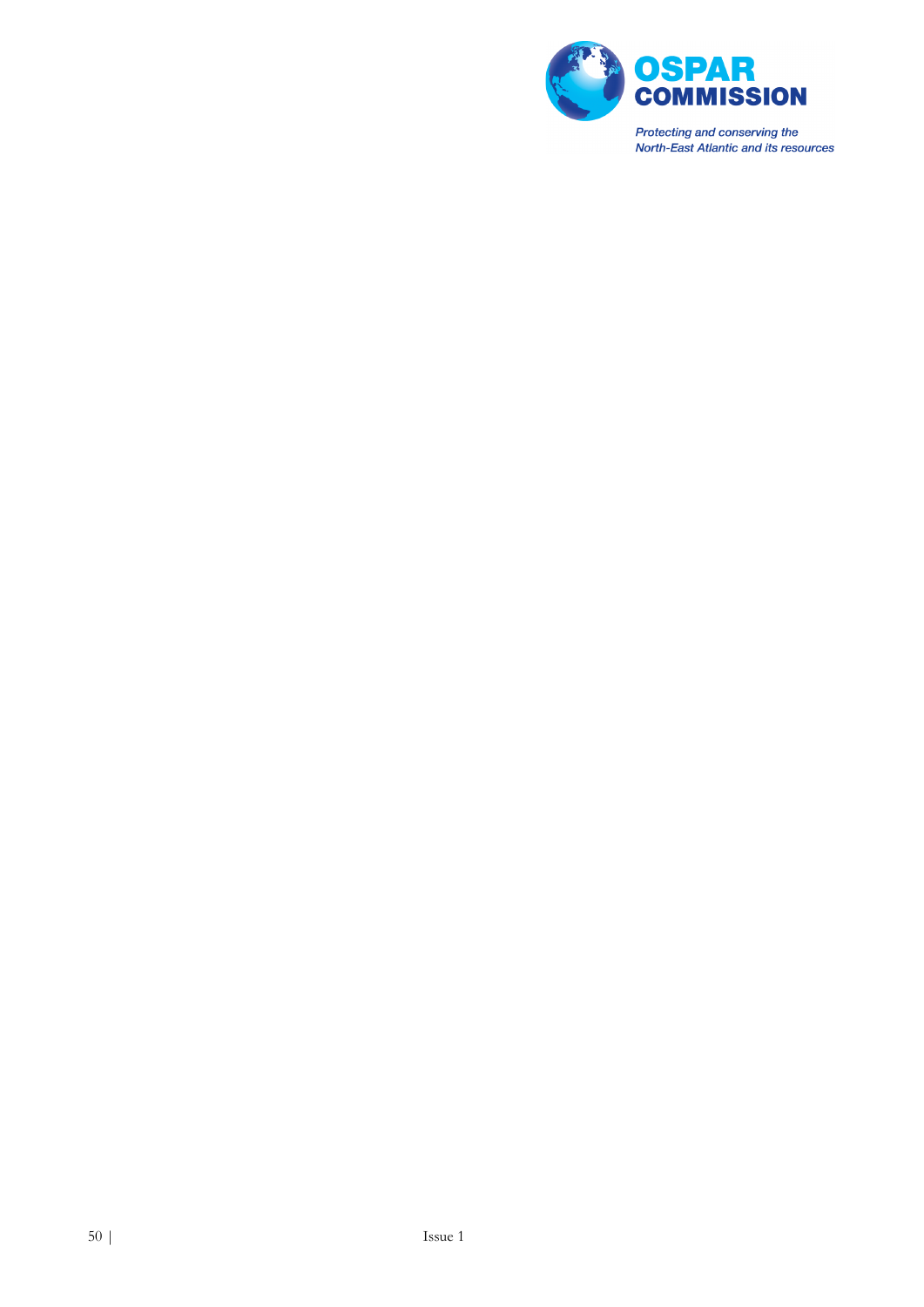

# **Whistle-blowers**

Refer to Article 5 of the Staff Regulations.

#### **A) INTRODUCTION**

Under certain circumstances, employees are protected from suffering any detriment or termination of employment if they make disclosures about organisations for whom they work.

#### **B) QUALIFYING DISCLOSURES**

- 1) Certain disclosures are prescribed by law as "qualifying disclosures". A "qualifying disclosure" means a disclosure of information that the employee genuinely and reasonably believes is in the public interest and shows that the Organisation has committed a "relevant failure" by:
	- a) committing a criminal offence;
	- b) failing to comply with a legal obligation;
	- c) a miscarriage of justice;
	- d) endangering the health and safety of an individual;
	- e) environmental damage; or
	- f) concealing any information relating to the above.
- 2) These acts can be in the past, present or future, so that, for example, a disclosure qualifies if it relates to environmental damage that has happened, is happening, or is likely to happen. The Organisation will take any concerns that you may raise relating to the above matters very seriously.
- 3) The Employment Rights Act 1996 provides protection for workers who 'blow the whistle' where they reasonably believe that some form of illegality, injustice or breach of health and safety has occurred or is likely to occur. The disclosure has to be "in the public interest". We encourage you to use the procedure to raise any such concerns.

#### **C) THE PROCEDURE**

- 1) In the first instance you should report any concerns you may have to the Executive Secretary who will treat the matter with complete confidence. If you are not satisfied with the explanation or reason given to you, you should raise the matter with the Chairman.
- 2) If you do not report your concerns to the Executive Secretary you should take them direct to the Chairman.

#### **D) TREATMENT BY OTHERS**

Bullying, harassment or any other detrimental treatment afforded to a colleague who has made a qualifying disclosure is unacceptable. Anyone found to have acted in such a manner will be subject to disciplinary action.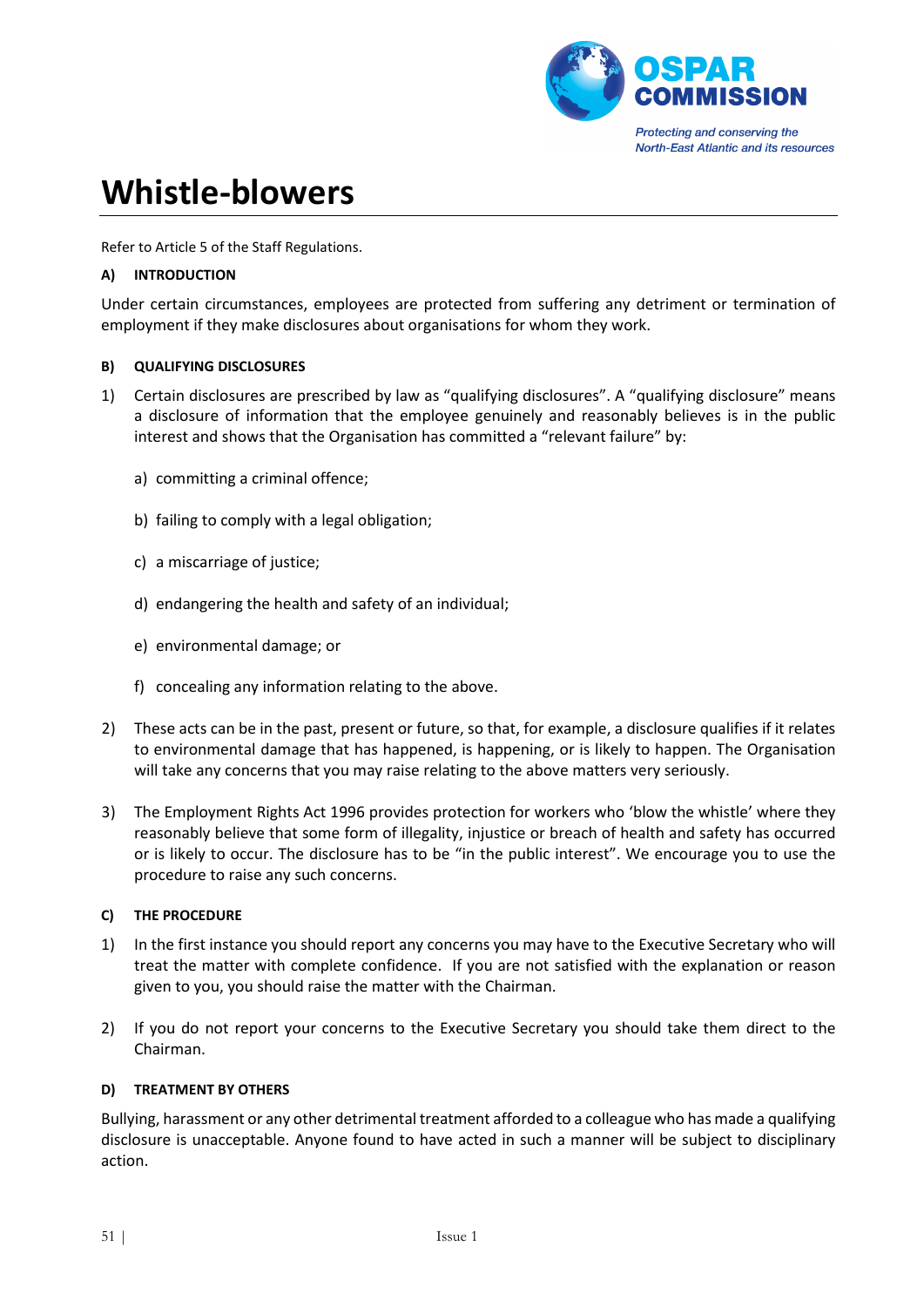

# **Capability Procedures**

#### **A) INTRODUCTION**

We recognise that during your employment with us your capability to carry out your duties may deteriorate. This can be for a number of reasons, the most common ones being that either the job changes over a period of time and you fail to keep pace with the changes, or you change (most commonly because of health reasons) and you can no longer cope with the work.

#### **B) JOB CHANGES/GENERAL CAPABILITY ISSUES**

- 1) If the nature of your job changes or if we have general concerns about your ability to perform your job, we will try to ensure that you understand the level of performance expected of you and that you receive adequate training and supervision. Concerns regarding your capability will normally first be discussed in an informal manner and you will be given time to improve.
- 2) If your standard of performance is still not adequate you will be warned in writing that a failure to improve and to maintain the performance required could lead to your dismissal. We will also consider the possibility of a transfer to more suitable work if possible.
- 3) If there is still no improvement after a reasonable time and we cannot transfer you to more suitable work, or if your level of performance has a serious or substantial effect on our organisation or reputation, you will be issued with a final warning that you will be dismissed unless the required standard of performance is achieved and maintained.
- 4) If such improvement is not forthcoming after a reasonable period of time, you will be dismissed with the appropriate notice.

#### **C) PERSONAL CIRCUMSTANCES/HEALTH ISSUES**

- 1) Personal circumstances may arise which do not prevent you from attending for work, but which prevent you from carrying out your normal duties (e.g. a lack of dexterity or general ill health). If such a situation arises, we will normally need to have details of your medical diagnosis and prognosis so that we have the benefit of expert advice. Under normal circumstances, this can be most easily obtained by asking your own doctor for a medical report. Your permission is needed before we can obtain such a report and we will expect you to co-operate in this matter should the need arise. When we have obtained as much information as possible regarding your condition and after consultation with you, a decision will be made about your future employment with us in your current role or, where circumstances permit, in a more suitable role.
- 2) There may also be personal circumstances which prevent you from attending work, either for a prolonged period(s) or for frequent short absences. Under these circumstances we will need to know when we can expect your attendance record to reach an acceptable level. This may again mean asking your own doctor for a medical report or by making whatever investigations are appropriate in the circumstances. When we have obtained as much information as possible regarding your condition, and after consultation with you, a decision will be made about your future employment with us in your current role or, where circumstances permit, in a more suitable role.

#### **D) SHORT SERVICE STAFF**

We retain discretion in respect of the capability procedures to take account of your length of service and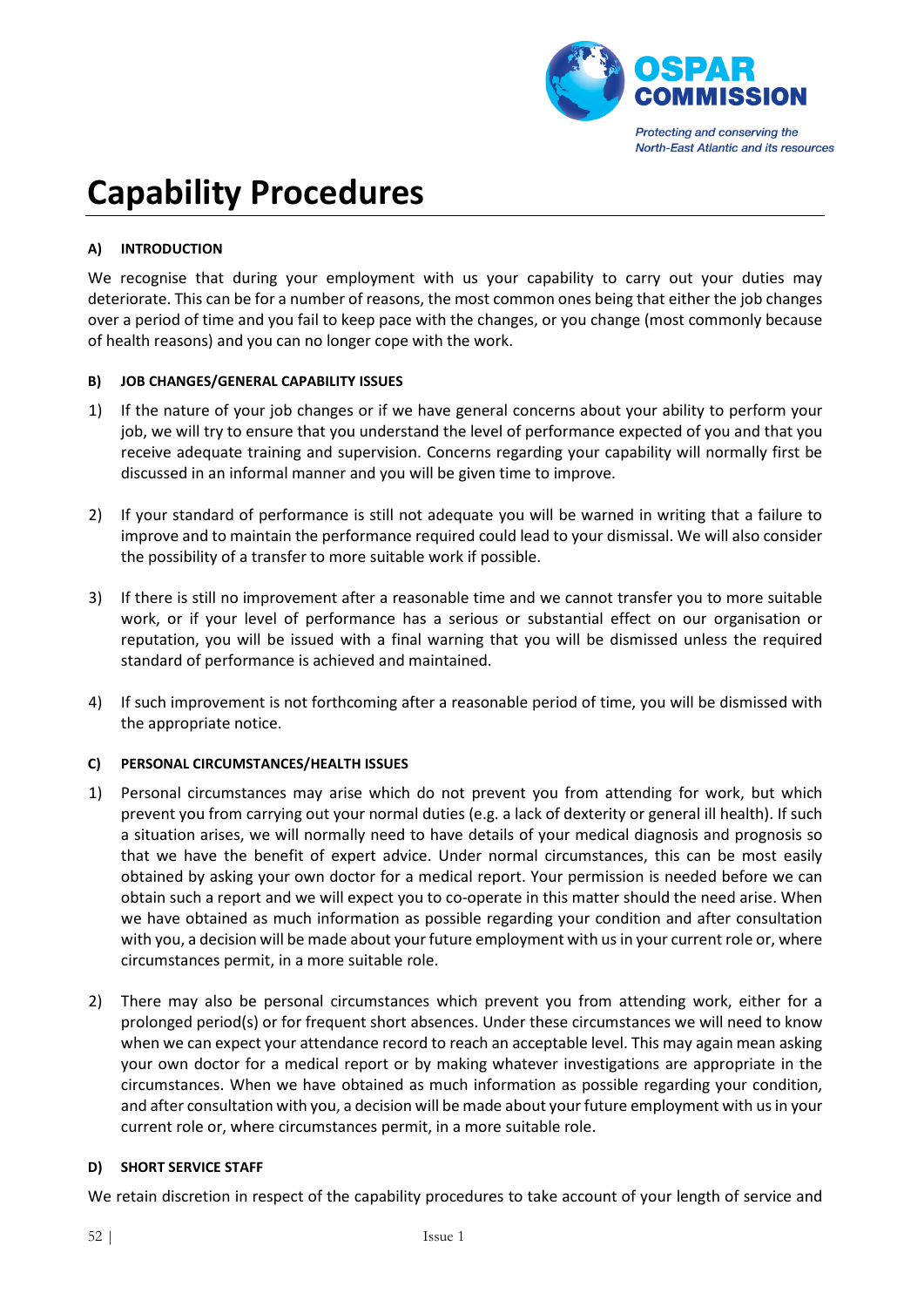

to vary the procedures accordingly. If you have a short amount of service, you may not be in receipt of any warnings before dismissal.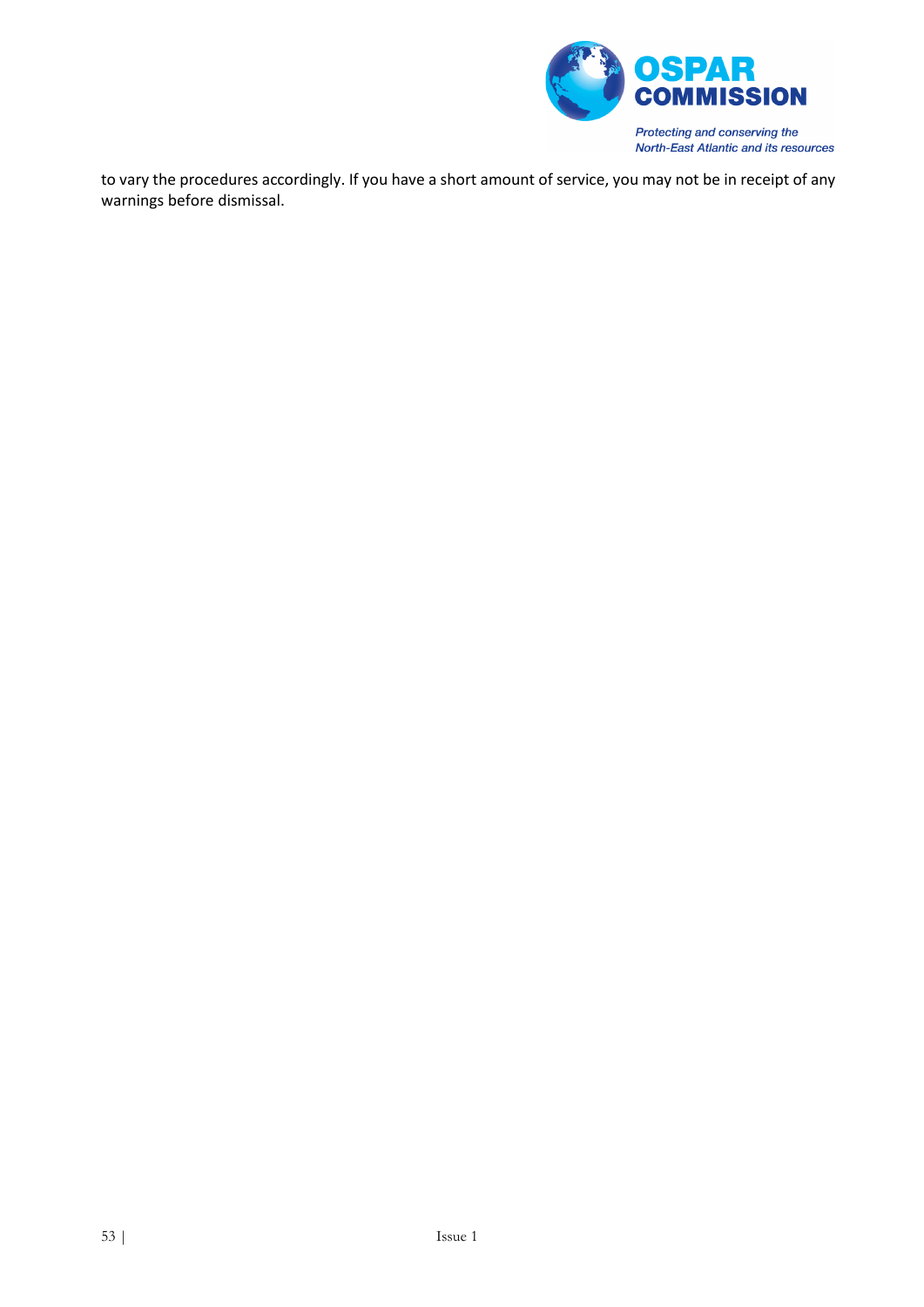

# **Disciplinary Procedures**

Refer to Article 49 of the Staff Regulations.

#### **A) INTRODUCTION**

- 1) It is necessary to have a minimum number of rules in the interests of the whole organisation.
- 2) The rules set standards of performance and behaviour whilst the procedures are designed to help promote fairness and order in the treatment of individuals. It is our aim that the rules and procedures should emphasise and encourage improvement in the conduct of individuals, where they are failing to meet the required standards, and not be seen merely as a means of punishment. We reserve the right to amend these rules and procedures where appropriate.
- 3) Every effort will be made to ensure that any action taken under this procedure is fair, with you being given the opportunity to state your case and appeal against any decision that you consider to be unjust.
- 4) The following rules and procedures should ensure that:
	- a) the correct procedure is used when requiring you to attend a disciplinary hearing;
	- b) you are fully aware of the standards of performance, action and behaviour required of you;
	- c) disciplinary action, where necessary, is taken speedily and in a fair, uniform and consistent manner;
	- d) you will only be disciplined after careful investigation of the facts and the opportunity to present your side of the case. On some occasions temporary suspension on contractual pay may be necessary in order that an uninterrupted investigation can take place. This must not be regarded as disciplinary action or a penalty of any kind;
	- e) other than for an "off the record" informal reprimand, you have the right to be accompanied by a fellow employee at all stages of the formal disciplinary process;
	- f) you will not normally be dismissed for a first breach of discipline, except in the case of gross misconduct; and
	- g) if you are disciplined, you will receive an explanation of the penalty imposed and you will have the right to appeal against the finding and the penalty.

#### **B) DISCIPLINARY RULES**

It is not practicable to specify all disciplinary rules or offences that may result in disciplinary action, as they may vary depending on the nature of the work. In addition to the specific examples of unsatisfactory conduct, misconduct and gross misconduct shown in this handbook, a breach of other specific conditions, procedures, rules etc. that are contained within this handbook or that have otherwise been made known to you, will also result in this procedure being used to deal with such matters.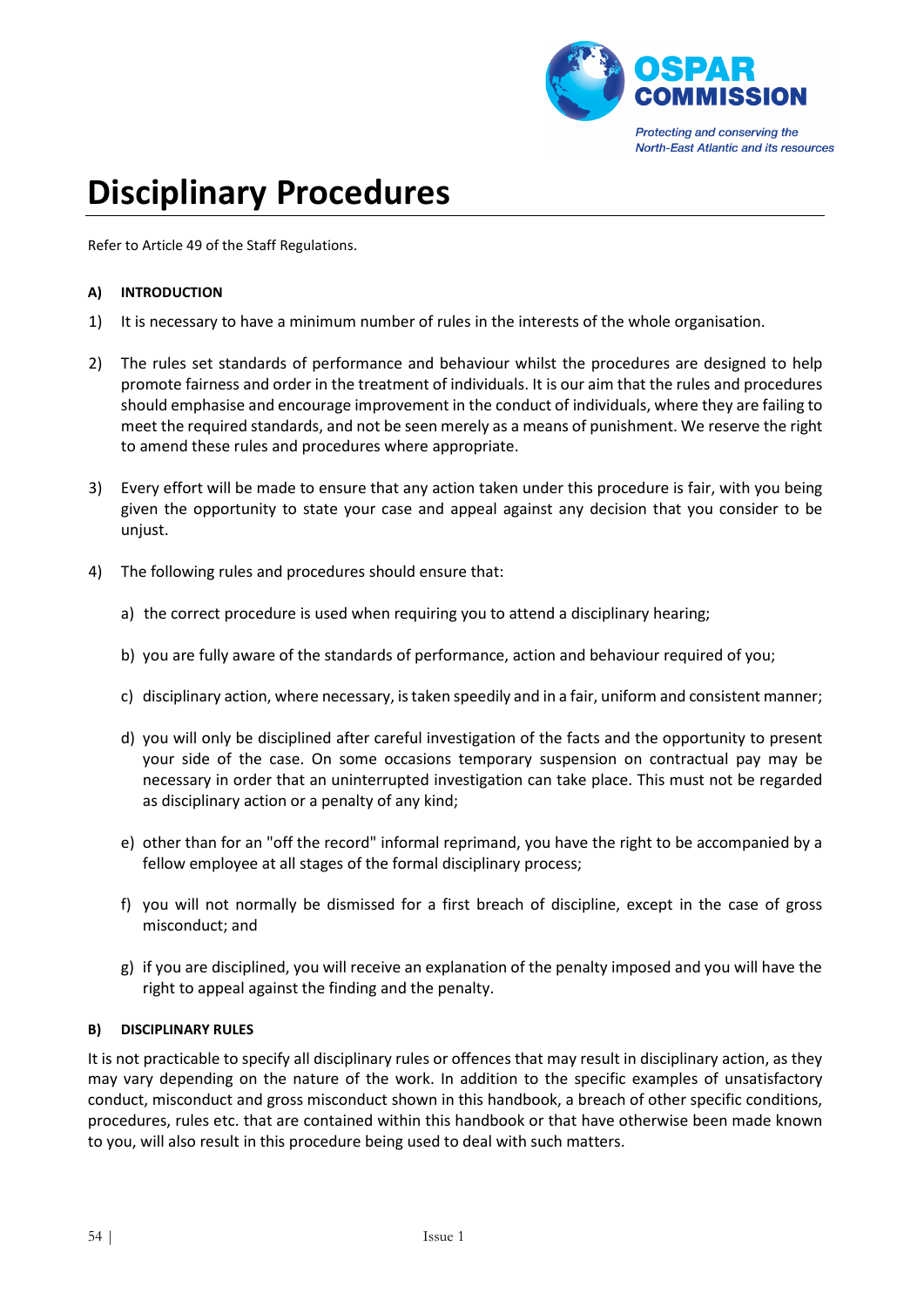

#### **C) RULES COVERING UNSATISFACTORY CONDUCT AND MISCONDUCT**

(These are examples only and not an exhaustive list.)

You will be liable to disciplinary action if you are found to have acted in any of the following ways:

- a) failure to abide by the general health and safety rules and procedures;
- b) smoking in designated non-smoking areas;
- c) breach of our Alcohol and Drugs Policy;
- d) persistent absenteeism and/or lateness;
- e) unsatisfactory standards or output of work;
- f) unauthorised use of e-mail and internet;
- g) rudeness towards clients, members of the public or other employees, objectionable or insulting behaviour, harassment, bullying or bad language;
- h) failure to devote the whole of your time, attention and abilities to our organisation and its affairs during your normal working hours;
- i) failure to carry out all reasonable instructions or follow our rules and procedures;
- j) unauthorised use or negligent damage or loss of our property; and
- k) failure to report immediately any damage to property or premises caused by you.

#### **D) SERIOUS MISCONDUCT**

- 1) Where one of the unsatisfactory conduct or misconduct rules has been broken and if, upon investigation, it is shown to be due to your extreme carelessness or has a serious or substantial effect upon our operation or reputation, you may be issued with a final written warning in the first instance.
- 2) You may receive a final written warning as the first course of action, if, in an alleged gross misconduct disciplinary matter, upon investigation, there is shown to be some level of mitigation resulting in it being treated as an offence just short of dismissal.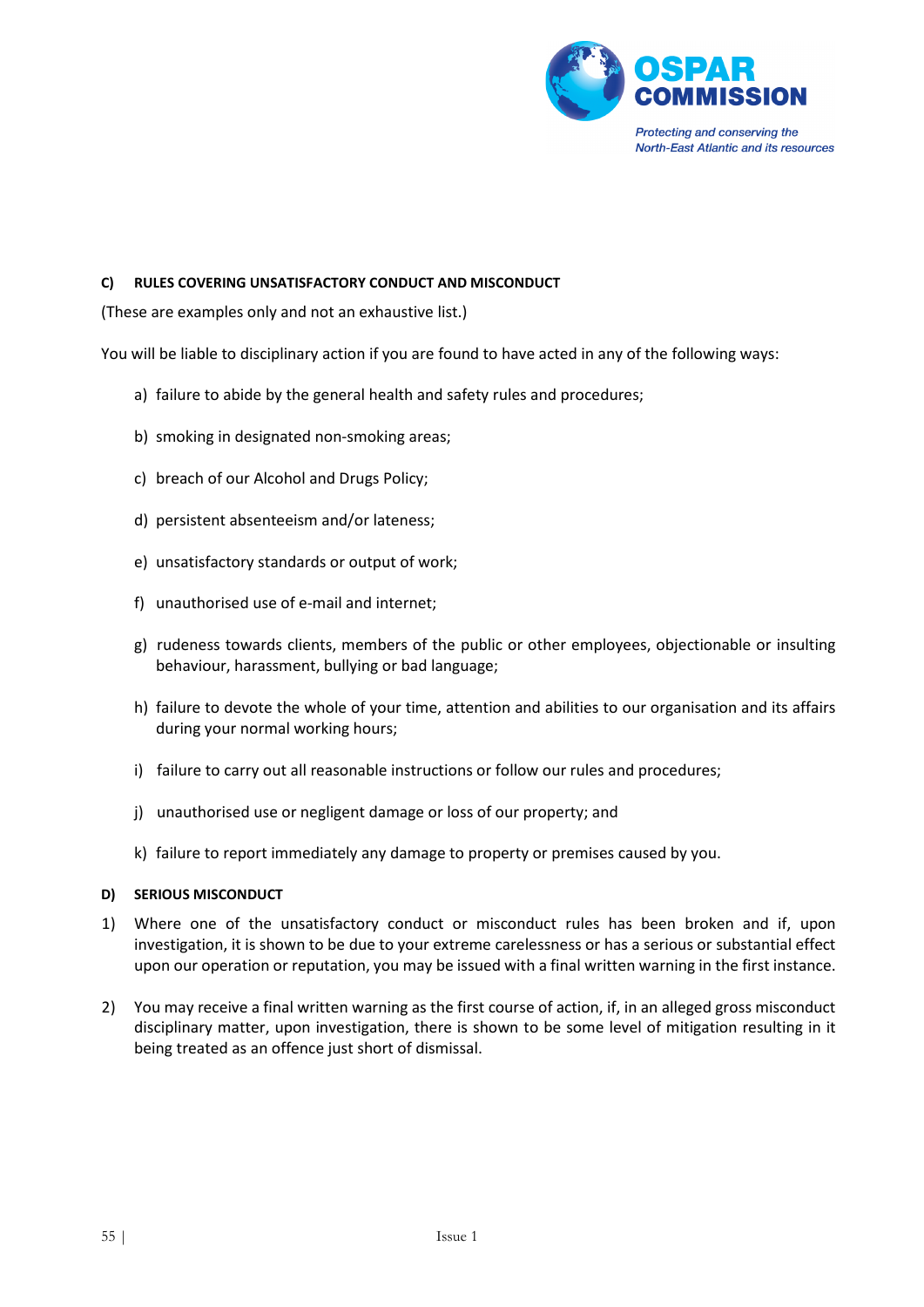

#### **E) RULES COVERING GROSS MISCONDUCT**

Occurrences of gross misconduct are very rare because the penalty is dismissal without notice and without any previous warning being issued. It is not possible to provide an exhaustive list of examples of gross misconduct. However, any behaviour or negligence resulting in a fundamental breach of contractual terms that irrevocably destroys the trust and confidence necessary to continue the employment relationship will constitute gross misconduct. Examples of offences that will normally be deemed as gross misconduct include serious instances of:

- a) theft or fraud;
- b) physical violence or bullying;
- c) deliberate damage to property;
- d) deliberate acts of unlawful discrimination or harassment;
- e) possession, or being under the influence, of drugs\* at work; and

\*For this purpose, the term 'drugs' is used to describe both illegal drugs and other psychoactive (mind-altering) substances which may or may not be illegal.

f) breach of health and safety rules that endangers the lives of, or may cause serious injury to, employees or any other person.

(The above examples are illustrative and do not form an exhaustive list.)

#### **F) DISCIPLINARY PROCEDURE**

- 1) Refer to Article 50 of the Staff Regulations.
- 2) Disciplinary action taken against you will be based on the following procedure:

| <b>OFFENCE</b>            | <b>FIRST OCCASION</b>    | <b>SECOND OCCASION</b>   | <b>THIRD OCCASION</b>    | <b>FOURTH</b><br><b>OCCASION</b> |
|---------------------------|--------------------------|--------------------------|--------------------------|----------------------------------|
| Unsatisfactory<br>Conduct | Formal verbal<br>warning | Written<br>Warning       | Final written<br>warning | Dismissal                        |
| Misconduct                | Written<br>Warning       | Final written<br>Warning | Dismissal                |                                  |
| Serious misconduct        | Final written<br>warning | Dismissal                |                          |                                  |
| Gross misconduct          | Dismissal                |                          |                          |                                  |

- 3) We retain discretion in respect of the disciplinary procedures to take account of your length of service and to vary the procedures accordingly. If you have a short amount of service you may not be in receipt of any warnings before dismissal.
- 4) If a disciplinary penalty is imposed it will be in line with the procedure outlined above, which may encompass a formal verbal warning, written warning, final written warning, or dismissal, and full details will be given to you.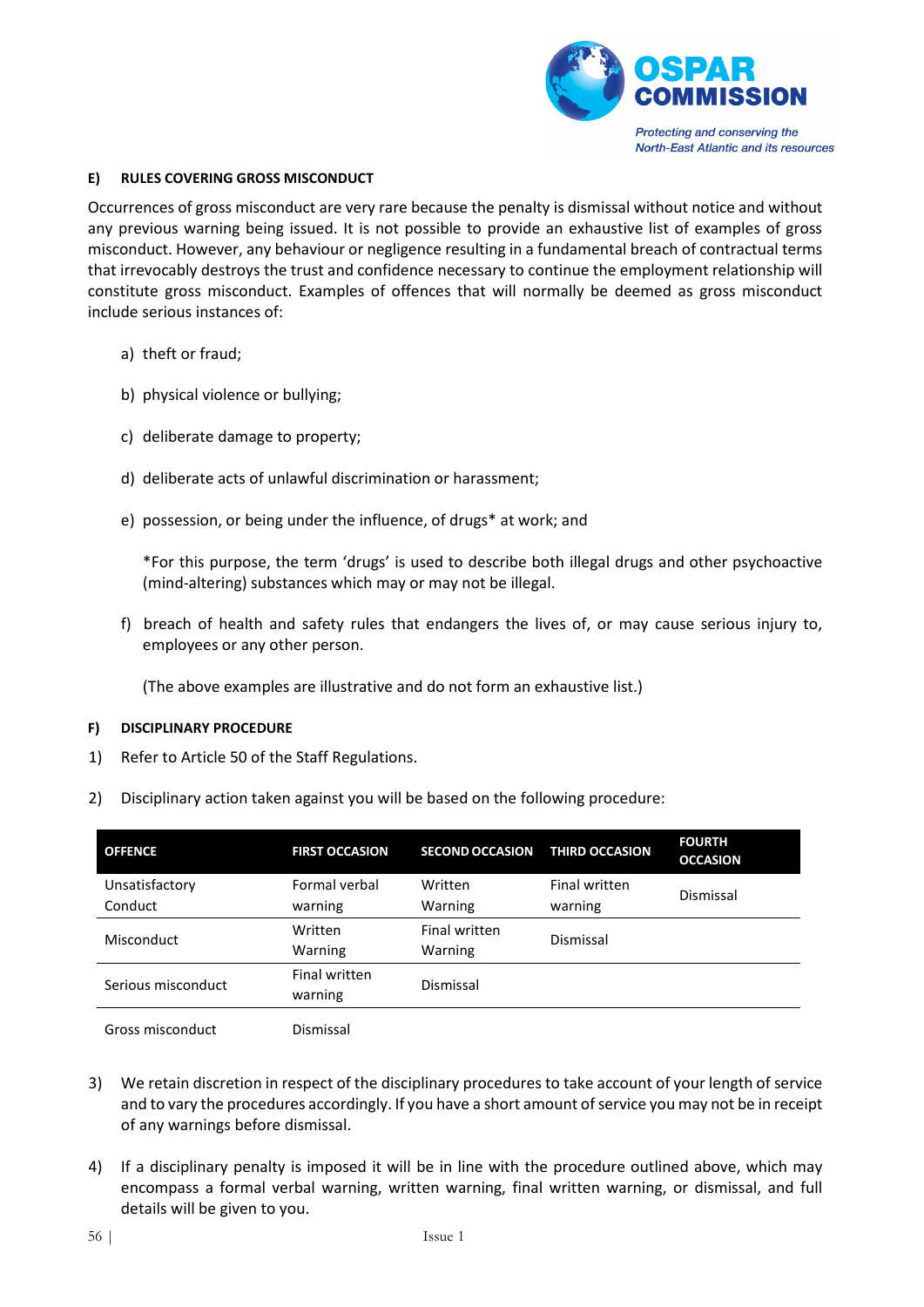

5) In all cases warnings will be issued for misconduct, irrespective of the precise matters concerned, and any further breach of the rules in relation to similar or entirely independent matters of misconduct will be treated as further disciplinary matters and allow the continuation of the disciplinary process through to dismissal if the warnings are not heeded.

#### **G) DISCIPLINARY AUTHORITY**

The operation of the disciplinary procedure contained in the previous section, is based on the following authority for the various levels of disciplinary action. However, the list does not prevent a higher level of seniority progressing any action at whatever stage of the disciplinary process.

|                              | PERSON AUTHORISED TO TAKE DISCIPLINARY ACTION IN THE CASE OF: |                            |
|------------------------------|---------------------------------------------------------------|----------------------------|
|                              | A GRADE EMPLOYEES                                             | <b>B GRADE EMPLOYEES</b>   |
| <b>Formal verbal warning</b> | Chairman                                                      | <b>Executive Secretary</b> |
| <b>Written warning</b>       | Chairman                                                      | <b>Executive Secretary</b> |
| <b>Final written warning</b> | Chairman                                                      | <b>Executive Secretary</b> |
| <b>Dismissal</b>             | Chairman                                                      | <b>Executive Secretary</b> |

#### **H) PERIOD OF WARNINGS**

1) Formal verbal warning

A formal verbal warning will normally be disregarded for disciplinary purposes after a three-month period.

2) Written warning

A written warning will normally be disregarded for disciplinary purposes after a six-month period.

3) Final written warning

A final written warning will normally be disregarded for disciplinary purposes after a twelve-month period.

- **I) NOTES**
- 1) If you are in a supervisory or Managerial position then demotion to a lower status at the appropriate rate may be considered as an alternative to dismissal except in cases of gross misconduct.
- 2) In exceptional circumstances, suspension from work without pay for up to five days as an alternative to dismissal (except dismissal for gross misconduct) may be considered by the person authorised to dismiss.
- 3) Gross misconduct offences will result in dismissal without notice.
- 4) You have the right to appeal against any disciplinary action.
-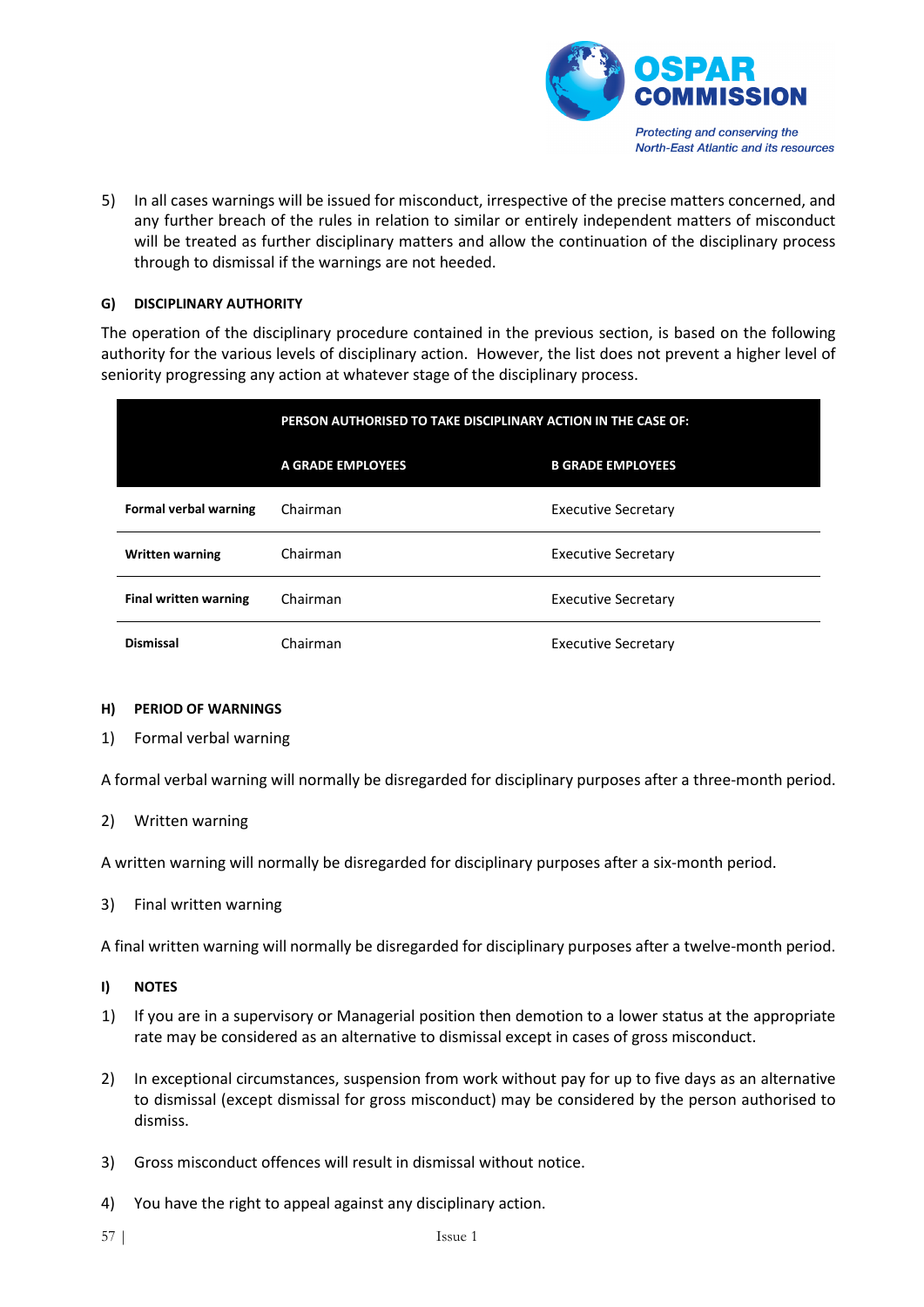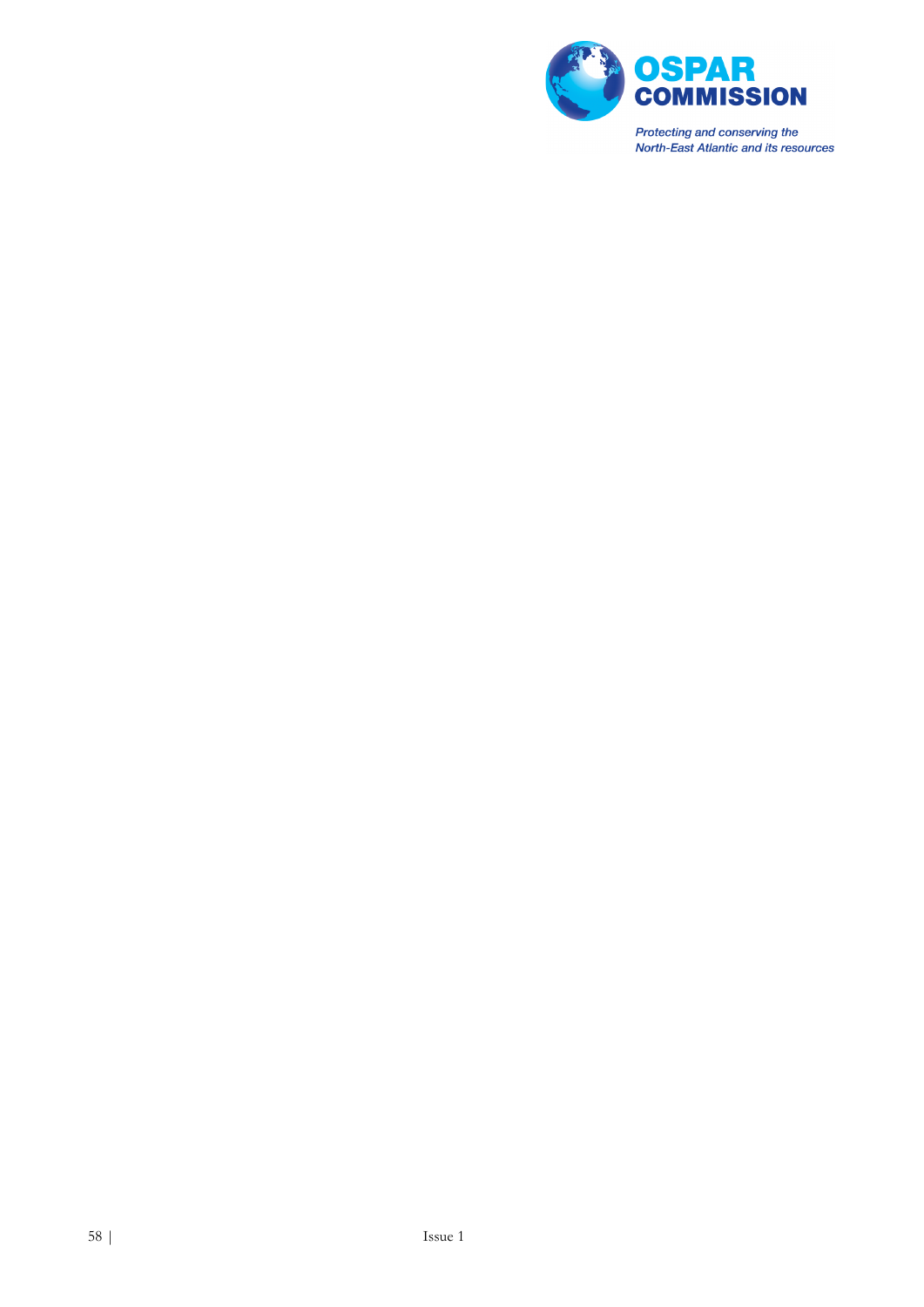

# **Capability/Disciplinary Appeal Procedure**

- 1) Refer to Article 51 of the Staff Regulations.
- 2) You have the right to lodge an appeal in respect of any capability/disciplinary action taken against you.
- 3) If you wish to exercise this right you should apply either verbally or in writing to the person indicated in your individual Statement of Main Terms of Employment.
- 4) It may be necessary, because of the size of our organisation, for the appeal to be heard by the person who took the original action and it is therefore important that your appeal gives details of why the penalty imposed is either too severe, inappropriate or unfair in the circumstances.
- 5) If you are appealing on the grounds that you have not committed the offence, it may be necessary for the person conducting the appeal to have a complete re-hearing so that there can be a reappraisal of all matters before a decision is made to grant or refuse the appeal.
- 6) You may be accompanied at the appeal hearing by a fellow employee of your choice and the result of the appeal will be made known to you in writing, normally within five working days after the hearing. This is the final stage of the appeal process.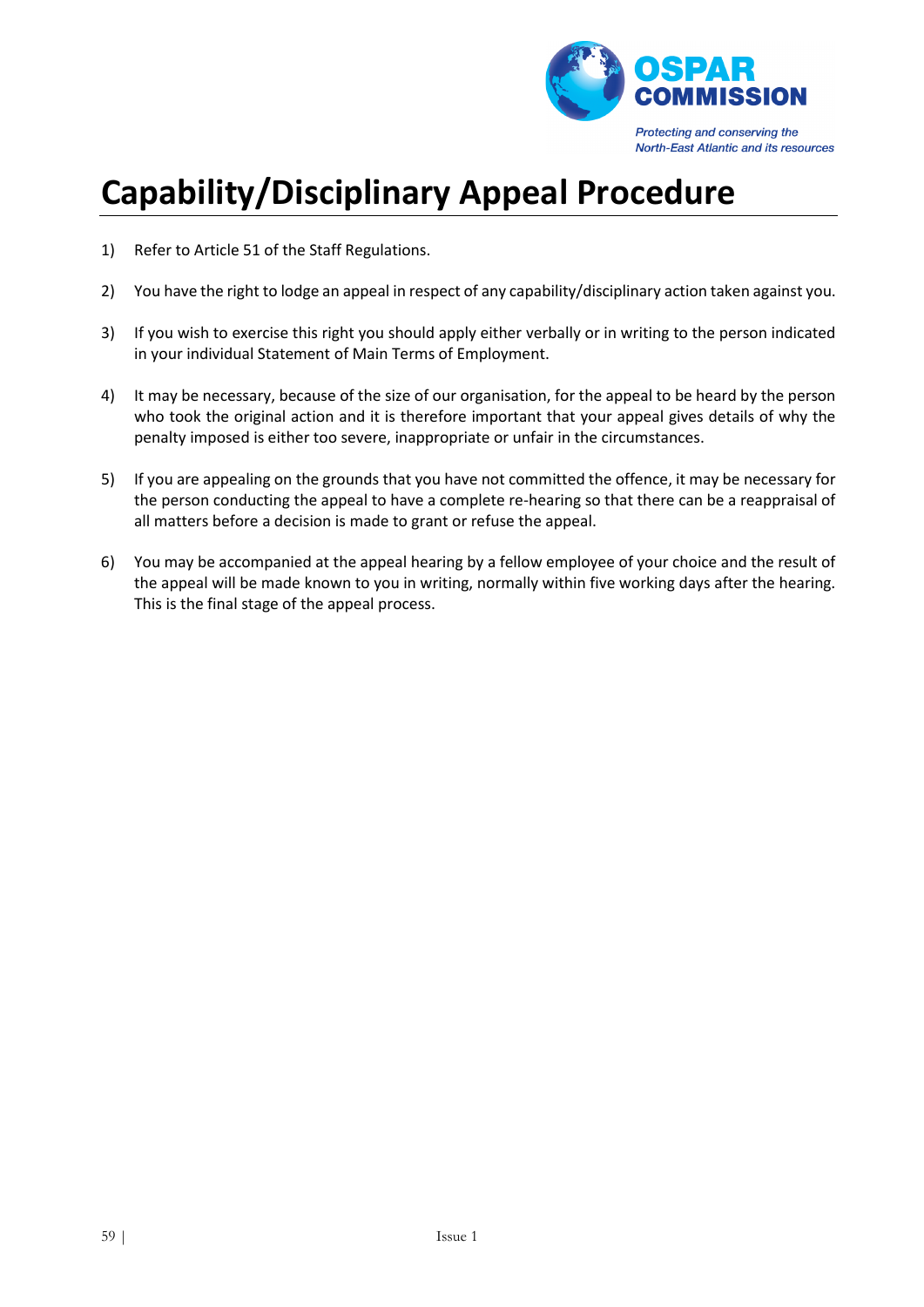

# **Grievance Procedure**

- 1) It is important that if you feel dissatisfied with any matter relating to your employment you should have an effective means by which such a grievance can be aired and, where appropriate, resolved.
- 2) Nothing in this procedure is intended to prevent you from informally raising any matter you may wish to mention. Informal discussion can frequently solve problems without the need for a written record. However, if you wish to raise a formal grievance you should normally do so in writing from the outset.
- 3) You have the right to be accompanied at any stage of the procedure by a fellow employee who may act as a witness or speak on your behalf to explain the situation more clearly.
- 4) If you feel aggrieved at any matter relating to your work (except personal harassment, for which there is a separate procedure following this section), you should first raise the matter with the person specified in your Statement of Main Terms of Employment, explaining fully the nature and extent of your grievance. You will then be invited to a meeting at a reasonable time and location at which your grievance will be investigated fully. You must take all reasonable steps to attend this meeting. You will be notified of the decision, in writing, normally within ten working days of the meeting, including your right of appeal.
- 5) If you wish to appeal you must inform the Executive Secretary within ten working days. You will then be invited to a further meeting, which you must take all reasonable steps to attend. The Secretariat will be represented by the Executive Secretary (unless he/she attended the first meeting in which case the Chair will represent the Secretariat).
- 6) Following the appeal meeting you will be informed of the final decision, normally within ten working days, which will be confirmed in writing.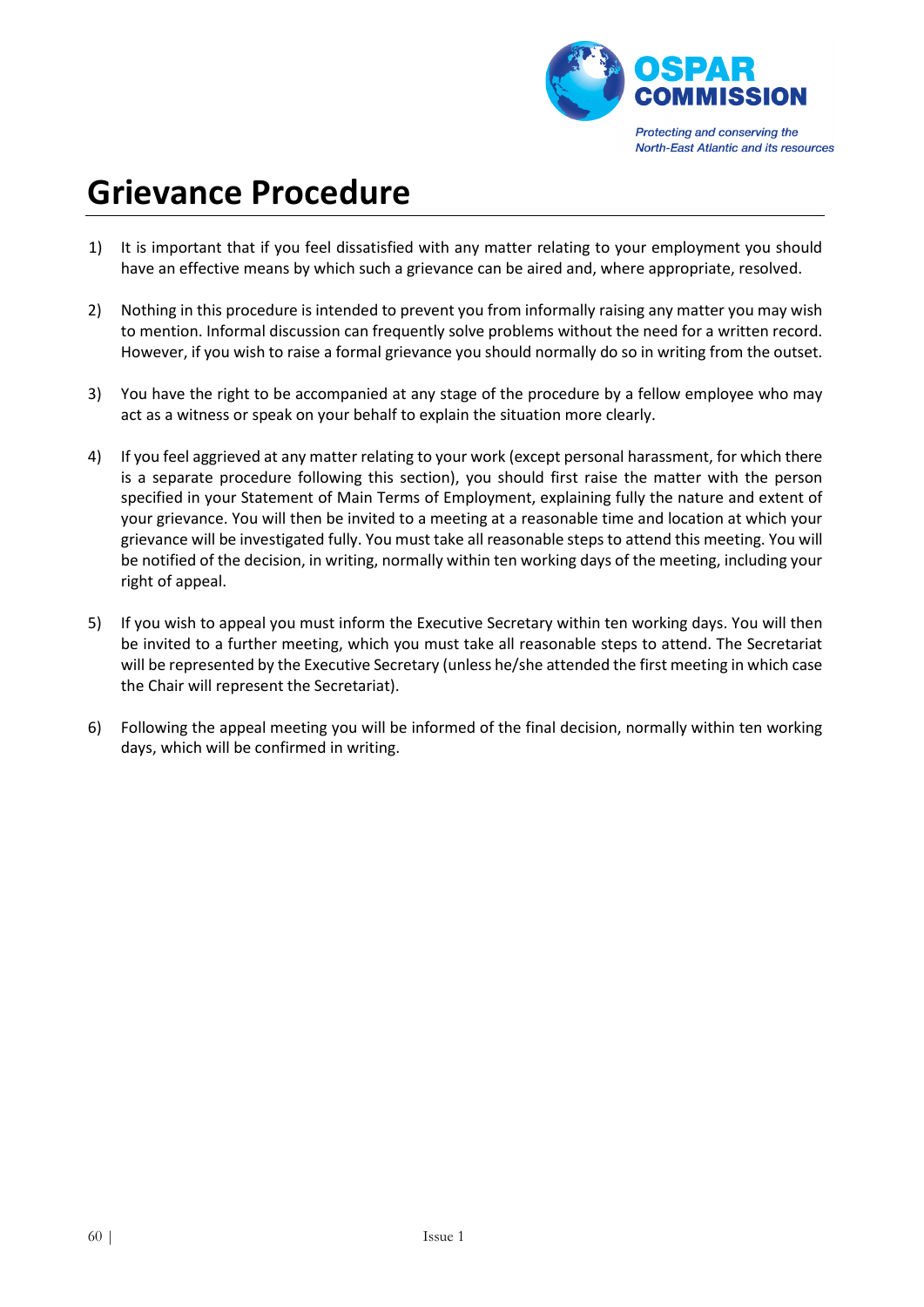

# **Personal Harassment Policy and Procedure**

#### **A) INTRODUCTION**

- 1) Harassment or victimisation on the grounds of age, disability, gender reassignment, marriage and civil partnership, pregnancy or maternity, race, religion or belief, sex or sexual orientation is unacceptable.
- 2) Personal harassment takes many forms ranging from tasteless jokes and abusive remarks to pestering for sexual favours, threatening behaviour and actual physical abuse. Whatever form it takes, personal harassment is always taken seriously and is totally unacceptable.
- 3) We recognise that personal harassment can exist in the workplace, as well as outside, and that this can seriously affect employees' working lives by interfering with their job performance or by creating a stressful, intimidating and unpleasant working environment.

#### **B) POLICY**

- 1) We deplore all forms of personal harassment and seek to ensure that the working environment is sympathetic to all our employees.
- 2) We have published these procedures to inform employees of the type of behaviour that is unacceptable and provide employees who are the victims of personal harassment with a means of redress.
- 3) We recognise that we have a duty to implement this policy and all employees are expected to comply with it.

#### **C) EXAMPLES OF PERSONAL HARASSMENT**

Personal harassment takes many forms and employees may not always realise that their behaviour constitutes harassment. Personal harassment is unwanted behaviour by one employee towards another and examples of harassment include:

- a) insensitive jokes and pranks;
- b) lewd or abusive comments about appearance;
- c) deliberate exclusion from conversations;
- d) displaying abusive or offensive writing or material;
- e) unwelcome touching; and
- f) abusive, threatening or insulting words or behaviour.

These examples are not exhaustive and disciplinary action at the appropriate level will be taken against employees committing any form of personal harassment.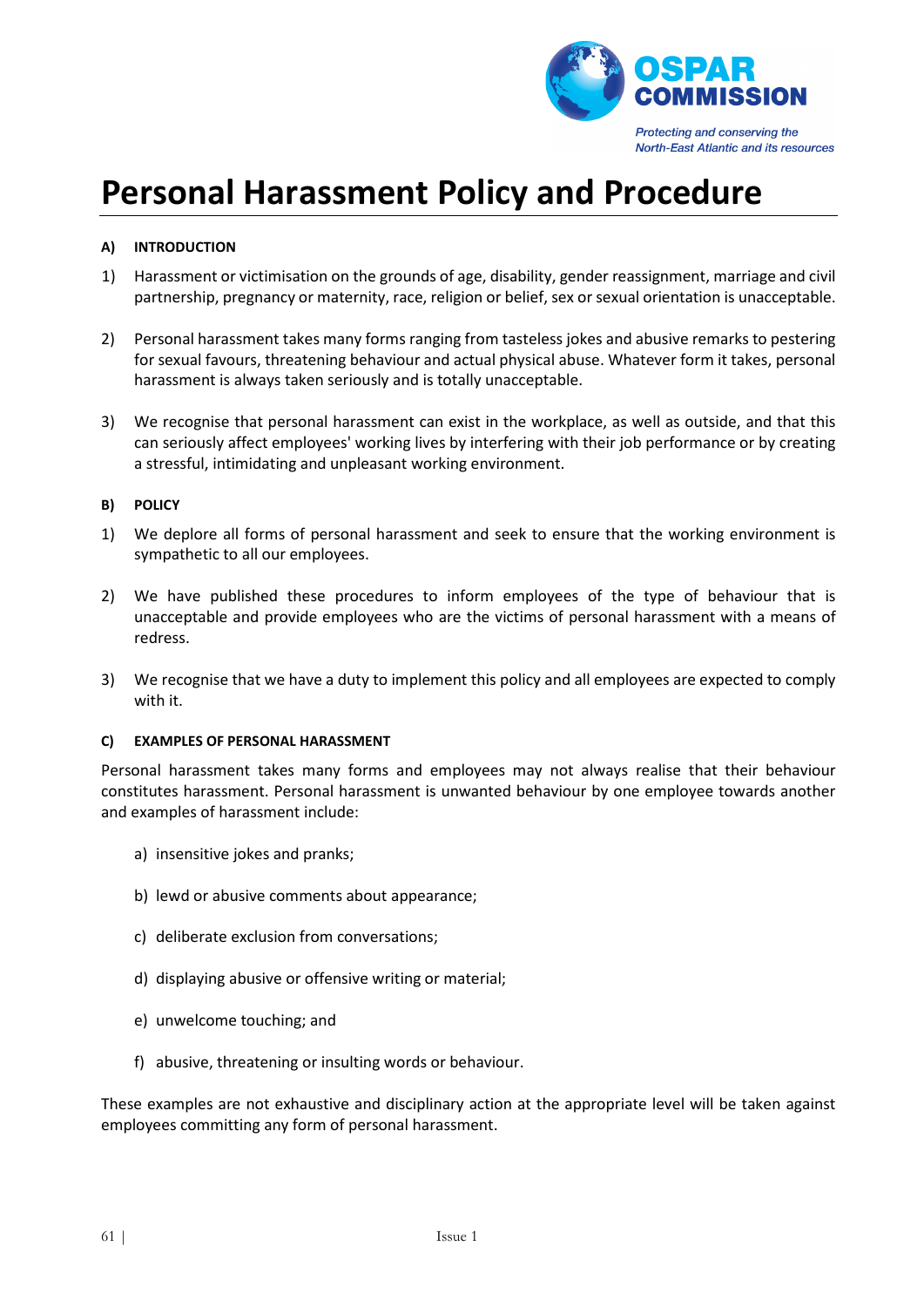

#### **D) COMPLAINING ABOUT PERSONAL HARASSMENT**

#### **1) Informal complaint**

We recognise that complaints of personal harassment, and particularly of sexual harassment, can sometimes be of a sensitive or intimate nature and that it may not be appropriate for you to raise the issue through our normal grievance procedure. In these circumstances you are encouraged to raise such issues with a colleague of your choice (whether or not that person has a direct supervisory responsibility for you) as a confidential helper. This person cannot be the Executive Secretary who will be responsible for investigating the matter if it becomes a formal complaint.

If you are the victim of minor harassment you should make it clear to the harasser on an informal basis that their behaviour is unwelcome and ask the harasser to stop. If you feel unable to do this verbally then you should hand a written request to the harasser, and your confidential helper can assist you in this.

#### **2) Formal complaint**

Where the informal approach fails or if the harassment is more serious, you should bring the matter to the attention of the Executive Secretary as a formal written complaint and again your confidential helper can assist you in this. If possible, you should keep notes of the harassment so that the written complaint can include:

- a) the name of the alleged harasser;
- b) the nature of the alleged harassment;
- c) the dates and times when the alleged harassment occurred;
- d) the names of any witnesses; and
- e) any action already taken by you to stop the alleged harassment.

On receipt of a formal complaint we will take action to separate you from the alleged harasser to enable an uninterrupted investigation to take place. This may involve a temporary transfer of the alleged harasser to another work area or suspension with contractual pay until the matter has been resolved.

The person dealing with the complaint will invite you to attend a meeting, at a reasonable time and location, to discuss the matter and carry out a thorough investigation. You have the right to be accompanied at such a meeting by your confidential helper or another work colleague of your choice and you must take all reasonable steps to attend. Those involved in the investigation will be expected to act in confidence and any breach of confidence will be a disciplinary matter.

On conclusion of the investigation, which will normally be within ten working days of the meeting with you, the decision of the investigator, detailing the findings, will be sent in writing to you.

You have the right to appeal against the findings of the investigator in accordance with the appeal provisions of the grievance procedure.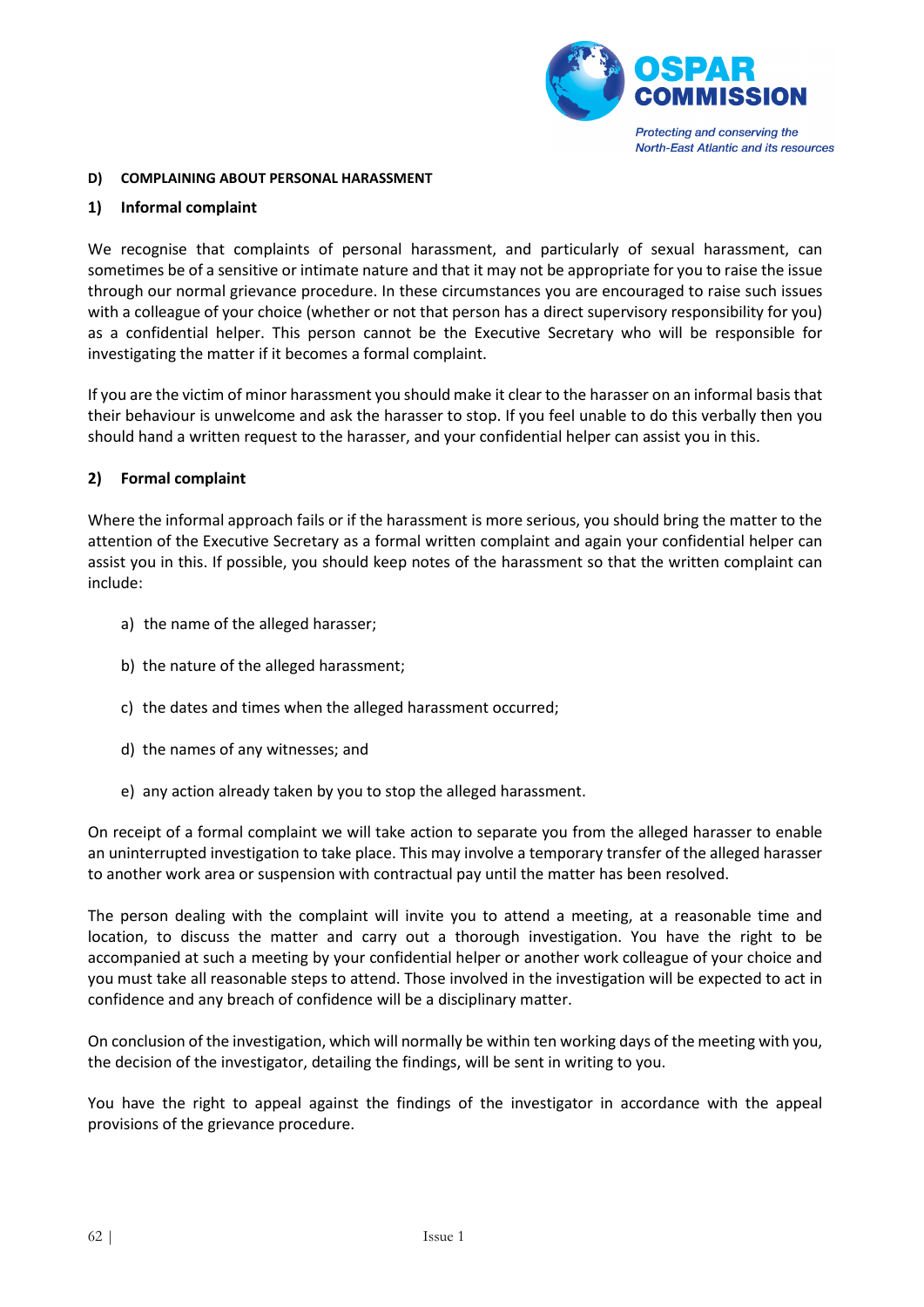

#### **E) GENERAL NOTES**

- 1) If the decision is that the allegation is well founded, the harasser will be liable to disciplinary action in accordance with our disciplinary procedure. An employee who receives a formal warning or who is dismissed for harassment may appeal by using our capability/disciplinary appeal procedure.
- 2) If you bring a complaint of harassment you will not be victimised for having brought the complaint. However, if it is concluded that the complaint is both untrue and has been brought with malicious intent, disciplinary action will be taken against you.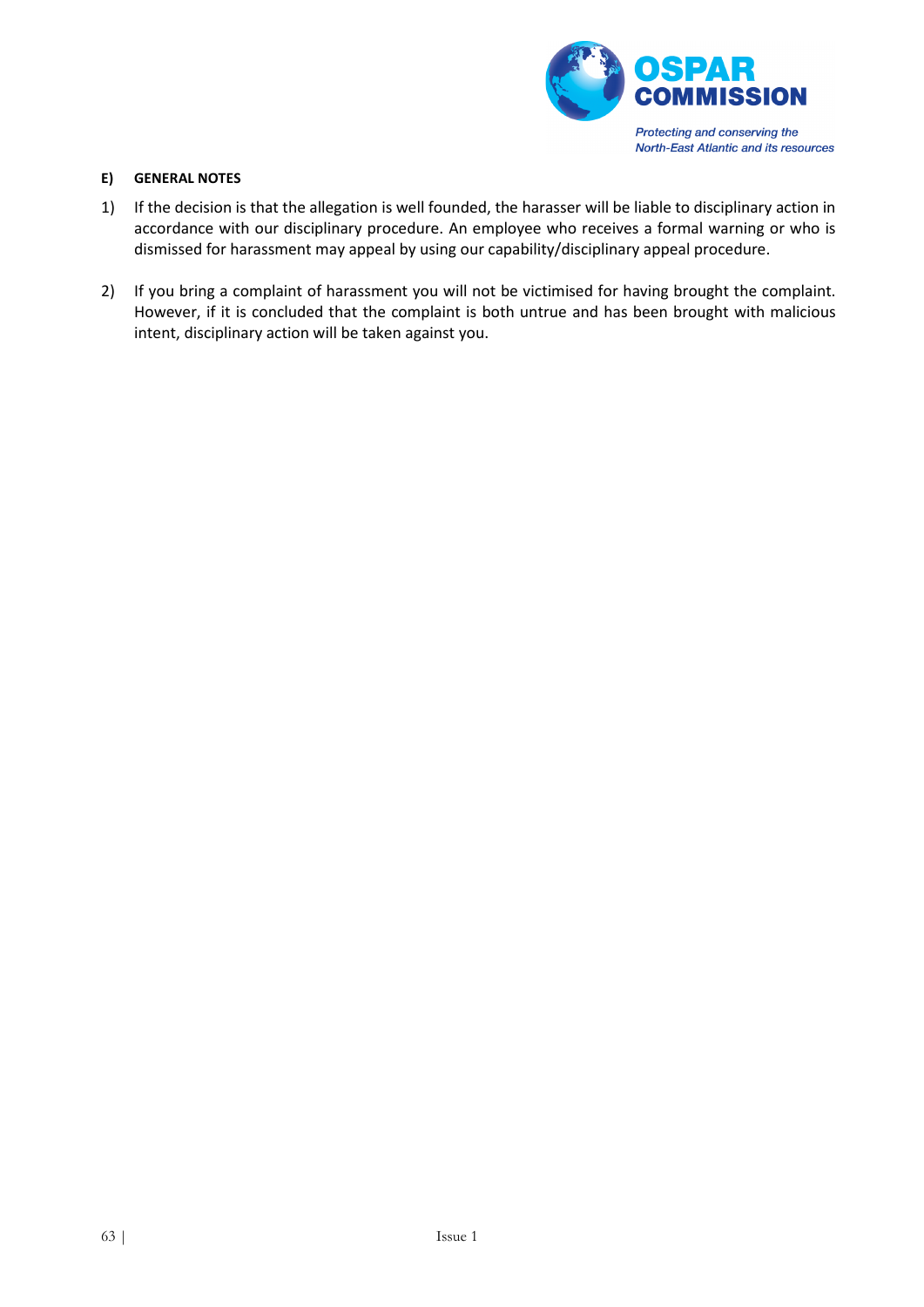

# **Equality, Inclusion and Diversity Policy**

#### **A) STATEMENT OF POLICY**

- 1) The terms equality, inclusion and diversity are at the heart of this policy. 'Equality' means ensuring everyone has the same opportunities to fulfil their potential free from discrimination. 'Inclusion' means ensuring everyone feels comfortable to be themselves at work and feels the worth of their contribution. 'Diversity' means the celebration of individual differences amongst the workforce. We will actively support diversity and inclusion and ensure that all our employees are valued and treated with dignity and respect. We want to encourage everyone in our organisation to reach their potential.
- 2) We recognise that discrimination is unacceptable and although equality of opportunity has been a long-standing feature of our employment practices and procedure, we have made the decision to adopt a formal policy. Breaches of the policy will lead to disciplinary proceedings and, if appropriate, disciplinary action up to and including dismissal.
- 3) Without prejudice to Article 12 of the Staff Regulations, the aim of the policy is to ensure no job applicant, employee or worker is discriminated against either directly or indirectly on the grounds of culture, nationality, age, disability, gender reassignment, marriage and civil partnership, pregnancy or parenthood, race, religion or belief, sex or sexual orientation.
- 4) We will ensure that the policy is circulated to any agencies responsible for our recruitment and a copy of the policy will be made available for all employees and made known to all applicants for employment.
- 5) The policy will be communicated to all private contractors reminding them of their responsibilities towards the equality of opportunity.
- 6) The policy will be implemented in accordance with the appropriate statutory requirements and full account will be taken of all available guidance and in particular any relevant Codes of Practice.
- 7) We will maintain a neutral working environment in which no employee or worker feels under threat or intimidated.

#### **B) RECRUITMENT AND SELECTION**

- 1) The recruitment and selection process is crucially important to any equality, inclusion and diversity policy. We will endeavour through appropriate training to ensure that employees making selection and recruitment decisions will not discriminate, whether consciously or unconsciously, in making these decisions.
- 2) Promotion and advancement will be made on merit and all decisions relating to this will be made within the overall framework and principles of this policy.
- 3) Job descriptions, where used, will be revised to ensure that they are in line with this policy. Job requirements will be reflected accurately in any personnel specifications.
- 4) We will adopt a consistent, non-discriminatory approach to the advertising of vacancies.
- 5) We will not confine our recruitment to areas or media sources which provide only, or mainly, applicants of a particular group.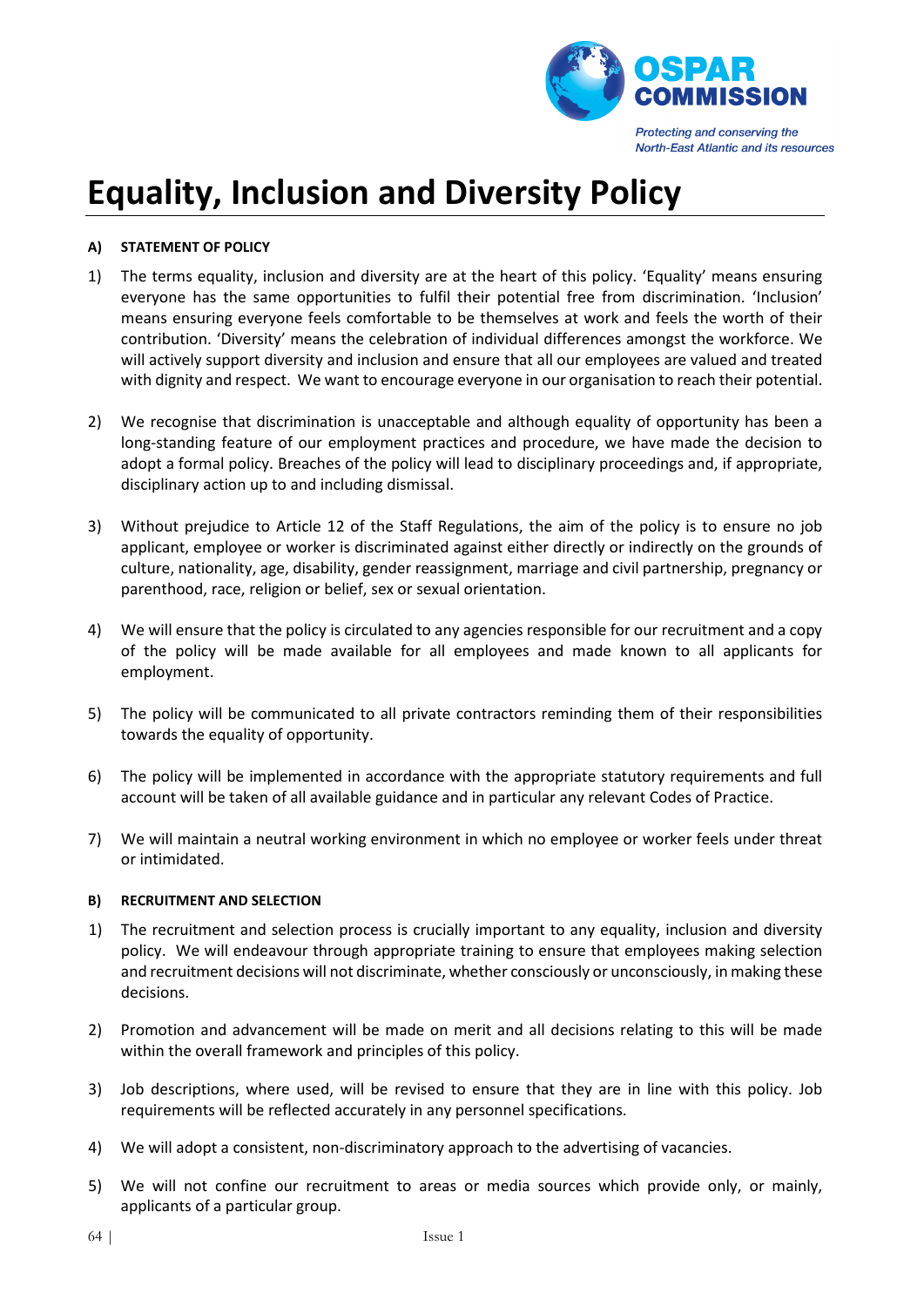

6) All applicants who apply for jobs with us will receive fair treatment and will be considered solely on their ability to do the job.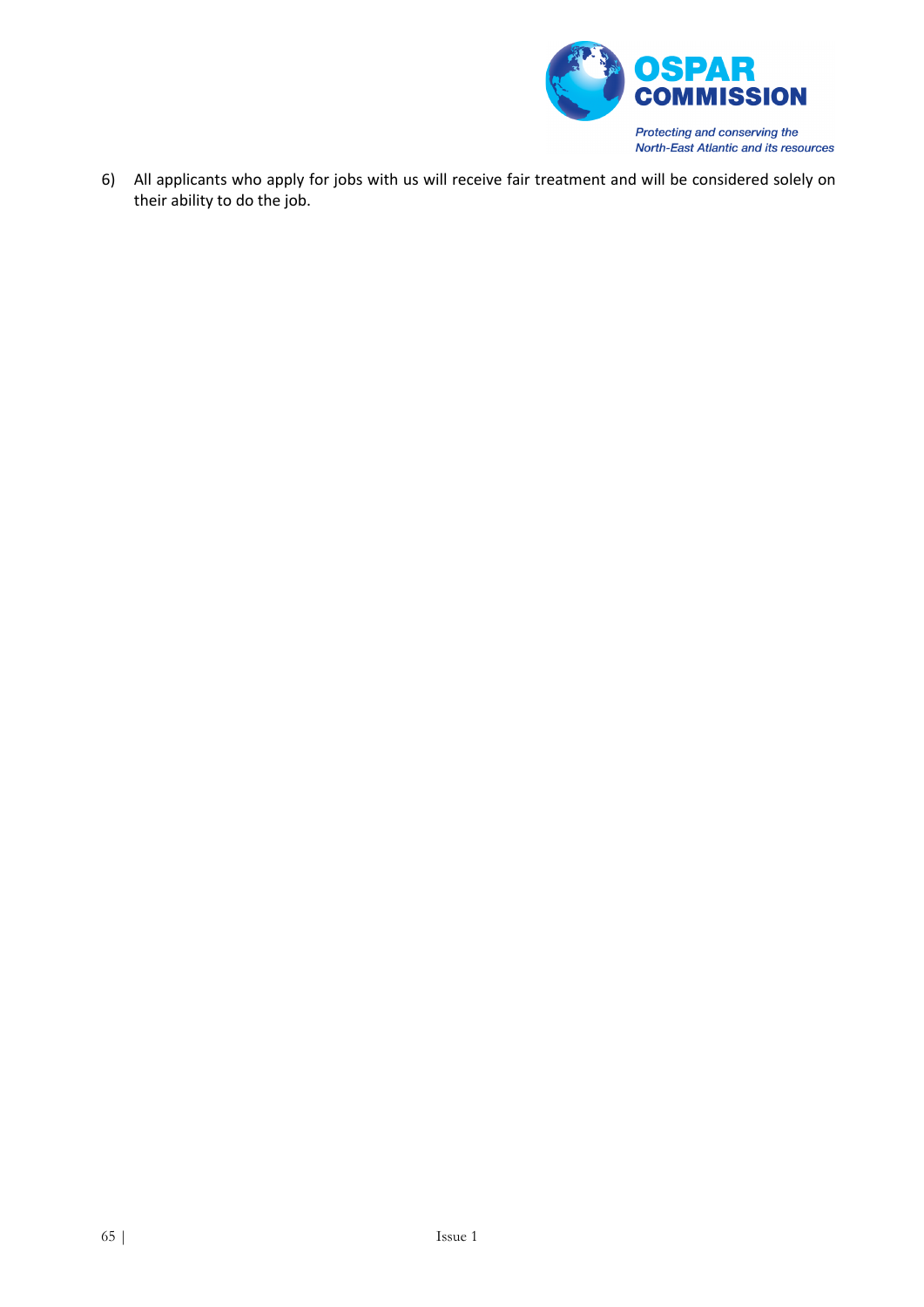

- 7) All employees involved in the recruitment process will periodically review their selection criteria to ensure that they are related to the job requirements and do not unlawfully discriminate.
- 8) Short listing and interviewing will be carried out by more than one person where possible.
- 9) Interview questions will be related to the requirements of the job and will not be of a discriminatory nature.
- 10) We will not disqualify any applicant because he/she is unable to complete an application form unassisted unless personal completion of the form is a valid test of the standard of English required for the safe and effective performance of the job.
- 11) Selection decisions will not be influenced by any perceived prejudices of other staff.

#### **C) TRAINING AND PROMOTION**

- 1) Staff will receive training in the application of this policy to ensure that they are aware of its contents and provisions.
- 2) All promotion will be in line with this policy.

#### **D) MONITORING**

- 1) Refer to Article 12 of the Staff Regulations.
- 2) We will maintain and review the employment records of all employees in order to monitor the progress of this policy.
- 3) Monitoring may involve:
	- a) the collection and classification of information regarding the race in terms of ethnic/national origin and sex of all applicants and current employees;
	- b) the examination by ethnic/national origin and sex of the distribution of employees and the success rate of the applicants; and
	- c) recording recruitment, training and promotional records of all employees, the decisions reached and the reason for those decisions.
- 4) The results of any monitoring procedure will be reviewed at regular intervals to assess the effectiveness of the implementation of this policy. Consideration will be given, if necessary, to adjusting this policy to afford greater equality of opportunities to all applicants and staff.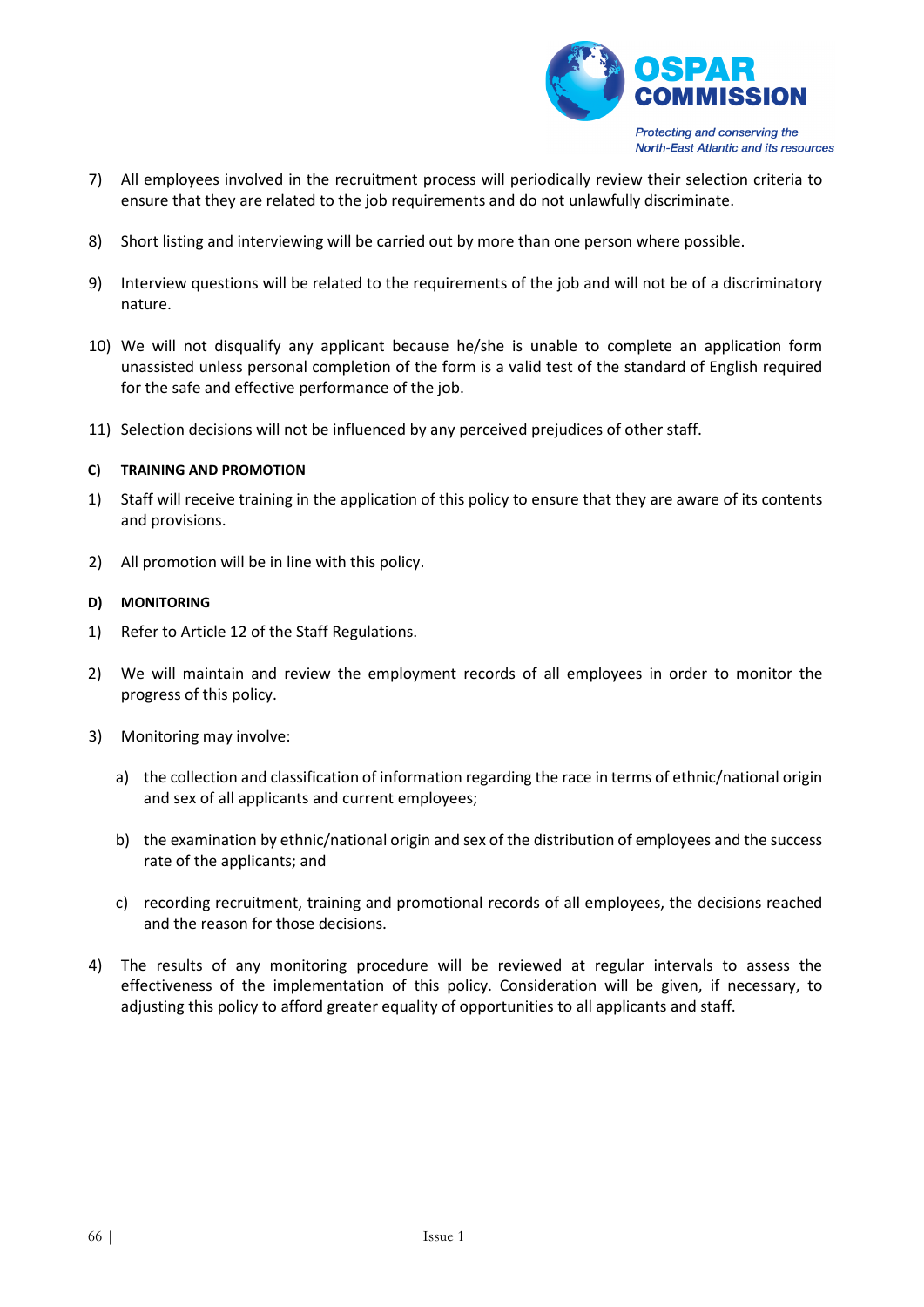

# **Termination of Employment**

#### **A) RESIGNATIONS**

All resignations must be supplied in writing, stating the reason for resigning your post.

#### **B) RETURN OF OUR PROPERTY**

On the termination of your employment you must return all our property which is in your possession or for which you have responsibility. Failure to return such items will result in the cost of the items being deducted from any monies outstanding to you. This is an express written term of your contract of employment.

#### **C) GARDEN LEAVE**

If either you or the Organisation serves notice on the other to terminate your employment, the Organisation may require you to take "garden leave" for all or part of the remaining period of your employment.

NB. During any period of garden leave you will continue to receive your full salary and any other contractual benefits.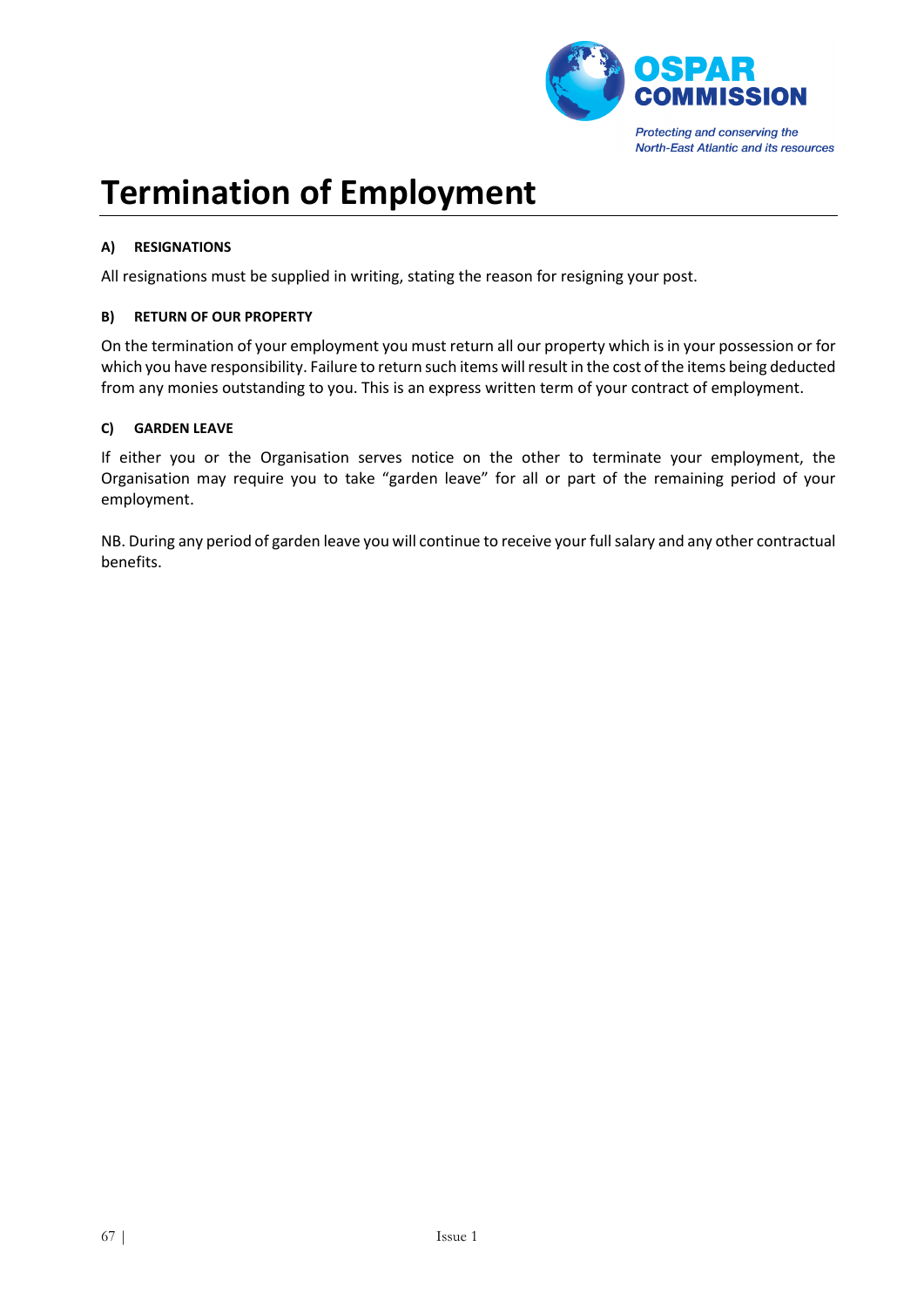

# **Annex 1 - Expression of Wish Form**

Initials: Surname:

\_\_\_\_\_\_\_\_\_\_\_\_\_\_\_\_\_\_\_\_\_\_\_\_\_\_\_\_\_\_\_\_\_\_\_\_\_\_\_\_\_\_\_\_\_\_\_\_\_\_\_\_\_\_\_\_\_\_\_\_\_\_\_\_\_\_\_\_\_\_\_

#### **"OSPAR" Group Life Assurance Scheme with Aviva**

#### **BENEFICIARY NOMINATION (Expression of Wish Form)**

The lump sum benefit under the Plan is paid to your beneficiaries as decided by the Trustees, using their powers set out in the Trust.

However, you can say who you would like the benefit to go to. This is not binding on the Trustees. If you would like to nominate beneficiaries you should complete this form and return it to the OSPAR Commission to keep on your personnel file. Your latest form will be passed to the Trustees if you should die.

You can complete a fresh nomination at any time.

To: The Trustees of the Plan

I would like any lump sum benefits to be paid as follows:

| <b>Full Name and Address</b> | Relationship<br>(if any) | Share<br>of Benefit |  |
|------------------------------|--------------------------|---------------------|--|
|                              |                          |                     |  |
|                              |                          |                     |  |
|                              |                          |                     |  |
|                              |                          |                     |  |
|                              |                          |                     |  |
|                              |                          |                     |  |

I know that when disposing of the benefits, the Trustees will not be bound by this Beneficiary Nomination, but I ask that they consider it.

This nomination replaces any others I have made.

Name .................................................................

**RETURN COMPLETED FORM TO YOUR EMPLOYER to keep on your personnel file**